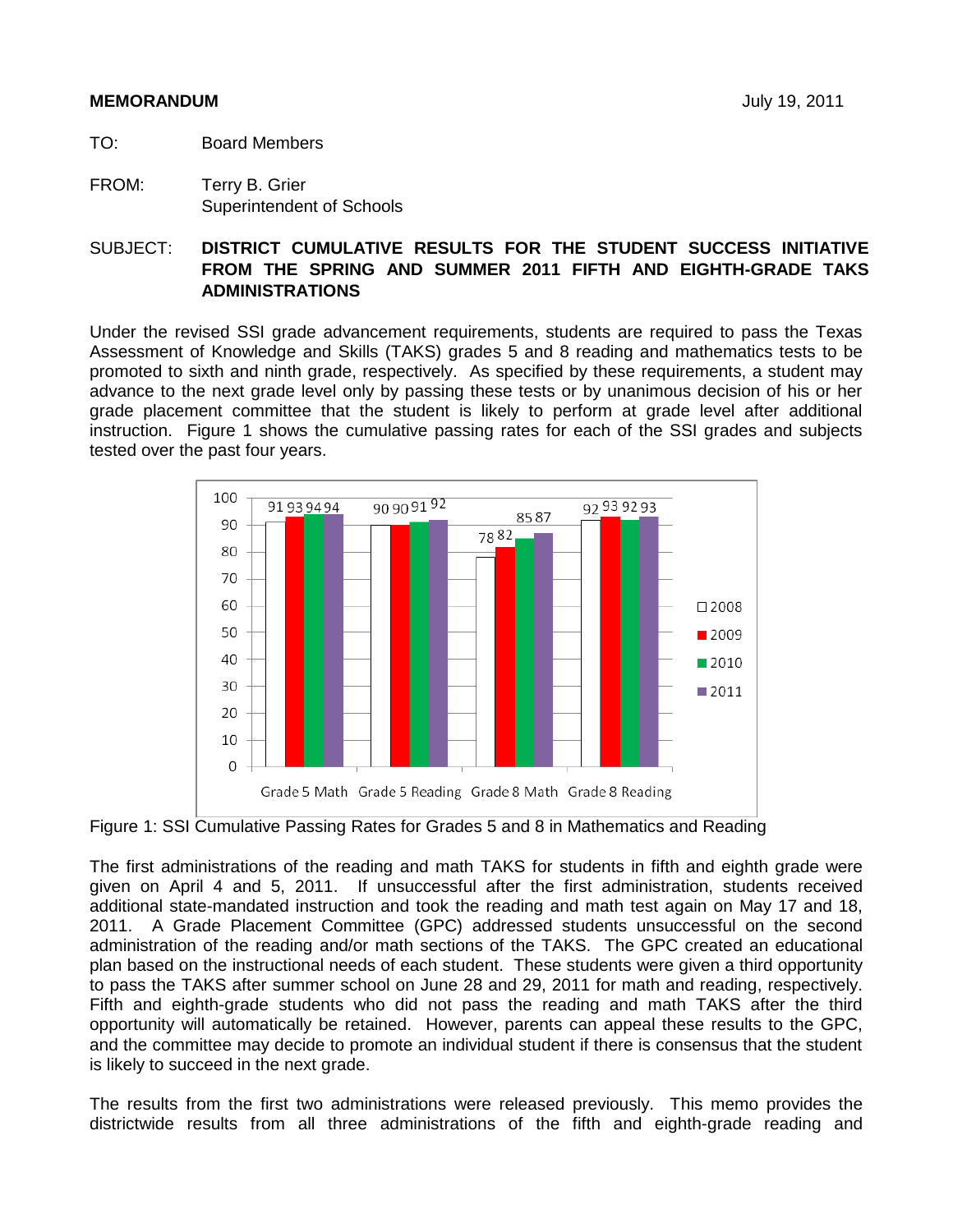mathematics TAKS along with the cumulative results. The number and percent of students that passed were calculated for each of the three administrations. This combined count included the results from the following students:

- Students who passed the first administration,
- Students who did not pass the first administration and retook the test during the second and third administrations,
- Students who did not pass the first administration and did not retake the test, and
- Students with a test document for the first administration who took the TAKS for the first time during the second or third administrations.

#### **Results**

In the following tables, the results from Spring and Summer 2011 TAKS, which include the TAKS and TAKS-Accommodated test versions, in grades five and eight are presented as the percentage of students passing reading and mathematics. In the tables, the results of the English and Spanish versions of the TAKS are combined for fifth and eighth graders. Rates from the first, second, and third administrations are presented along with a cumulative passing rate.

#### **Table 1: Number Taking and Percent Met Standard Results on English and Spanish TAKS Fifth-Grade Reading: All Three Administrations and Cumulative Results in 2011**

|               |             | <b>First Administration</b>               |             | <b>Second Administration</b>            |                    | <b>Third Administration</b>             |                    | <b>Cumulative Results*</b>                |  |
|---------------|-------------|-------------------------------------------|-------------|-----------------------------------------|--------------------|-----------------------------------------|--------------------|-------------------------------------------|--|
|               | N<br>Tested | $%$ met<br><b>TAKS</b><br><b>Standard</b> | N<br>Tested | % met<br><b>TAKS</b><br><b>Standard</b> | N<br><b>Tested</b> | % met<br><b>TAKS</b><br><b>Standard</b> | N<br><b>Tested</b> | $%$ met<br><b>TAKS</b><br><b>Standard</b> |  |
| All Students  | 13,946      | 84                                        | 2,235       | 41                                      | 1.217              | 19                                      | 13.981             | 92                                        |  |
| African Amer  | 3,350       | 84                                        | 504         | 50                                      | 224                | 24                                      | 3,362              | 93                                        |  |
| Asian         | 397         | 96                                        | 16          | 69                                      | 5                  | 20                                      | 399                | 99                                        |  |
| Hispanic      | 8.918       | 81                                        | 1.657       | 38                                      | 967                | 17                                      | 8.934              | 90                                        |  |
| White         | 1,118       | 96                                        | 47          | 53                                      | 16                 | 19                                      | 1,123              | 98                                        |  |
| Econ. Disadv. | 11,399      | 81                                        | 847         | 41                                      | 1,151              | 18                                      | 11,428             | 91                                        |  |
| <b>LEP</b>    | 4,035       | 70                                        | 1,226       | 32                                      | 785                | 15                                      | 4,058              | 82                                        |  |
| Special Ed.   | 510         | 65                                        | 169         | 40                                      | 74                 | 15                                      | 510                | 81                                        |  |

**Cumulative based on First Administration cohort** 

When a cumulative rate for the combining of data from all three administrations was calculated based on the April cohort, the results indicated that, of the 13,981 HISD students assessed in grade five, 92% passed the reading TAKS and met the state-mandated requirements of the SSI. **A total of 1,153 fifth graders did not pass reading in fifth grade.**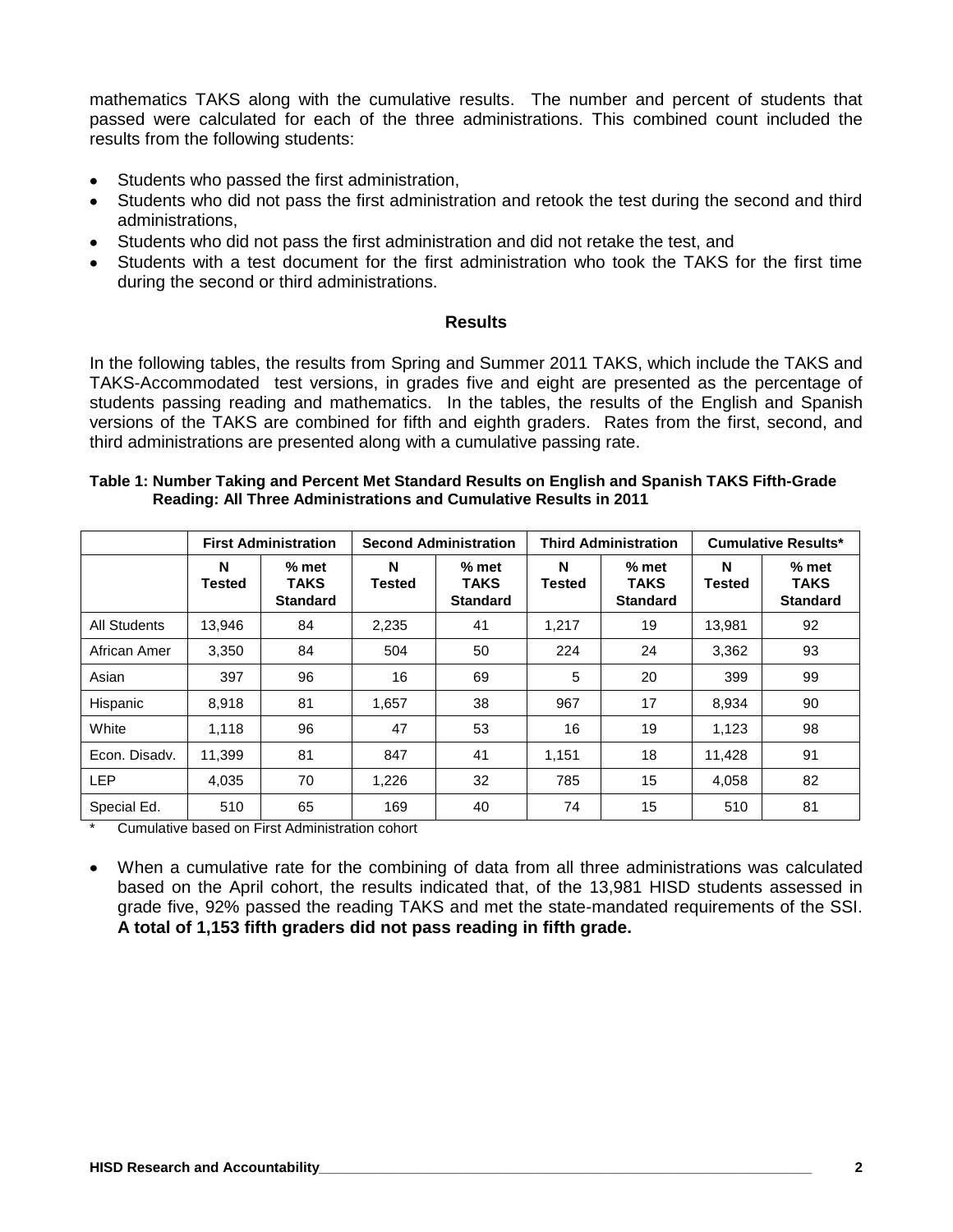|                     | <b>Cumulative Fifth-Grade TAKS Reading</b>                           |                                                                      |
|---------------------|----------------------------------------------------------------------|----------------------------------------------------------------------|
|                     | <b>Cumulative 2010</b><br><b>Percent met TAKS</b><br><b>Standard</b> | <b>Cumulative 2011</b><br><b>Percent met TAKS</b><br><b>Standard</b> |
| <b>All Students</b> | 91                                                                   | 92                                                                   |
| African American    | 93                                                                   | 93                                                                   |
| Asian               | 99                                                                   | 99                                                                   |
| Hispanic            | 89                                                                   | 90                                                                   |
| White               | 99                                                                   | 98                                                                   |
| Econ. Disadv.       | 90                                                                   | 91                                                                   |
| LEP                 | 81                                                                   | 82                                                                   |
| Special Ed.         | 77                                                                   | 81                                                                   |

**Table 2: Number Taking and Percent Met Standard Results on English and Spanish TAKS Fifth-Grade Reading: Cumulative Results for 2010 and 2011**

Note: Includes English and Spanish results.

- In 2011, the cumulative reading passing rate for fifth graders on the TAKS increased by one percentage points compared with the rate achieved by HISD fifth graders in 2010.
- The cumulative passing rate increased or remained constant for each student group with the exception of the white students who decreased by one-percentage point. The African American student group remained constant over the two years while the Hispanic student group increased by one percentage-point. In 2011, special education students had the biggest increase of four percentage-points over 2009.

| Table 3: Number Taking and Percent Met Standard Results on English and Spanish TAKS Fifth-Grade |
|-------------------------------------------------------------------------------------------------|
| <b>Mathematics: All Three Administrations and Cumulative Results in 2011</b>                    |

|                     |             | <b>First Administration</b>             |                    | <b>Second Administration</b>              |             | <b>Third Administration</b>               |                    | <b>Cumulative Results*</b>                |
|---------------------|-------------|-----------------------------------------|--------------------|-------------------------------------------|-------------|-------------------------------------------|--------------------|-------------------------------------------|
|                     | N<br>Tested | % met<br><b>TAKS</b><br><b>Standard</b> | N<br><b>Tested</b> | $%$ met<br><b>TAKS</b><br><b>Standard</b> | N<br>Tested | $%$ met<br><b>TAKS</b><br><b>Standard</b> | N<br><b>Tested</b> | $%$ met<br><b>TAKS</b><br><b>Standard</b> |
| <b>All Students</b> | 14,022      | 86                                      | 1,931              | 45                                        | 915         | 32                                        | 14,055             | 94                                        |
| African Amer        | 3,355       | 80                                      | 652                | 46                                        | 296         | 30                                        | 3,371              | 91                                        |
| Asian               | 400         | 99                                      | 7                  | 43                                        | 3           | --                                        | 401                | 100                                       |
| Hispanic            | 8,981       | 87                                      | 546                | 46                                        | 591         | 32                                        | 8,996              | 95                                        |
| White               | 1,123       | 95                                      | 58                 | 38                                        | 20          | 30                                        | 1.124              | 97                                        |
| Econ. Disadv.       | 11,465      | 85                                      | 1,734              | 46                                        | 826         | 31                                        | 11,496             | 94                                        |
| <b>LEP</b>          | 4,071       | 81                                      | 765                | 42                                        | 404         | 29                                        | 4,093              | 92                                        |
| Special Ed.         | 584         | 65                                      | 195                | 52                                        | 62          | 29                                        | 585                | 86                                        |

**Cumulative based on First Administration cohort** 

On the July 2011 math TAKS administration, 915 fifth-grade students were assessed. Of these students, 32% met the state passing standard.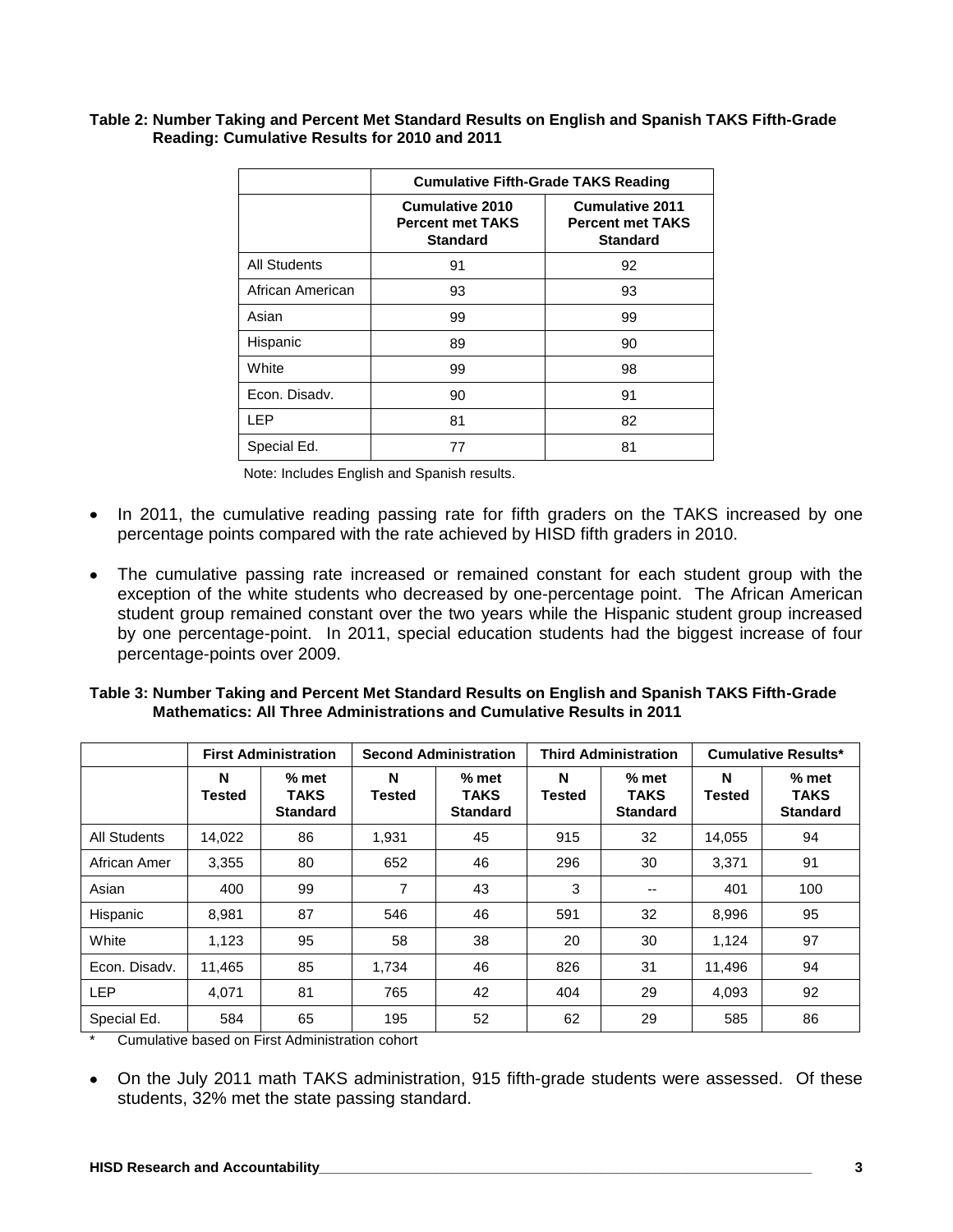When a cumulative rate for the combining of data from all three administrations was calculated based on the April cohort, the results indicated that 14,055 HISD fifth-grade students were tested. Of these students, 94% passed the math TAKS, while **838 students did not pass math.** 

| Table 4: Number Taking and Percent Met Standard Results on English and Spanish TAKS Fifth-Grade |  |
|-------------------------------------------------------------------------------------------------|--|
| <b>Mathematics: Cumulative Administration Results for 2010 and 2011</b>                         |  |

|                     |                                                               | <b>Cumulative Fifth-Grade TAKS Math</b>                              |
|---------------------|---------------------------------------------------------------|----------------------------------------------------------------------|
|                     | Cumulative 2010<br><b>Percent met TAKS</b><br><b>Standard</b> | <b>Cumulative 2011</b><br><b>Percent met TAKS</b><br><b>Standard</b> |
| <b>All Students</b> | 94                                                            | 94                                                                   |
| African American    | 91                                                            | 91                                                                   |
| Asian               | 99                                                            | 100                                                                  |
| Hispanic            | 94                                                            | 95                                                                   |
| White               | 97                                                            | 97                                                                   |
| Econ. Disadv.       | 93                                                            | 94                                                                   |
| LEP                 | 92                                                            | 92                                                                   |
| Special Ed.         | 82                                                            | 86                                                                   |

- In 2011, the cumulative math passing rate for fifth graders on the TAKS remained constant at 94%.
- Each student group showed an increase or remained constant in the 2010 mathematics passing rate. Special Education students had the biggest increase this year with a four percentage-point increase over last year.

**Table 5: Number Taking and Percent Met Standard Results on English TAKS Eighth-Grade Reading: All Three Administrations and Cumulative Results in 2011**

|                     |             | <b>First Administration</b>               |             | <b>Second Administration</b>       |                    | <b>Third Administration</b>               |                    | <b>Cumulative Results*</b>                |  |
|---------------------|-------------|-------------------------------------------|-------------|------------------------------------|--------------------|-------------------------------------------|--------------------|-------------------------------------------|--|
|                     | N<br>Tested | $%$ met<br><b>TAKS</b><br><b>Standard</b> | N<br>Tested | $%$ met<br>TAKS<br><b>Standard</b> | N<br><b>Tested</b> | $%$ met<br><b>TAKS</b><br><b>Standard</b> | N<br><b>Tested</b> | $%$ met<br><b>TAKS</b><br><b>Standard</b> |  |
| <b>All Students</b> | 11,408      | 87                                        | 1,448       | 43                                 | 654                | 25                                        | 11,461             | 93                                        |  |
| African Amer        | 2,988       | 85                                        | 419         | 38                                 | 193                | 23                                        | 2,998              | 91                                        |  |
| Asian               | 385         | 97                                        | 12          | 42                                 | 5                  | 20                                        | 385                | 98                                        |  |
| Hispanic            | 6,935       | 85                                        | 972         | 44                                 | 443                | 26                                        | 6,974              | 93                                        |  |
| White               | 947         | 97                                        | 30          | 53                                 | 9                  | 22                                        | 951                | 99                                        |  |
| Econ. Disadv.       | 8,930       | 85                                        | 1.306       | 42                                 | 600                | 25                                        | 8,975              | 92                                        |  |
| <b>LEP</b>          | 1.290       | 60                                        | 503         | 34                                 | 277                | 18                                        | 1,310              | 76                                        |  |
| Special Ed.         | 567         | 55                                        | 218         | 28                                 | 75                 | 15                                        | 568                | 68                                        |  |

**Cumulative based on First Administration cohort** 

On the July 2011 reading TAKS administration, 654 eighth-grade students were assessed. Of these students, 25% met the state passing standard.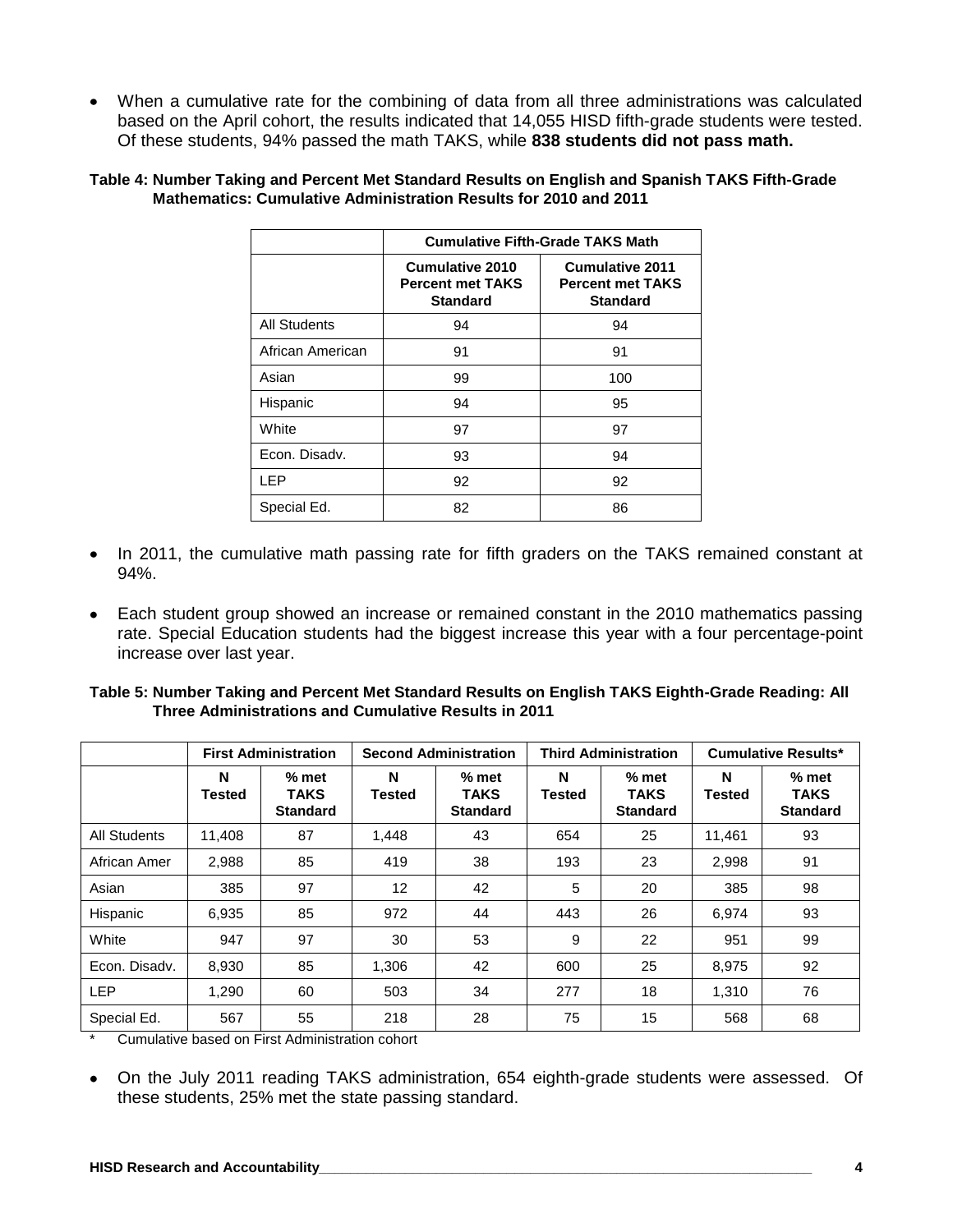When a cumulative rate for the combining of data from all three administrations was calculated based on the April cohort, the results indicated that 11,461 HISD eighth-grade students were tested. Of these students, 93% passed the reading TAKS, while **790 students did not pass reading.** 

|                     |                                                               | <b>English Eighth-Grade TAKS Reading</b>                      |
|---------------------|---------------------------------------------------------------|---------------------------------------------------------------|
|                     | Cumulative 2010<br><b>Percent met TAKS</b><br><b>Standard</b> | Cumulative 2011<br><b>Percent met TAKS</b><br><b>Standard</b> |
| <b>All Students</b> | 92                                                            | 93                                                            |
| African American    | 92                                                            | 91                                                            |
| Asian               | 97                                                            | 98                                                            |
| Hispanic            | 91                                                            | 93                                                            |
| White               | 99                                                            | 99                                                            |
| Econ. Disadv.       | 91                                                            | 92                                                            |
| LEP                 | 72                                                            | 76                                                            |
| Special Ed.         | 67                                                            | 68                                                            |

#### **Table 6: Number Taking and Percent Met Standard Results on English TAKS Eighth-Grade Reading: Cumulative Administration Results for 2010 and 2011**

- The cumulative passing rate for HISD increased from 92% in 2010 to 93% in 2011. The African American student group decreased from 92% in 2010 to 91% in 2011.
- The Hispanic student group increased their 2011 cumulative eighth grade TAKS passing rate in reading from 91% to 93%. The LEP students increased by four percentage-points during that same time period.

#### **Table 7: Number Taking and Percent Met Standard Results on English TAKS Eighth-Grade Mathematics: All Three Administrations and Cumulative Results in 2011**

|                     |             | <b>First Administration</b>               |             | <b>Second Administration</b> |             | <b>Third Administration</b>             |             | <b>Cumulative Results*</b>              |
|---------------------|-------------|-------------------------------------------|-------------|------------------------------|-------------|-----------------------------------------|-------------|-----------------------------------------|
|                     | N<br>Tested | $%$ met<br><b>TAKS</b><br><b>Standard</b> | N<br>Tested |                              | N<br>Tested | % met<br><b>TAKS</b><br><b>Standard</b> | N<br>Tested | % met<br><b>TAKS</b><br><b>Standard</b> |
| <b>All Students</b> | 11.387      | 78                                        | 2,349       | 37                           | 1.178       | 16                                      | 11,438      | 87                                      |
| African Amer        | 2,963       | 69                                        | 841         | 33                           | 437         | 13                                      | 2,978       | 80                                      |
| Asian               | 383         | 97                                        | 14          | 57                           | 5           | 0                                       | 384         | 98                                      |
| Hispanic            | 6,944       | 79                                        | 1,376       | 38                           | 701         | 18                                      | 6,976       | 88                                      |
| White               | 946         | 90                                        | 90          | 47                           | 24          | 21                                      | 349         | 95                                      |
| Econ. Disady.       | 8,910       | 76                                        | 2,009       | 36                           | 1.019       | 16                                      | 8,956       | 86                                      |
| <b>LEP</b>          | 1,306       | 63                                        | 474         | 28                           | 272         | 11                                      | 1.323       | 75                                      |
| Special Ed.         | 546         | 40                                        | 282         | 21                           | 96          | 8                                       | 548         | 52                                      |

**Cumulative based on First Administration cohort** 

On the July 2010 math TAKS administration, 1,178 eighth-grade students were assessed. Of these students, 16% met the state passing standard.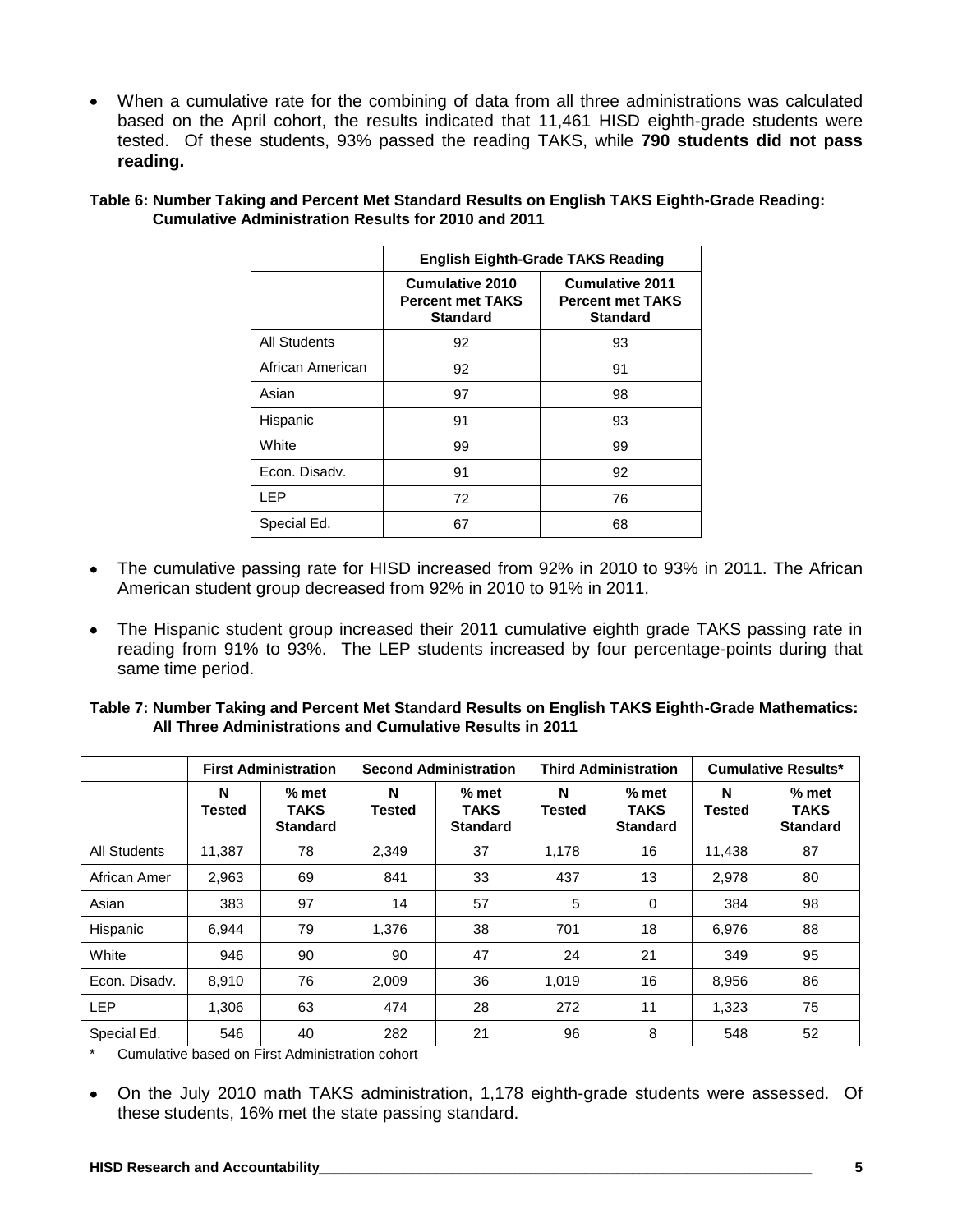When a cumulative rate for the combining of data from all three administrations was calculated based on the April cohort, the results indicated that 11,438 HISD eighth-grade students were tested. Of these students, 87% passed the math TAKS, while **1,476 students did not pass math.** 

|                     |                                                               | <b>English Eighth-Grade TAKS Math</b>                                |
|---------------------|---------------------------------------------------------------|----------------------------------------------------------------------|
|                     | Cumulative 2010<br><b>Percent met TAKS</b><br><b>Standard</b> | <b>Cumulative 2011</b><br><b>Percent met TAKS</b><br><b>Standard</b> |
| <b>All Students</b> | 85                                                            | 87                                                                   |
| African American    | 79                                                            | 80                                                                   |
| Asian               | 97                                                            | 98                                                                   |
| Hispanic            | 85                                                            | 88                                                                   |
| White               | 94                                                            | 95                                                                   |
| Econ. Disadv.       | 83                                                            | 86                                                                   |
| LEP                 | 67                                                            | 75                                                                   |
| Special Ed.         | 52                                                            | 52                                                                   |

**Table 8: Number Taking and Percent Met Standard Results on English TAKS Eighth-Grade Mathematics: Cumulative Administration Results for 2010 and 2011**

The district's cumulative passing rate increased by two percentage-points, going from 85% in 2010 to 87% in 2011. Each student group showed an increased during the time period. The Hispanic student group showed a three percentage-point increase from 2010 to 2011.

Four-years of cumulative reading and mathematics results for the five Apollo 20 middle schools are presented in Figures 2 and 3. The Apollo 20 initiative began at these schools during the 2010–2011 school year.



Figure 2: Four-Year SSI Cumulative Passing Rates for Grade 8 Reading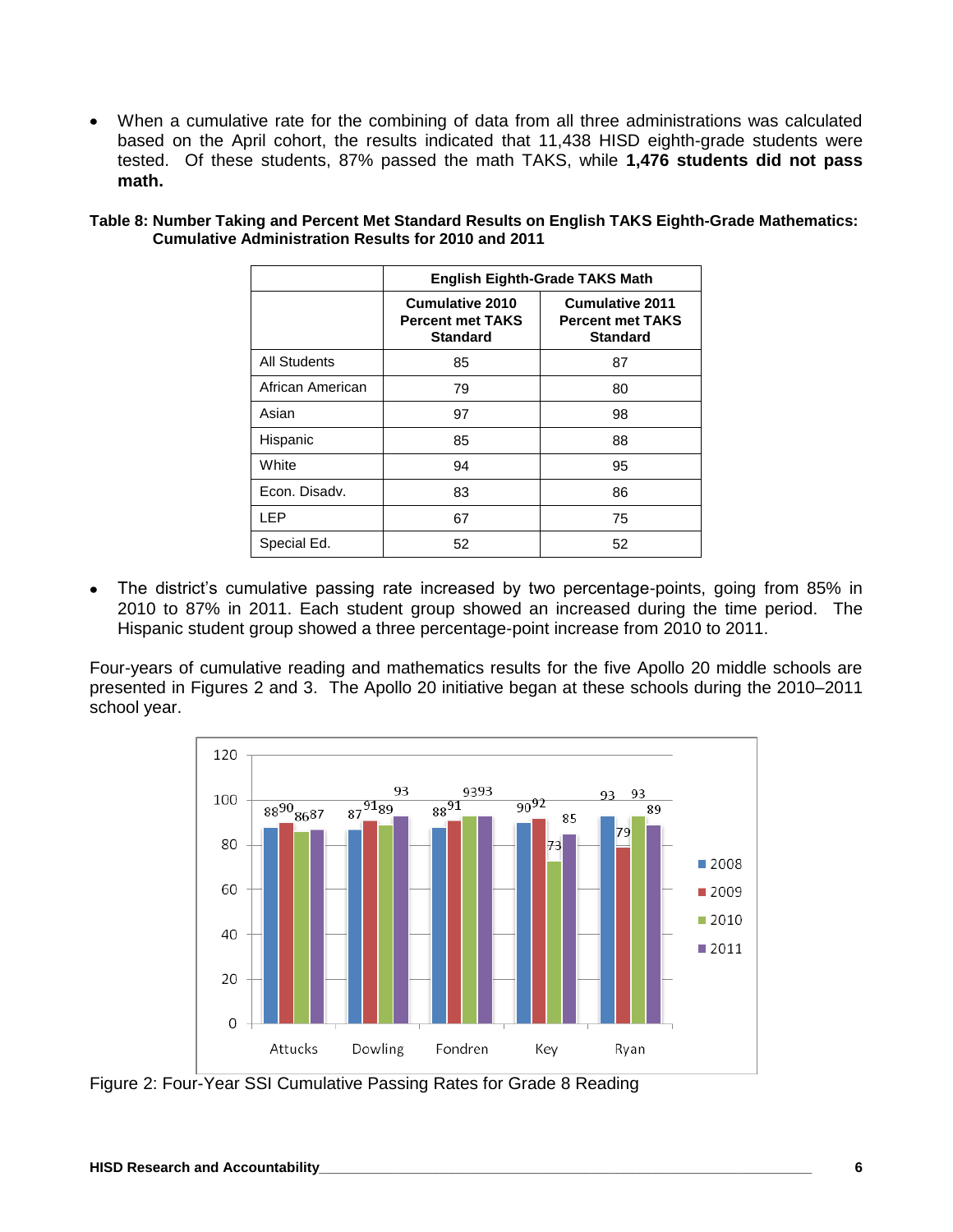Apollo 20 is a groundbreaking program designed to improve the academic achievement of students in 20 HISD "priority" schools, and to create models for excellent teaching and learning for replication throughout the district.



Figure 3: Four-Year SSI Cumulative Passing Rates for Grade 8 Mathematics

From 2010 to 2011, Dowling and Key Middle Schools showed improvement in both reading and mathematics while the percent passing at Fondren Middle School remained constant.

A complete SSI report for the 2011 cumulative results is attached and provides the grade five and eight TAKS results for reading and mathematics by campus.

Should you have any questions or require any further information, please contact me or Carla Stevens, Department of Research and Accountability, at 713-556-6700.

Tuny B. Quin

**Attachment** 

cc: Superintendent's Direct Reports Elementary and Middle School Improvement Officers Alicia H. Thomas Arnold Viramontes Sowmya Kumar Matilida Orozco Rachele Vincent Keith Yost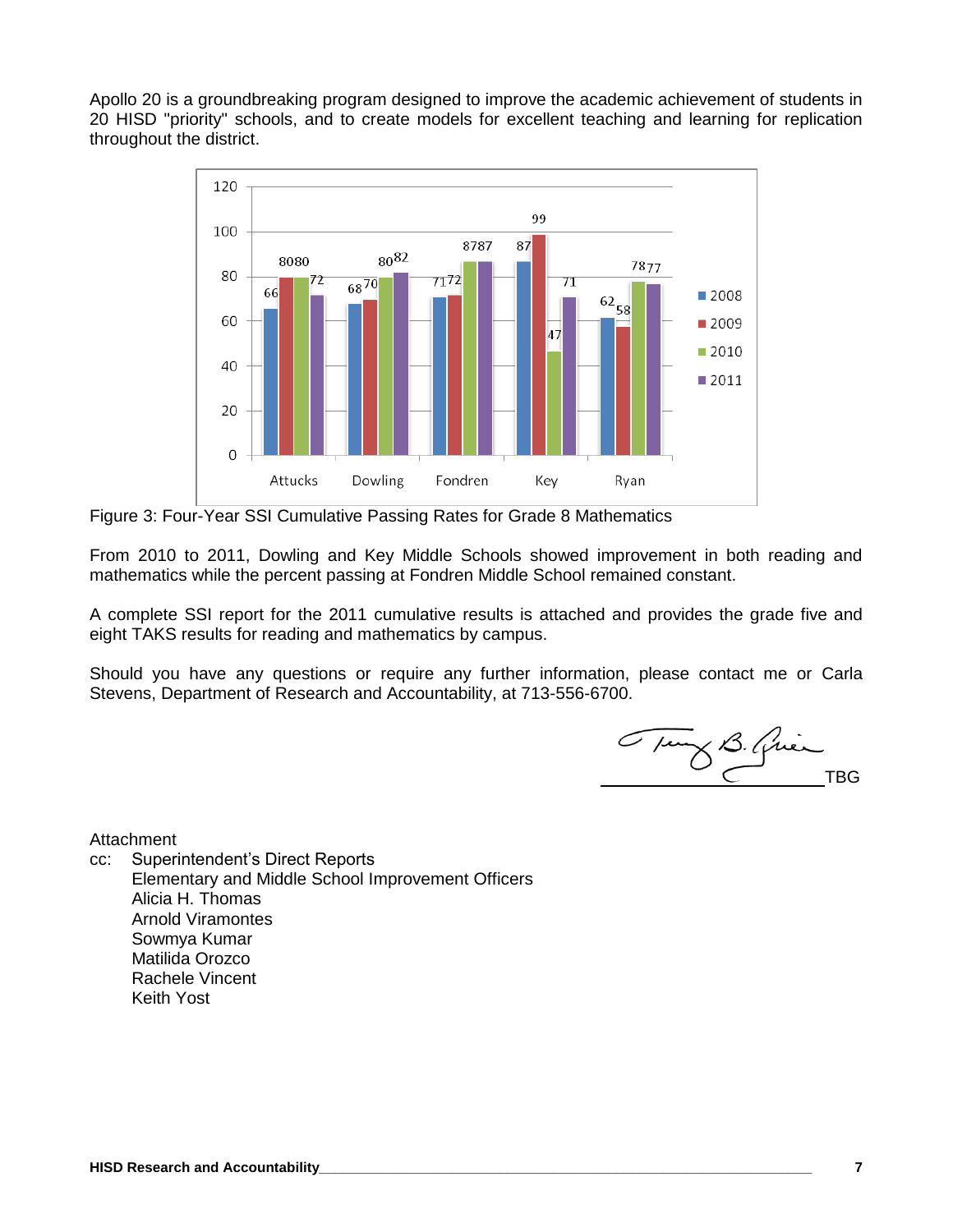### **Student Success Initiative Cumulative Test Results-First, Second, and Third Administrations 2011**

| Results for the SSI include the combination | <b>TAKS</b> |                |                                                         |                                               |                                                         |                                                      |                                                         |                                                      |                                                         |                                        |                                                                          |  |
|---------------------------------------------|-------------|----------------|---------------------------------------------------------|-----------------------------------------------|---------------------------------------------------------|------------------------------------------------------|---------------------------------------------------------|------------------------------------------------------|---------------------------------------------------------|----------------------------------------|--------------------------------------------------------------------------|--|
| of English and Spanish testers.             |             |                | <b>First Administration</b>                             |                                               | <b>Second Administration</b>                            |                                                      |                                                         | <b>Third Administration</b>                          |                                                         | Cumulative**                           |                                                                          |  |
| Campus                                      | Grade       | <b>Subject</b> | <b>Number</b><br>of<br><b>Students</b><br><b>Tested</b> | Percent<br><b>Met TAKS</b><br><b>Standard</b> | <b>Number</b><br>of<br><b>Students</b><br><b>Tested</b> | <b>Percent</b><br><b>Met TAKS</b><br><b>Standard</b> | <b>Number</b><br>of<br><b>Students</b><br><b>Tested</b> | <b>Percent</b><br><b>Met TAKS</b><br><b>Standard</b> | <b>Number</b><br>of<br><b>Students</b><br><b>Tested</b> | 2011<br><b>TAKS</b><br><b>Standard</b> | 2010<br><b>Percent Met Percent Met</b><br><b>TAKS</b><br><b>Standard</b> |  |
| Houston Independent School District         |             |                |                                                         |                                               |                                                         |                                                      |                                                         |                                                      |                                                         |                                        |                                                                          |  |
|                                             | $\sqrt{5}$  | Reading        | 13,946                                                  | 84                                            | 2,235                                                   | 41                                                   | 1,217                                                   | 19                                                   | 13,981                                                  | 92                                     | 91                                                                       |  |
|                                             | $\sqrt{5}$  | Math           | 14,022                                                  | 86                                            | 1,931                                                   | 45                                                   | 915                                                     | 32                                                   | 14,055                                                  | 94                                     | 94                                                                       |  |
|                                             | 8           | Reading        | 11,408                                                  | 87                                            | 1,448                                                   | 43                                                   | 654                                                     | 25                                                   | 11,461                                                  | 93                                     | 92                                                                       |  |
|                                             | 8           | Math           | 11,387                                                  | 78                                            | 2,349                                                   | 37                                                   | 1,178                                                   | 16                                                   | 11,438                                                  | 87                                     | 85                                                                       |  |
| Louisa May Alcott Elementary School         |             |                |                                                         |                                               |                                                         |                                                      |                                                         |                                                      |                                                         |                                        |                                                                          |  |
|                                             | $\sqrt{5}$  | Reading        | 65                                                      | 78                                            | 13                                                      | 38                                                   | 9                                                       | 33                                                   | 65                                                      | 91                                     | 86                                                                       |  |
|                                             | $\sqrt{5}$  | Math           | 65                                                      | 83                                            | 11                                                      | 36                                                   | 6                                                       | 50                                                   | 65                                                      | 94                                     | 95                                                                       |  |
| Almeda Elementary School                    |             |                |                                                         |                                               |                                                         |                                                      |                                                         |                                                      |                                                         |                                        |                                                                          |  |
|                                             | $\sqrt{5}$  | Reading        | 107                                                     | 89                                            | 12                                                      | 17                                                   | 8                                                       | 25                                                   | 107                                                     | 93                                     | 96                                                                       |  |
|                                             | 5           | Math           | 107                                                     | 94                                            | 5                                                       | 20                                                   | $\overline{\mathbf{4}}$                                 | $\star$                                              | 107                                                     | 96                                     | 97                                                                       |  |
| Ralph Anderson Elementary                   |             |                |                                                         |                                               |                                                         |                                                      |                                                         |                                                      |                                                         |                                        |                                                                          |  |
|                                             | $\mathbf 5$ | Reading        | 95                                                      | 85                                            | 11                                                      | 45                                                   | 5                                                       | $\pmb{0}$                                            | 95                                                      | 91                                     | 92                                                                       |  |
|                                             | 5           | Math           | 95                                                      | 91                                            | $\overline{7}$                                          | $\overline{0}$                                       | $\overline{7}$                                          | 14                                                   | 95                                                      | 92                                     | 95                                                                       |  |
| Jewel Askew Elementary School               |             |                |                                                         |                                               |                                                         |                                                      |                                                         |                                                      |                                                         |                                        |                                                                          |  |
|                                             | 5           | Reading        | 109                                                     | 91                                            | 10                                                      | 30                                                   | 6                                                       | $\pmb{0}$                                            | 109                                                     | 94                                     | 93                                                                       |  |
|                                             | $\,$ 5 $\,$ | Math           | 109                                                     | 94                                            | $\,6$                                                   | 33                                                   | $\ensuremath{\mathsf{3}}$                               |                                                      | 109                                                     | 96                                     | 91                                                                       |  |
| <b>Charles Atherton Elementary School</b>   |             |                |                                                         |                                               |                                                         |                                                      |                                                         |                                                      |                                                         |                                        |                                                                          |  |
|                                             | 5           | Reading        | 44                                                      | 82                                            | 8                                                       | 75                                                   | $\overline{c}$                                          |                                                      | 44                                                      | 100                                    | 100                                                                      |  |
|                                             | 5           | Math           | 44                                                      | 84                                            | $\overline{7}$                                          | 100                                                  | $\pmb{0}$                                               |                                                      | 44                                                      | 100                                    | 98                                                                       |  |
| <b>Charles Barrick Elementary School</b>    |             |                |                                                         |                                               |                                                         |                                                      |                                                         |                                                      |                                                         |                                        |                                                                          |  |
|                                             | 5           | Reading        | 105                                                     | 72                                            | 26                                                      | 23                                                   | 20                                                      | 15                                                   | 105                                                     | 81                                     | 78                                                                       |  |
|                                             | 5           | Math           | 104                                                     | 84                                            | 16                                                      | 38                                                   | 10                                                      | 10                                                   | 104                                                     | 90                                     | 90                                                                       |  |
| Mamie Bastian Elementary School             |             |                |                                                         |                                               |                                                         |                                                      |                                                         |                                                      |                                                         |                                        |                                                                          |  |
|                                             | 5           | Reading        | 94                                                      | 79                                            | 18                                                      | 100                                                  | 2                                                       |                                                      | 94                                                      | 98                                     | 94                                                                       |  |
|                                             | 5           | Math           | 94                                                      | 86                                            | 11                                                      | 100                                                  | $\overline{2}$                                          |                                                      | 94                                                      | 98                                     | 92                                                                       |  |

\* Fewer than 5 students tested

Data from this report may not match data on campus summary sheets (see note in report).

TAKS data files used for calculations as of July 12, 2011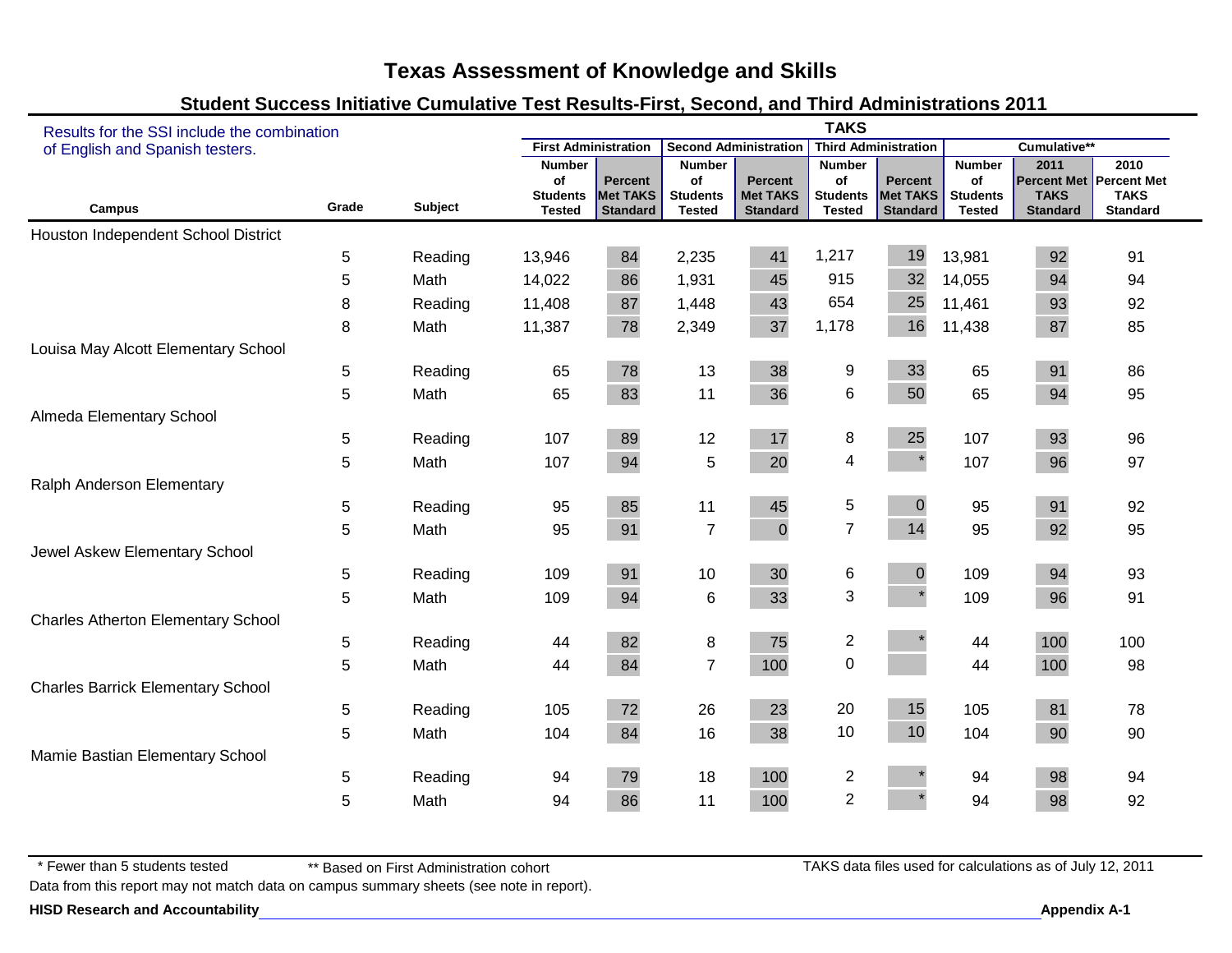### **Student Success Initiative Cumulative Test Results-First, Second, and Third Administrations 2011**

| Results for the SSI include the combination | <b>TAKS</b> |                |                                                         |                                                      |                                                         |                                                      |                                                         |                                                      |                                                         |                                        |                                                                          |
|---------------------------------------------|-------------|----------------|---------------------------------------------------------|------------------------------------------------------|---------------------------------------------------------|------------------------------------------------------|---------------------------------------------------------|------------------------------------------------------|---------------------------------------------------------|----------------------------------------|--------------------------------------------------------------------------|
| of English and Spanish testers.             |             |                | <b>First Administration</b>                             |                                                      |                                                         | <b>Second Administration</b>                         | <b>Third Administration</b>                             |                                                      |                                                         | Cumulative**                           |                                                                          |
| <b>Campus</b>                               | Grade       | <b>Subject</b> | <b>Number</b><br>of<br><b>Students</b><br><b>Tested</b> | <b>Percent</b><br><b>Met TAKS</b><br><b>Standard</b> | <b>Number</b><br>of<br><b>Students</b><br><b>Tested</b> | <b>Percent</b><br><b>Met TAKS</b><br><b>Standard</b> | <b>Number</b><br>of<br><b>Students</b><br><b>Tested</b> | <b>Percent</b><br><b>Met TAKS</b><br><b>Standard</b> | <b>Number</b><br>of<br><b>Students</b><br><b>Tested</b> | 2011<br><b>TAKS</b><br><b>Standard</b> | 2010<br><b>Percent Met Percent Met</b><br><b>TAKS</b><br><b>Standard</b> |
| Kate Bell Elementary School                 |             |                |                                                         |                                                      |                                                         |                                                      |                                                         |                                                      |                                                         |                                        |                                                                          |
|                                             | 5           | Reading        | 107                                                     | 79                                                   | 22                                                      | 41                                                   | 10                                                      | 20                                                   | 107                                                     | 89                                     | 94                                                                       |
|                                             | 5           | Math           | 107                                                     | 80                                                   | 21                                                      | 62                                                   | 8                                                       | 75                                                   | 107                                                     | 98                                     | 98                                                                       |
| Roy P. Benavídez Elementary School          |             |                |                                                         |                                                      |                                                         |                                                      |                                                         |                                                      |                                                         |                                        |                                                                          |
|                                             | 5           | Reading        | 111                                                     | 68                                                   | 35                                                      | 26                                                   | 25                                                      | 12                                                   | 112                                                     | 79                                     | 79                                                                       |
|                                             | 5           | Math           | 110                                                     | 77                                                   | 24                                                      | 21                                                   | 18                                                      | 56                                                   | 110                                                     | 91                                     | 89                                                                       |
| Joyce Benbrook Elementary School            |             |                |                                                         |                                                      |                                                         |                                                      |                                                         |                                                      |                                                         |                                        |                                                                          |
|                                             | 5           | Reading        | 58                                                      | 81                                                   | 11                                                      | 9                                                    | 10                                                      | 10                                                   | 58                                                      | 84                                     | 97                                                                       |
|                                             | 5           | Math           | 59                                                      | 86                                                   | 8                                                       | 38                                                   | 5                                                       | 40                                                   | 59                                                      | 95                                     | 97                                                                       |
| James Berry Elementary School               |             |                |                                                         |                                                      |                                                         |                                                      |                                                         |                                                      |                                                         |                                        |                                                                          |
|                                             | 5           | Reading        | 60                                                      | 77                                                   | 14                                                      | 29                                                   | 10                                                      | 20                                                   | 60                                                      | 87                                     | 78                                                                       |
|                                             | 5           | Math           | 59                                                      | 88                                                   | $\overline{7}$                                          | 43                                                   | 4                                                       |                                                      | 59                                                      | 93                                     | 88                                                                       |
| Edward Blackshear Elementary School         |             |                |                                                         |                                                      |                                                         |                                                      |                                                         |                                                      |                                                         |                                        |                                                                          |
|                                             | 5           | Reading        | 54                                                      | 61                                                   | 21                                                      | 14                                                   | 15                                                      | 13                                                   | 54                                                      | 70                                     | 89                                                                       |
|                                             | 5           | Math           | 54                                                      | 57                                                   | 23                                                      | 17                                                   | 17                                                      | 12                                                   | 54                                                      | 69                                     | 84                                                                       |
| James Bonham Elementary School              |             |                |                                                         |                                                      |                                                         |                                                      |                                                         |                                                      |                                                         |                                        |                                                                          |
|                                             | 5           | Reading        | 93                                                      | 66                                                   | 41                                                      | 24                                                   | 22                                                      | 18                                                   | 104                                                     | 72                                     |                                                                          |
|                                             | 5           | Math           | 93                                                      | 63                                                   | 44                                                      | 32                                                   | 18                                                      | 28                                                   | 104                                                     | 75                                     |                                                                          |
| Melinda Bonner Elementary School            |             |                |                                                         |                                                      |                                                         |                                                      |                                                         |                                                      |                                                         |                                        |                                                                          |
|                                             | 5           | Reading        | 120                                                     | 80                                                   | 24                                                      | 13                                                   | 21                                                      | $\sqrt{5}$                                           | 120                                                     | 83                                     | 81                                                                       |
|                                             | 5           | Math           | 120                                                     | 87                                                   | 16                                                      | 44                                                   | 9                                                       | 44                                                   | 120                                                     | 96                                     | 98                                                                       |
| <b>Braeburn Elementary School</b>           |             |                |                                                         |                                                      |                                                         |                                                      |                                                         |                                                      |                                                         |                                        |                                                                          |
|                                             | 5           | Reading        | 128                                                     | 67                                                   | 41                                                      | 27                                                   | 29                                                      | $\overline{7}$                                       | 128                                                     | 77                                     | 83                                                                       |
|                                             | 5           | Math           | 128                                                     | 79                                                   | 26                                                      | 62                                                   | $\boldsymbol{9}$                                        | 22                                                   | 128                                                     | 93                                     | 95                                                                       |
| <b>Briargrove Elementary School</b>         |             |                |                                                         |                                                      |                                                         |                                                      |                                                         |                                                      |                                                         |                                        |                                                                          |
|                                             | 5           | Reading        | 121                                                     | 93                                                   | 9                                                       | 22                                                   | 7                                                       | 29                                                   | 121                                                     | 96                                     | 96                                                                       |
|                                             | 5           | Math           | 121                                                     | 89                                                   | 13                                                      | 31                                                   | 8                                                       | 50                                                   | 121                                                     | 96                                     | 96                                                                       |

\* Fewer than 5 students tested

\*\* Based on First Administration cohort

Data from this report may not match data on campus summary sheets (see note in report).

TAKS data files used for calculations as of July 12, 2011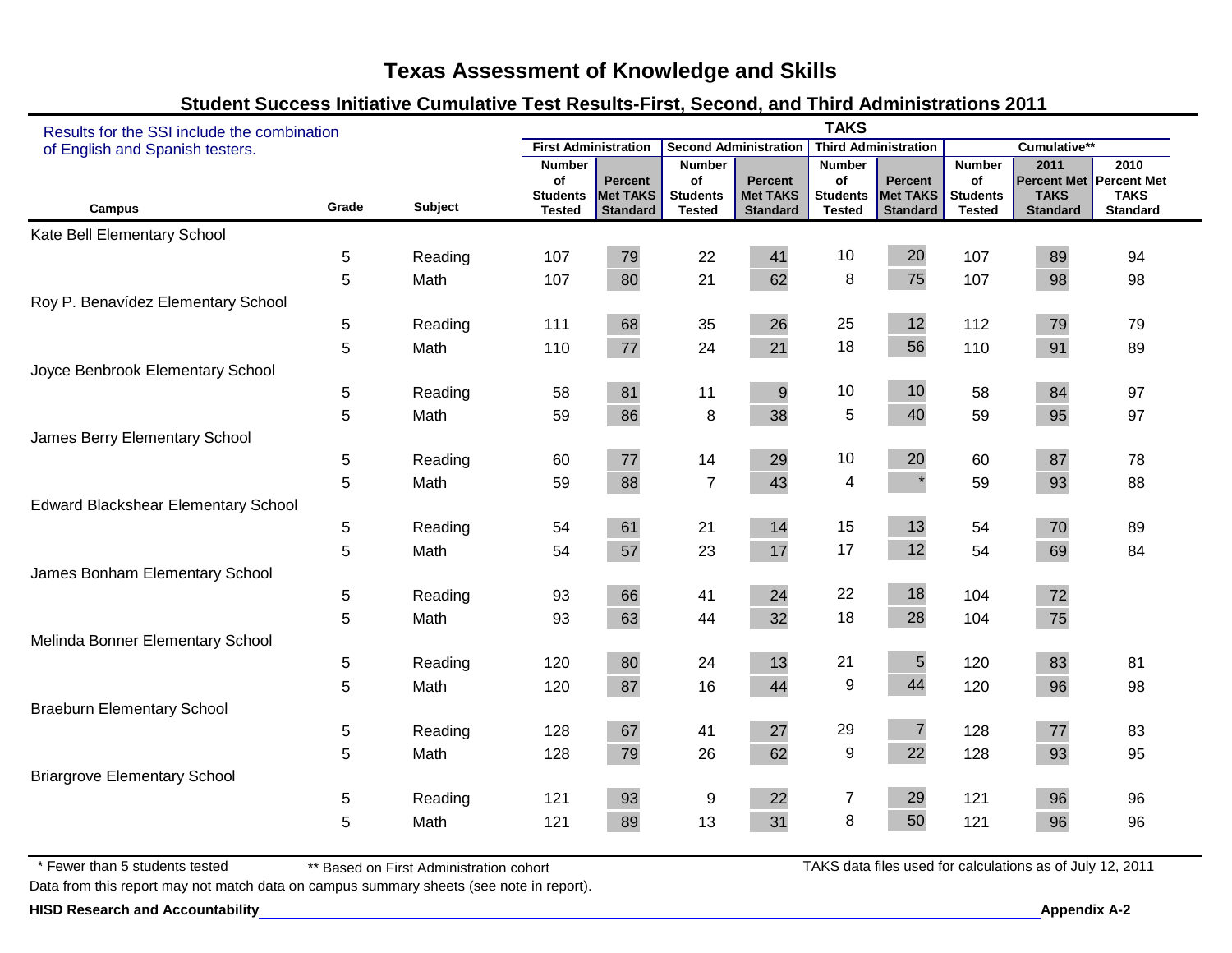### **Student Success Initiative Cumulative Test Results-First, Second, and Third Administrations 2011**

| Results for the SSI include the combination  |       |                |                                                         |                                                      |                                                         |                                                      | <b>TAKS</b>                                             |                                                      |                                                         |                                        |                                                                   |
|----------------------------------------------|-------|----------------|---------------------------------------------------------|------------------------------------------------------|---------------------------------------------------------|------------------------------------------------------|---------------------------------------------------------|------------------------------------------------------|---------------------------------------------------------|----------------------------------------|-------------------------------------------------------------------|
| of English and Spanish testers.              |       |                | <b>First Administration</b>                             |                                                      |                                                         | <b>Second Administration</b>                         |                                                         | <b>Third Administration</b>                          |                                                         | Cumulative**                           |                                                                   |
| <b>Campus</b>                                | Grade | <b>Subject</b> | <b>Number</b><br>of<br><b>Students</b><br><b>Tested</b> | <b>Percent</b><br><b>Met TAKS</b><br><b>Standard</b> | <b>Number</b><br>of<br><b>Students</b><br><b>Tested</b> | <b>Percent</b><br><b>Met TAKS</b><br><b>Standard</b> | <b>Number</b><br>of<br><b>Students</b><br><b>Tested</b> | <b>Percent</b><br><b>Met TAKS</b><br><b>Standard</b> | <b>Number</b><br>of<br><b>Students</b><br><b>Tested</b> | 2011<br><b>TAKS</b><br><b>Standard</b> | 2010<br>Percent Met Percent Met<br><b>TAKS</b><br><b>Standard</b> |
| <b>Briarmeadow Charter Elementary School</b> |       |                |                                                         |                                                      |                                                         |                                                      |                                                         |                                                      |                                                         |                                        |                                                                   |
|                                              | 5     | Reading        | 44                                                      | 95                                                   | $\overline{c}$                                          |                                                      | 0                                                       |                                                      | 44                                                      | 98                                     | 100                                                               |
|                                              | 5     | Math           | 44                                                      | 98                                                   | 1                                                       |                                                      | $\mathbf 0$                                             |                                                      | 44                                                      | 100                                    | 100                                                               |
| <b>Briarmeadow Charter Middle School</b>     |       |                |                                                         |                                                      |                                                         |                                                      |                                                         |                                                      |                                                         |                                        |                                                                   |
|                                              | 8     | Reading        | 42                                                      | 100                                                  | $\pmb{0}$                                               |                                                      | 0                                                       |                                                      | 42                                                      | 100                                    | 100                                                               |
|                                              | 8     | Math           | 42                                                      | 95                                                   | $\overline{2}$                                          |                                                      | $\pmb{0}$                                               |                                                      | 42                                                      | 100                                    | 100                                                               |
| <b>Andrew Briscoe Elementary</b>             |       |                |                                                         |                                                      |                                                         |                                                      |                                                         |                                                      |                                                         |                                        |                                                                   |
|                                              | 5     | Reading        | 52                                                      | 87                                                   | $\overline{7}$                                          | 43                                                   | 4                                                       |                                                      | 52                                                      | 96                                     | 83                                                                |
|                                              | 5     | Math           | 52                                                      | 100                                                  | $\mathbf 0$                                             |                                                      | $\pmb{0}$                                               |                                                      | 52                                                      | 100                                    | 100                                                               |
| <b>Brookline Elementary School</b>           |       |                |                                                         |                                                      |                                                         |                                                      |                                                         |                                                      |                                                         |                                        |                                                                   |
|                                              | 5     | Reading        | 121                                                     | 80                                                   | 23                                                      | 39                                                   | 13                                                      | $\pmb{0}$                                            | 121                                                     | 88                                     | 92                                                                |
|                                              | 5     | Math           | 121                                                     | 94                                                   | 6                                                       | 67                                                   | $\overline{2}$                                          |                                                      | 121                                                     | 98                                     | 96                                                                |
| <b>Robert Browning Elementary School</b>     |       |                |                                                         |                                                      |                                                         |                                                      |                                                         |                                                      |                                                         |                                        |                                                                   |
|                                              | 5     | Reading        | 69                                                      | 83                                                   | 12                                                      | 50                                                   | 6                                                       | 17                                                   | 69                                                      | 93                                     | 94                                                                |
|                                              | 5     | Math           | 69                                                      | 97                                                   | $\overline{2}$                                          |                                                      | $\boldsymbol{0}$                                        |                                                      | 69                                                      | 100                                    | 96                                                                |
| <b>Blanche Bruce Elementary School</b>       |       |                |                                                         |                                                      |                                                         |                                                      |                                                         |                                                      |                                                         |                                        |                                                                   |
|                                              | 5     | Reading        | 75                                                      | 75                                                   | 19                                                      | 47                                                   | 13                                                      | 15                                                   | 78                                                      | 86                                     | 94                                                                |
|                                              | 5     | Math           | 76                                                      | 80                                                   | 15                                                      | 27                                                   | 16                                                      | 13                                                   | 81                                                      | 83                                     | 92                                                                |
| Luther Burbank Elementary School             |       |                |                                                         |                                                      |                                                         |                                                      |                                                         |                                                      |                                                         |                                        |                                                                   |
|                                              | 5     | Reading        | 127                                                     | 68                                                   | 39                                                      | 41                                                   | 23                                                      | 22                                                   | 127                                                     | 84                                     | 87                                                                |
|                                              | 5     | Math           | 129                                                     | 69                                                   | 37                                                      | 57                                                   | 16                                                      | 19                                                   | 129                                                     | 88                                     | 92                                                                |
| David Burnet Elementary School               |       |                |                                                         |                                                      |                                                         |                                                      |                                                         |                                                      |                                                         |                                        |                                                                   |
|                                              | 5     | Reading        | 73                                                      | 82                                                   | 13                                                      | 31                                                   | 9                                                       | 11                                                   | 73                                                      | 89                                     | 89                                                                |
|                                              | 5     | Math           | 74                                                      | 84                                                   | 12                                                      | $\overline{0}$                                       | 12                                                      | 17                                                   | 74                                                      | 86                                     | 95                                                                |
| James Burrus Elementary School               |       |                |                                                         |                                                      |                                                         |                                                      |                                                         |                                                      |                                                         |                                        |                                                                   |
|                                              | 5     | Reading        | 40                                                      | 98                                                   | -1                                                      |                                                      | 0                                                       |                                                      | 40                                                      | 100                                    | 97                                                                |
|                                              | 5     | Math           | 41                                                      | 95                                                   | $\overline{2}$                                          |                                                      | 1                                                       |                                                      | 41                                                      | 100                                    | 97                                                                |

\* Fewer than 5 students tested

\*\* Based on First Administration cohort

Data from this report may not match data on campus summary sheets (see note in report).

TAKS data files used for calculations as of July 12, 2011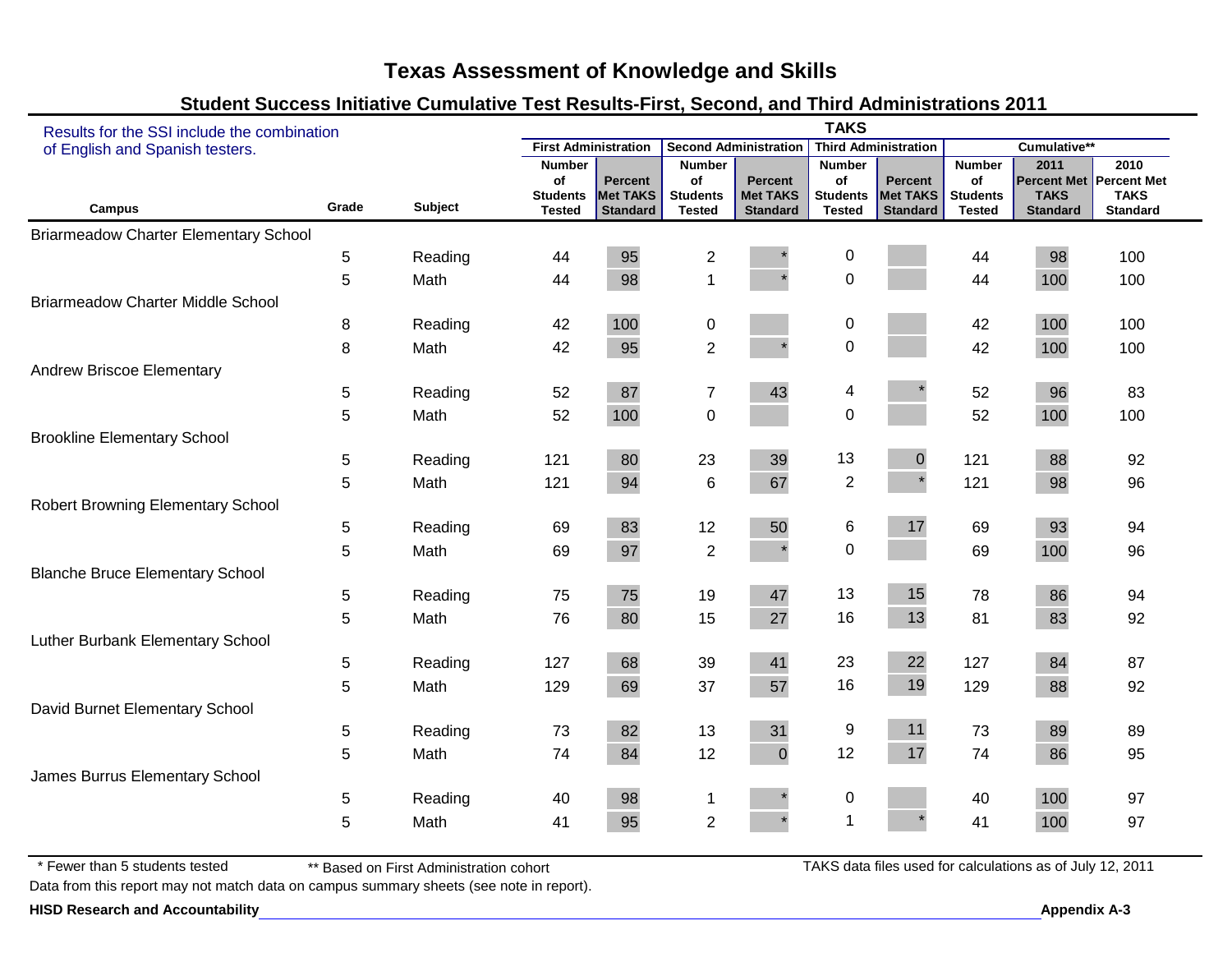### **Student Success Initiative Cumulative Test Results-First, Second, and Third Administrations 2011**

| Results for the SSI include the combination |       |         |                                                         |                                               |                                                         |                                                      | <b>TAKS</b>                                             |                                                      |                                                         |                                        |                                                                   |
|---------------------------------------------|-------|---------|---------------------------------------------------------|-----------------------------------------------|---------------------------------------------------------|------------------------------------------------------|---------------------------------------------------------|------------------------------------------------------|---------------------------------------------------------|----------------------------------------|-------------------------------------------------------------------|
| of English and Spanish testers.             |       |         | <b>First Administration</b>                             |                                               | <b>Second Administration</b>                            |                                                      |                                                         | <b>Third Administration</b>                          |                                                         | Cumulative**                           |                                                                   |
| Campus                                      | Grade | Subject | <b>Number</b><br>of<br><b>Students</b><br><b>Tested</b> | Percent<br><b>Met TAKS</b><br><b>Standard</b> | <b>Number</b><br>of<br><b>Students</b><br><b>Tested</b> | <b>Percent</b><br><b>Met TAKS</b><br><b>Standard</b> | <b>Number</b><br>of<br><b>Students</b><br><b>Tested</b> | <b>Percent</b><br><b>Met TAKS</b><br><b>Standard</b> | <b>Number</b><br>of<br><b>Students</b><br><b>Tested</b> | 2011<br><b>TAKS</b><br><b>Standard</b> | 2010<br>Percent Met Percent Met<br><b>TAKS</b><br><b>Standard</b> |
| Barbara Bush Elementary School              |       |         |                                                         |                                               |                                                         |                                                      |                                                         |                                                      |                                                         |                                        |                                                                   |
|                                             | 5     | Reading | 91                                                      | 99                                            | 1                                                       |                                                      | $\mathbf 0$                                             |                                                      | 91                                                      | 100                                    | 100                                                               |
|                                             | 5     | Math    | 91                                                      | 100                                           | $\pmb{0}$                                               |                                                      | $\mathbf 0$                                             |                                                      | 91                                                      | 100                                    | 100                                                               |
| Rufus Cage Elementary School                |       |         |                                                         |                                               |                                                         |                                                      |                                                         |                                                      |                                                         |                                        |                                                                   |
|                                             | 5     | Reading | 75                                                      | 85                                            | 12                                                      | 42                                                   | 7                                                       | 29                                                   | 76                                                      | 93                                     | 95                                                                |
|                                             | 5     | Math    | 76                                                      | 89                                            | $\boldsymbol{9}$                                        | 56                                                   | 4                                                       |                                                      | 77                                                      | 96                                     | 100                                                               |
| Edna Carrillo Elementary School             |       |         |                                                         |                                               |                                                         |                                                      |                                                         |                                                      |                                                         |                                        |                                                                   |
|                                             | 5     | Reading | 86                                                      | $77\,$                                        | 20                                                      | 25                                                   | 14                                                      | 29                                                   | 86                                                      | 87                                     | 94                                                                |
|                                             | 5     | Math    | 87                                                      | 90                                            | 9                                                       | 11                                                   | $\overline{7}$                                          | 14                                                   | 87                                                      | 92                                     | 98                                                                |
| John Codwell Elementary School              |       |         |                                                         |                                               |                                                         |                                                      |                                                         |                                                      |                                                         |                                        |                                                                   |
|                                             | 5     | Reading | 80                                                      | 84                                            | 12                                                      | 58                                                   | 4                                                       |                                                      | 80                                                      | 95                                     | 91                                                                |
|                                             | 5     | Math    | 80                                                      | 88                                            | 8                                                       | 75                                                   | 1                                                       |                                                      | 80                                                      | 96                                     | 97                                                                |
| Al Condit Elementary School                 |       |         |                                                         |                                               |                                                         |                                                      |                                                         |                                                      |                                                         |                                        |                                                                   |
|                                             | 5     | Reading | 106                                                     | 97                                            | $\overline{\mathbf{c}}$                                 |                                                      | 0                                                       |                                                      | 107                                                     | 98                                     | 100                                                               |
|                                             | 5     | Math    | 108                                                     | 98                                            | $\mathbf{1}$                                            | $\star$                                              | $\pmb{0}$                                               |                                                      | 108                                                     | 99                                     | 99                                                                |
| Felix Cook Jr. Elementary School            |       |         |                                                         |                                               |                                                         |                                                      |                                                         |                                                      |                                                         |                                        |                                                                   |
|                                             | 5     | Reading | 101                                                     | 88                                            | 11                                                      | 73                                                   | 3                                                       |                                                      | 101                                                     | 98                                     | 97                                                                |
|                                             | 5     | Math    | 101                                                     | 84                                            | 15                                                      | 93                                                   | 1                                                       |                                                      | 101                                                     | 99                                     | 96                                                                |
| <b>Ethel Coop Elementary School</b>         |       |         |                                                         |                                               |                                                         |                                                      |                                                         |                                                      |                                                         |                                        |                                                                   |
|                                             | 5     | Reading | 93                                                      | 73                                            | 23                                                      | 35                                                   | 16                                                      | 31                                                   | 93                                                      | 87                                     | 97                                                                |
|                                             | 5     | Math    | 95                                                      | 82                                            | 15                                                      | 53                                                   | $\overline{7}$                                          | 71                                                   | 95                                                      | 96                                     | 96                                                                |
| John Cornelius Elementary School            |       |         |                                                         |                                               |                                                         |                                                      |                                                         |                                                      |                                                         |                                        |                                                                   |
|                                             | 5     | Reading | 129                                                     | 91                                            | 12                                                      | 50                                                   | 6                                                       | $17$                                                 | 129                                                     | 96                                     | 100                                                               |
|                                             | 5     | Math    | 130                                                     | 92                                            | 10                                                      | 50                                                   | 5                                                       | 40                                                   | 130                                                     | 98                                     | 100                                                               |
| Joseph Crawford Elementary School           |       |         |                                                         |                                               |                                                         |                                                      |                                                         |                                                      |                                                         |                                        |                                                                   |
|                                             | 5     | Reading | 21                                                      | 81                                            | 4                                                       |                                                      | 2                                                       |                                                      | 21                                                      | 90                                     | 78                                                                |
|                                             | 5     | Math    | 22                                                      | 68                                            | $\overline{7}$                                          | 57                                                   | 3                                                       |                                                      | 22                                                      | 95                                     | 95                                                                |

\* Fewer than 5 students tested

\*\* Based on First Administration cohort

Data from this report may not match data on campus summary sheets (see note in report).

TAKS data files used for calculations as of July 12, 2011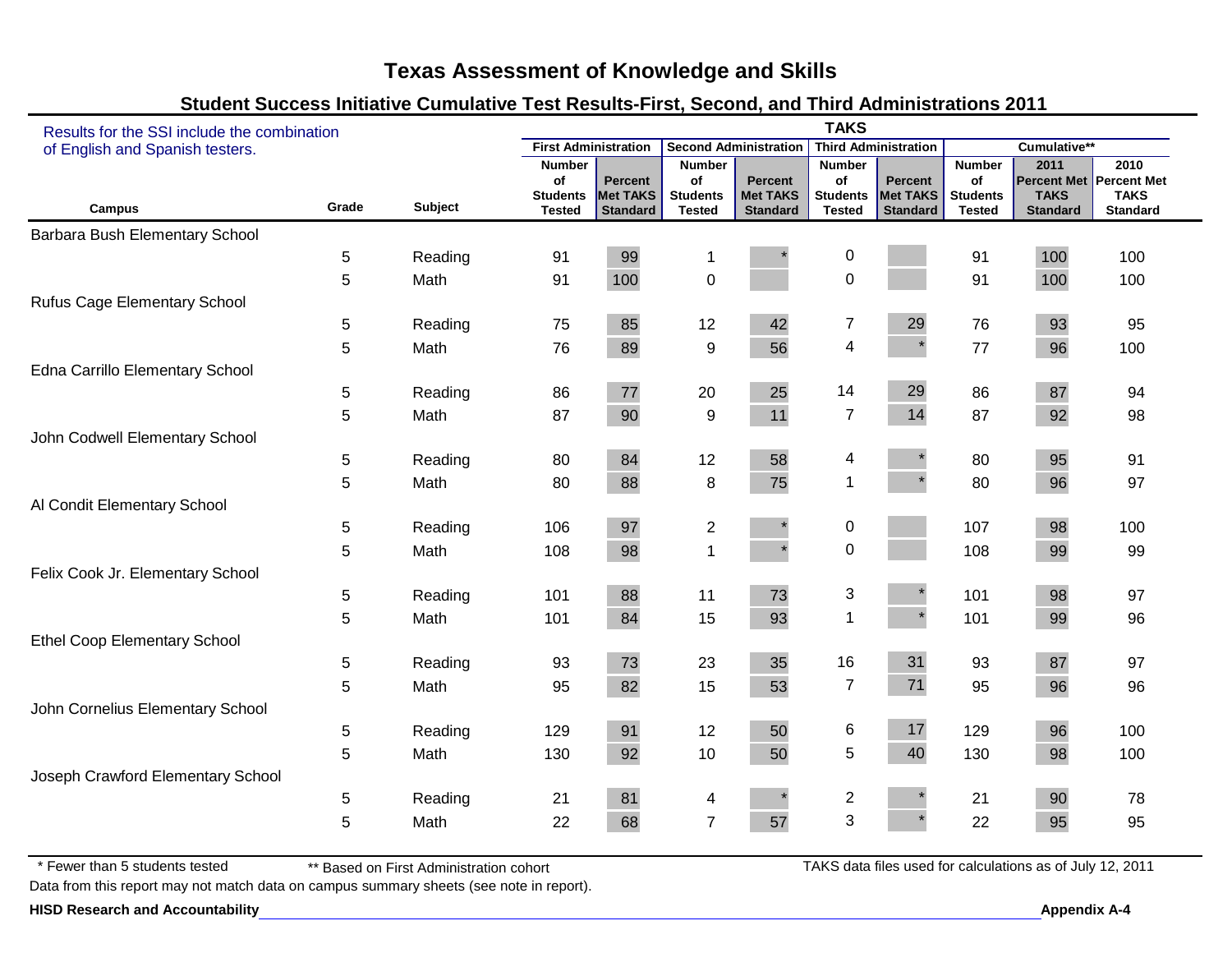### **Student Success Initiative Cumulative Test Results-First, Second, and Third Administrations 2011**

| Results for the SSI include the combination |       |         |                                                         |                                               |                                                         |                                                      | <b>TAKS</b>                                             |                                                      |                                                         |                                        |                                                                   |
|---------------------------------------------|-------|---------|---------------------------------------------------------|-----------------------------------------------|---------------------------------------------------------|------------------------------------------------------|---------------------------------------------------------|------------------------------------------------------|---------------------------------------------------------|----------------------------------------|-------------------------------------------------------------------|
| of English and Spanish testers.             |       |         | <b>First Administration</b>                             |                                               |                                                         | <b>Second Administration</b>                         |                                                         | <b>Third Administration</b>                          |                                                         | Cumulative**                           |                                                                   |
| Campus                                      | Grade | Subject | <b>Number</b><br>of<br><b>Students</b><br><b>Tested</b> | Percent<br><b>Met TAKS</b><br><b>Standard</b> | <b>Number</b><br>of<br><b>Students</b><br><b>Tested</b> | <b>Percent</b><br><b>Met TAKS</b><br><b>Standard</b> | <b>Number</b><br>of<br><b>Students</b><br><b>Tested</b> | <b>Percent</b><br><b>Met TAKS</b><br><b>Standard</b> | <b>Number</b><br>of<br><b>Students</b><br><b>Tested</b> | 2011<br><b>TAKS</b><br><b>Standard</b> | 2010<br>Percent Met Percent Met<br><b>TAKS</b><br><b>Standard</b> |
| Manuel Crespo Elementary School             |       |         |                                                         |                                               |                                                         |                                                      |                                                         |                                                      |                                                         |                                        |                                                                   |
|                                             | 5     | Reading | 91                                                      | 81                                            | 17                                                      | 41                                                   | 10                                                      | 10                                                   | 91                                                      | 90                                     | 86                                                                |
|                                             | 5     | Math    | 91                                                      | 84                                            | 15                                                      | 60                                                   | 5                                                       | $\overline{0}$                                       | 91                                                      | 93                                     | 93                                                                |
| David "Davy" Crockett Elementary School     |       |         |                                                         |                                               |                                                         |                                                      |                                                         |                                                      |                                                         |                                        |                                                                   |
|                                             | 5     | Reading | 46                                                      | 98                                            | 1                                                       |                                                      | 0                                                       |                                                      | 46                                                      | 100                                    | 100                                                               |
|                                             | 5     | Math    | 46                                                      | 91                                            | 4                                                       |                                                      | $\mathbf 0$                                             |                                                      | 46                                                      | 100                                    | 98                                                                |
| Leroy Cunningham Elementary School          |       |         |                                                         |                                               |                                                         |                                                      |                                                         |                                                      |                                                         |                                        |                                                                   |
|                                             | 5     | Reading | 79                                                      | $71$                                          | 21                                                      | 19                                                   | 18                                                      | 11                                                   | 79                                                      | 78                                     | 93                                                                |
|                                             | 5     | Math    | 79                                                      | 89                                            | 9                                                       | 44                                                   | 4                                                       |                                                      | 79                                                      | 94                                     | 96                                                                |
| Ray Daily Elementary School                 |       |         |                                                         |                                               |                                                         |                                                      |                                                         |                                                      |                                                         |                                        |                                                                   |
|                                             | 5     | Reading | 111                                                     | 89                                            | 12                                                      | 42                                                   | 6                                                       | 17                                                   | 111                                                     | 95                                     | 98                                                                |
|                                             | 5     | Math    | 110                                                     | 83                                            | 19                                                      | 47                                                   | 9                                                       | 44                                                   | 110                                                     | 95                                     | 91                                                                |
| Jaime Dávila Elementary School              |       |         |                                                         |                                               |                                                         |                                                      |                                                         |                                                      |                                                         |                                        |                                                                   |
|                                             | 5     | Reading | 94                                                      | 67                                            | 31                                                      | 39                                                   | 17                                                      | 12                                                   | 94                                                      | 82                                     | 79                                                                |
|                                             | 5     | Math    | 94                                                      | 56                                            | 41                                                      | 41                                                   | 21                                                      | 19                                                   | 94                                                      | 79                                     | 88                                                                |
| Lorenzo De Zavala Elementary School         |       |         |                                                         |                                               |                                                         |                                                      |                                                         |                                                      |                                                         |                                        |                                                                   |
|                                             | 5     | Reading | 69                                                      | 87                                            | 8                                                       | 75                                                   | 1                                                       |                                                      | 69                                                      | 96                                     | 92                                                                |
|                                             | 5     | Math    | 69                                                      | 94                                            | 3                                                       | $\star$                                              | $\pmb{0}$                                               |                                                      | 69                                                      | 97                                     | 96                                                                |
| Helen De Chaumes Elementary School          |       |         |                                                         |                                               |                                                         |                                                      |                                                         |                                                      |                                                         |                                        |                                                                   |
|                                             | 5     | Reading | 75                                                      | 88                                            | 9                                                       | 11                                                   | 8                                                       | 25                                                   | 75                                                      | 92                                     | 92                                                                |
|                                             | 5     | Math    | 77                                                      | 88                                            | $\boldsymbol{9}$                                        | 78                                                   | $\overline{c}$                                          |                                                      | 77                                                      | 99                                     | 97                                                                |
| Julius Dodson Elementary School             |       |         |                                                         |                                               |                                                         |                                                      |                                                         |                                                      |                                                         |                                        |                                                                   |
|                                             | 5     | Reading | 58                                                      | 91                                            | $\mathbf 5$                                             | 40                                                   | 3                                                       |                                                      | 58                                                      | 95                                     | 100                                                               |
|                                             | 5     | Math    | 59                                                      | 83                                            | 10                                                      | 40                                                   | 6                                                       | $\mathbf 0$                                          | 59                                                      | 90                                     | 100                                                               |
| Matthew Dogan Elementary School             |       |         |                                                         |                                               |                                                         |                                                      |                                                         |                                                      |                                                         |                                        |                                                                   |
|                                             | 5     | Reading | 28                                                      | 82                                            | 4                                                       |                                                      |                                                         |                                                      | 28                                                      | 93                                     | 81                                                                |
|                                             | 5     | Math    | 32                                                      | 84                                            | 5                                                       | $\overline{0}$                                       | 4                                                       |                                                      | 32                                                      | 84                                     | 94                                                                |

\* Fewer than 5 students tested

\*\* Based on First Administration cohort

Data from this report may not match data on campus summary sheets (see note in report).

TAKS data files used for calculations as of July 12, 2011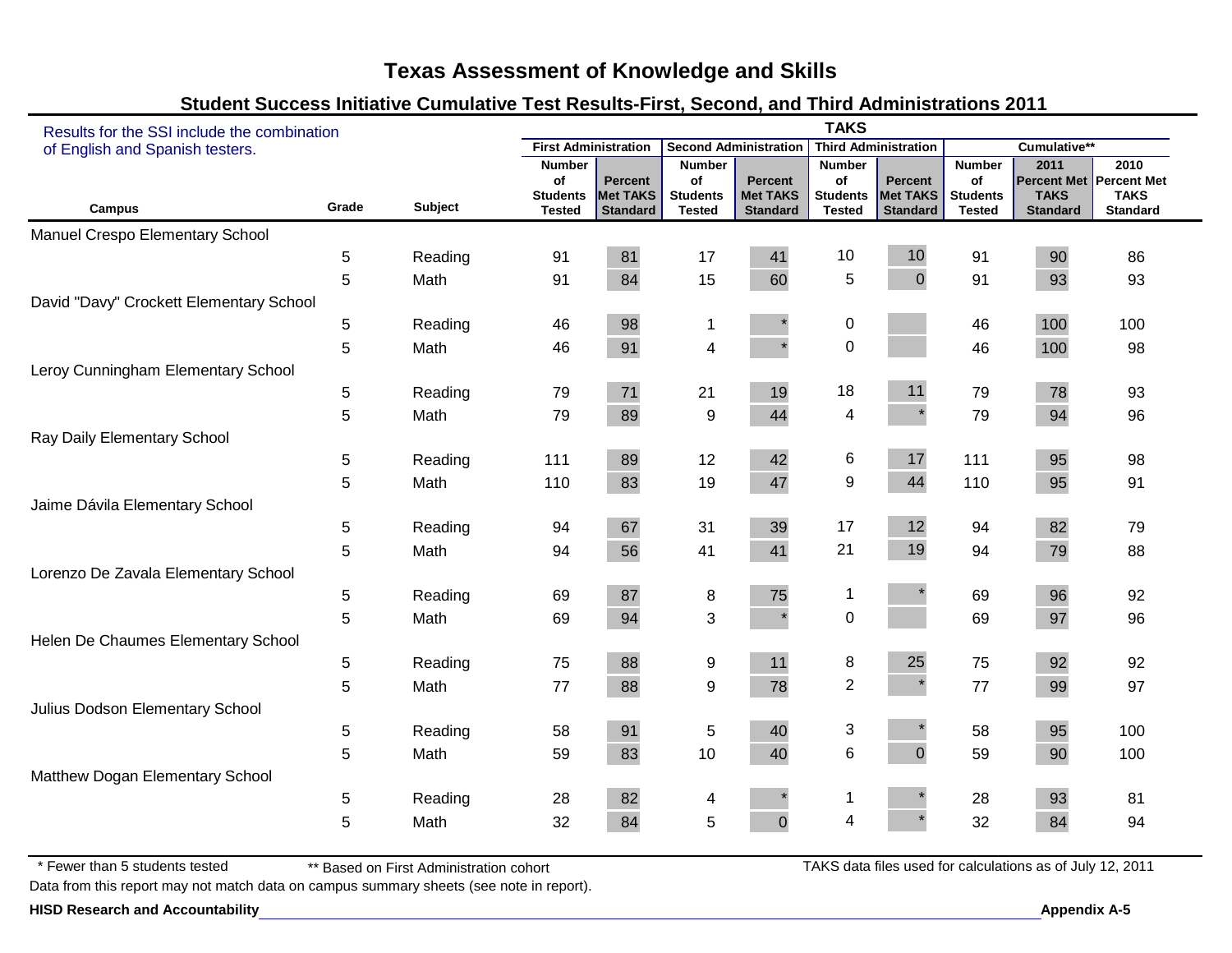### **Student Success Initiative Cumulative Test Results-First, Second, and Third Administrations 2011**

| Results for the SSI include the combination |             |         |                                                         |                                               |                                                         |                                                      | <b>TAKS</b>                                             |                                               |                                                         |                                        |                                                                   |
|---------------------------------------------|-------------|---------|---------------------------------------------------------|-----------------------------------------------|---------------------------------------------------------|------------------------------------------------------|---------------------------------------------------------|-----------------------------------------------|---------------------------------------------------------|----------------------------------------|-------------------------------------------------------------------|
| of English and Spanish testers.             |             |         | <b>First Administration</b>                             |                                               |                                                         | <b>Second Administration</b>                         |                                                         | <b>Third Administration</b>                   |                                                         | Cumulative**                           |                                                                   |
| Campus                                      | Grade       | Subject | <b>Number</b><br>of<br><b>Students</b><br><b>Tested</b> | Percent<br><b>Met TAKS</b><br><b>Standard</b> | <b>Number</b><br>of<br><b>Students</b><br><b>Tested</b> | <b>Percent</b><br><b>Met TAKS</b><br><b>Standard</b> | <b>Number</b><br>of<br><b>Students</b><br><b>Tested</b> | Percent<br><b>Met TAKS</b><br><b>Standard</b> | <b>Number</b><br>of<br><b>Students</b><br><b>Tested</b> | 2011<br><b>TAKS</b><br><b>Standard</b> | 2010<br>Percent Met Percent Met<br><b>TAKS</b><br><b>Standard</b> |
| Mylie Durham Elementary School              |             |         |                                                         |                                               |                                                         |                                                      |                                                         |                                               |                                                         |                                        |                                                                   |
|                                             | $\sqrt{5}$  | Reading | 54                                                      | 80                                            | 11                                                      | 45                                                   | 6                                                       | 0                                             | 54                                                      | 89                                     | 94                                                                |
|                                             | $\sqrt{5}$  | Math    | 53                                                      | 85                                            | 8                                                       | 50                                                   | $\overline{\mathbf{4}}$                                 |                                               | 53                                                      | 92                                     | 95                                                                |
| John Durkee Elementary School               |             |         |                                                         |                                               |                                                         |                                                      |                                                         |                                               |                                                         |                                        |                                                                   |
|                                             | 5           | Reading | 106                                                     | 73                                            | 27                                                      | 41                                                   | 16                                                      | $\,$ 6 $\,$                                   | 106                                                     | 84                                     | 87                                                                |
|                                             | $\mathbf 5$ | Math    | 107                                                     | 77                                            | 24                                                      | 50                                                   | 11                                                      | $\overline{9}$                                | 107                                                     | 89                                     | 89                                                                |
| <b>Charles Eliot Elementary School</b>      |             |         |                                                         |                                               |                                                         |                                                      |                                                         |                                               |                                                         |                                        |                                                                   |
|                                             | $\mathbf 5$ | Reading | 65                                                      | 83                                            | 11                                                      | 27                                                   | 8                                                       | $\boldsymbol{0}$                              | 65                                                      | 88                                     | 88                                                                |
|                                             | $\mathbf 5$ | Math    | 65                                                      | 92                                            | 5                                                       | 60                                                   | $\overline{2}$                                          |                                               | 65                                                      | 98                                     | 93                                                                |
| Horace Elrod Elementary School              |             |         |                                                         |                                               |                                                         |                                                      |                                                         |                                               |                                                         |                                        |                                                                   |
|                                             | 5           | Reading | 59                                                      | 81                                            | 10                                                      | 40                                                   | 5                                                       | 40                                            | 59                                                      | 92                                     | 89                                                                |
|                                             | $\sqrt{5}$  | Math    | 57                                                      | 95                                            | 3                                                       | $\star$                                              | 0                                                       |                                               | 58                                                      | 98                                     | 93                                                                |
| Ralph Waldo Emerson Elementary School       |             |         |                                                         |                                               |                                                         |                                                      |                                                         |                                               |                                                         |                                        |                                                                   |
|                                             | $\sqrt{5}$  | Reading | 104                                                     | 87                                            | 13                                                      | 31                                                   | 7                                                       | 14                                            | 104                                                     | 91                                     | 90                                                                |
|                                             | $\sqrt{5}$  | Math    | 105                                                     | 80                                            | 20                                                      | 45                                                   | 8                                                       | 13                                            | 105                                                     | 90                                     | 93                                                                |
| <b>Eugene Field Elementary School</b>       |             |         |                                                         |                                               |                                                         |                                                      |                                                         |                                               |                                                         |                                        |                                                                   |
|                                             | 5           | Reading | 45                                                      | 87                                            | 6                                                       | 50                                                   | 2                                                       |                                               | 45                                                      | 96                                     | 96                                                                |
|                                             | $\sqrt{5}$  | Math    | 46                                                      | 89                                            | 5                                                       | 80                                                   | $\mathbf{1}$                                            |                                               | 46                                                      | 98                                     | 93                                                                |
| Cecile Foerster Elementary School           |             |         |                                                         |                                               |                                                         |                                                      |                                                         |                                               |                                                         |                                        |                                                                   |
|                                             | 5           | Reading | 53                                                      | 89                                            | 6                                                       | 50<br>$\star$                                        | 3                                                       |                                               | 53                                                      | 96                                     | 87                                                                |
|                                             | 5           | Math    | 55                                                      | 91                                            | 4                                                       |                                                      | $\overline{\mathbf{4}}$                                 |                                               | 55                                                      | 91                                     | 94                                                                |
| Walter Fondren Elementary School            |             |         |                                                         |                                               |                                                         |                                                      |                                                         |                                               |                                                         |                                        |                                                                   |
|                                             | 5           | Reading | 45                                                      | 78                                            | 10                                                      | 60                                                   | 4                                                       | $\overline{0}$                                | 45                                                      | 91                                     | 83                                                                |
|                                             | $\,$ 5 $\,$ | Math    | 45                                                      | 87                                            | $\,6$                                                   | 17                                                   | 5                                                       |                                               | 45                                                      | 89                                     | 93                                                                |
| Marcellus Foster Elementary School          |             |         |                                                         |                                               |                                                         |                                                      |                                                         |                                               |                                                         |                                        |                                                                   |
|                                             | $\sqrt{5}$  | Reading | 60                                                      | 88                                            | $\overline{7}$                                          | 71                                                   | 2<br>1                                                  |                                               | 60                                                      | 97                                     | 96                                                                |
|                                             | 5           | Math    | 61                                                      | 89                                            | 6                                                       | 83                                                   |                                                         |                                               | 61                                                      | 97                                     | 89                                                                |

\* Fewer than 5 students tested

\*\* Based on First Administration cohort

Data from this report may not match data on campus summary sheets (see note in report).

TAKS data files used for calculations as of July 12, 2011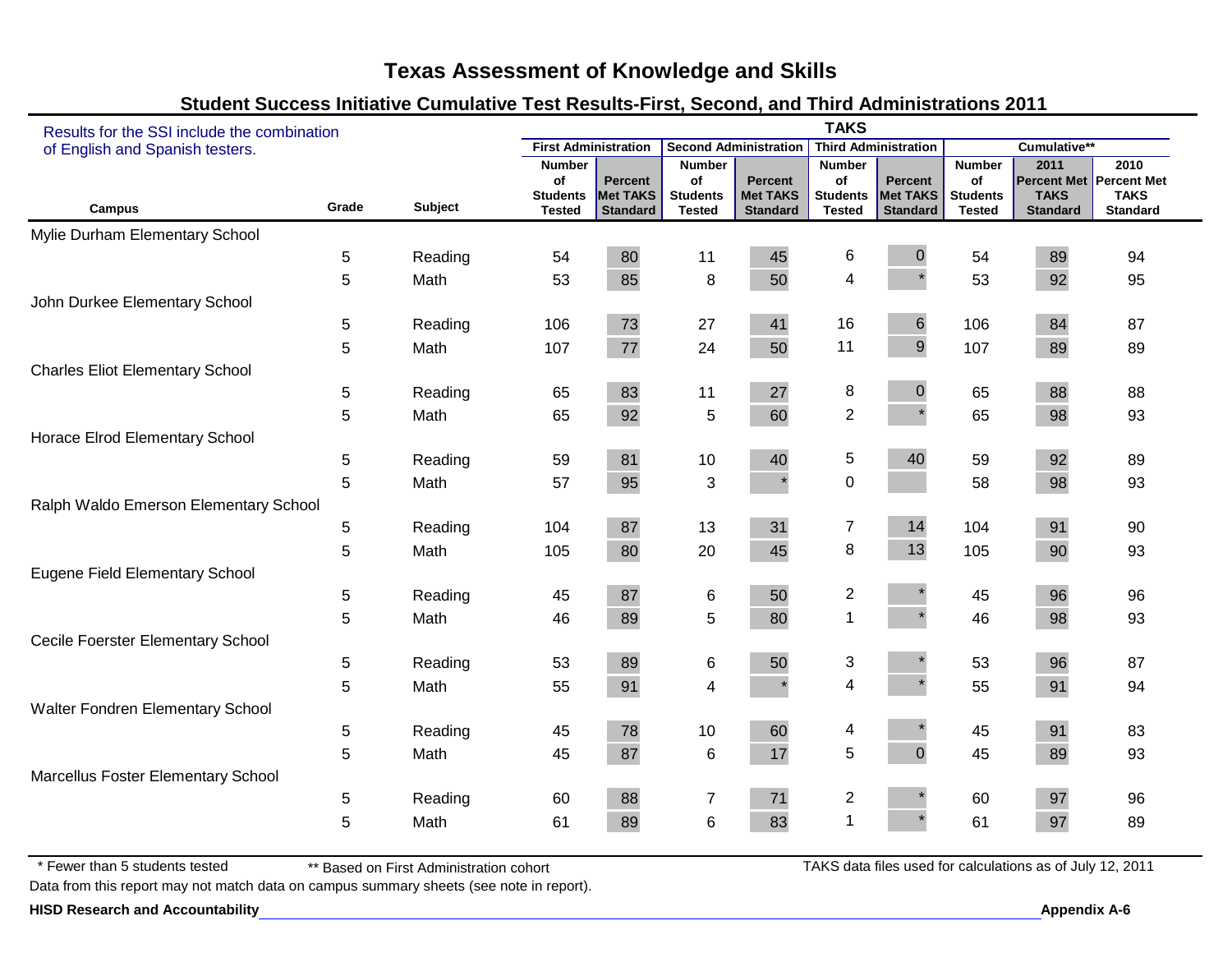### **Student Success Initiative Cumulative Test Results-First, Second, and Third Administrations 2011**

| Results for the SSI include the combination |       |                |                                                         |                                                      |                                                         |                                                      | <b>TAKS</b>                                             |                                                      |                                                         |                                        |                                                                   |
|---------------------------------------------|-------|----------------|---------------------------------------------------------|------------------------------------------------------|---------------------------------------------------------|------------------------------------------------------|---------------------------------------------------------|------------------------------------------------------|---------------------------------------------------------|----------------------------------------|-------------------------------------------------------------------|
| of English and Spanish testers.             |       |                | <b>First Administration</b>                             |                                                      |                                                         | <b>Second Administration</b>                         |                                                         | <b>Third Administration</b>                          |                                                         | Cumulative**                           |                                                                   |
| Campus                                      | Grade | <b>Subject</b> | <b>Number</b><br>of<br><b>Students</b><br><b>Tested</b> | <b>Percent</b><br><b>Met TAKS</b><br><b>Standard</b> | <b>Number</b><br>of<br><b>Students</b><br><b>Tested</b> | <b>Percent</b><br><b>Met TAKS</b><br><b>Standard</b> | <b>Number</b><br>of<br><b>Students</b><br><b>Tested</b> | <b>Percent</b><br><b>Met TAKS</b><br><b>Standard</b> | <b>Number</b><br>of<br><b>Students</b><br><b>Tested</b> | 2011<br><b>TAKS</b><br><b>Standard</b> | 2010<br>Percent Met Percent Met<br><b>TAKS</b><br><b>Standard</b> |
| Benjamin Franklin Elementary School         |       |                |                                                         |                                                      |                                                         |                                                      |                                                         |                                                      |                                                         |                                        |                                                                   |
|                                             | 5     | Reading        | 68                                                      | 72                                                   | 19                                                      | 37                                                   | 12                                                      | 17                                                   | 68                                                      | 85                                     | 72                                                                |
|                                             | 5     | Math           | 68                                                      | 82                                                   | 12                                                      | 42                                                   | $\overline{7}$                                          | 29                                                   | 68                                                      | 93                                     | 88                                                                |
| Robert Frost Elementary School              |       |                |                                                         |                                                      |                                                         |                                                      |                                                         |                                                      |                                                         |                                        |                                                                   |
|                                             | 5     | Reading        | 47                                                      | 64                                                   | 16                                                      | 50                                                   | $\overline{7}$                                          | $\pmb{0}$                                            | 47                                                      | 81                                     | 75                                                                |
|                                             | 5     | Math           | 47                                                      | 62                                                   | 16                                                      | 50                                                   | 6                                                       | 33                                                   | 47                                                      | 83                                     | 73                                                                |
| Mario Gallegos Elementary School            |       |                |                                                         |                                                      |                                                         |                                                      |                                                         |                                                      |                                                         |                                        |                                                                   |
|                                             | 5     | Reading        | 66                                                      | 83                                                   | 10                                                      | 60                                                   | 4                                                       |                                                      | 66                                                      | 92                                     | 95                                                                |
|                                             | 5     | Math           | 66                                                      | 94                                                   | 4                                                       |                                                      | $\overline{2}$                                          |                                                      | 66                                                      | 98                                     | 97                                                                |
| Macario García Elementary School            |       |                |                                                         |                                                      |                                                         |                                                      |                                                         |                                                      |                                                         |                                        |                                                                   |
|                                             | 5     | Reading        | 118                                                     | 74                                                   | 31                                                      | 13                                                   | 26                                                      | 8                                                    | 118                                                     | 79                                     | 85                                                                |
|                                             | 5     | Math           | 120                                                     | 82                                                   | 21                                                      | 52                                                   | 9                                                       | 11                                                   | 120                                                     | 92                                     | 80                                                                |
| <b>Garden Oaks Elementary</b>               |       |                |                                                         |                                                      |                                                         |                                                      |                                                         |                                                      |                                                         |                                        |                                                                   |
|                                             | 5     | Reading        | 64                                                      | 80                                                   | 12                                                      | 33                                                   | 8                                                       | $\mathbf 0$                                          | 64                                                      | 86                                     | 91                                                                |
|                                             | 5     | Math           | 63                                                      | 78                                                   | 13                                                      | 31                                                   | 6                                                       | 17                                                   | 63                                                      | 86                                     | 95                                                                |
| <b>Garden Villas Elementary School</b>      |       |                |                                                         |                                                      |                                                         |                                                      |                                                         |                                                      |                                                         |                                        |                                                                   |
|                                             | 5     | Reading        | 126                                                     | 87                                                   | 17                                                      | 29                                                   | 11                                                      | 36                                                   | 126                                                     | 94                                     | 95                                                                |
|                                             | 5     | Math           | 128                                                     | 87                                                   | 17                                                      | 35                                                   | 8                                                       | 63                                                   | 128                                                     | 95                                     | 97                                                                |
| <b>Golfcrest Elementary School</b>          |       |                |                                                         |                                                      |                                                         |                                                      |                                                         |                                                      |                                                         |                                        |                                                                   |
|                                             | 5     | Reading        | 97                                                      | 79                                                   | 18                                                      | 33                                                   | 12                                                      | 17                                                   | 97                                                      | 88                                     | 98                                                                |
|                                             | 5     | Math           | 96                                                      | 88                                                   | 11                                                      | 27                                                   | 8                                                       | $\overline{0}$                                       | 96                                                      | 91                                     | 97                                                                |
| Maud Gordon Elementary School               |       |                |                                                         |                                                      |                                                         |                                                      |                                                         |                                                      |                                                         |                                        |                                                                   |
|                                             | 5     | Reading        | 41                                                      | 80                                                   | 8                                                       | 25                                                   | 4                                                       |                                                      | 41                                                      | 88                                     | 75                                                                |
|                                             | 5     | Math           | 41                                                      | 68                                                   | 13                                                      | 23                                                   | 5                                                       | 40                                                   | 41                                                      | 80                                     | 86                                                                |
| Lucile Gregg Elementary School              |       |                |                                                         |                                                      |                                                         |                                                      |                                                         |                                                      |                                                         |                                        |                                                                   |
|                                             | 5     | Reading        | 64                                                      | 78                                                   | 14                                                      | 43                                                   | 8                                                       | 0                                                    | 64                                                      | 88                                     | 87                                                                |
|                                             | 5     | Math           | 64                                                      | 86                                                   | 8                                                       | 63                                                   | $\overline{2}$                                          |                                                      | 64                                                      | 95                                     | 93                                                                |

\* Fewer than 5 students tested

\*\* Based on First Administration cohort

Data from this report may not match data on campus summary sheets (see note in report).

TAKS data files used for calculations as of July 12, 2011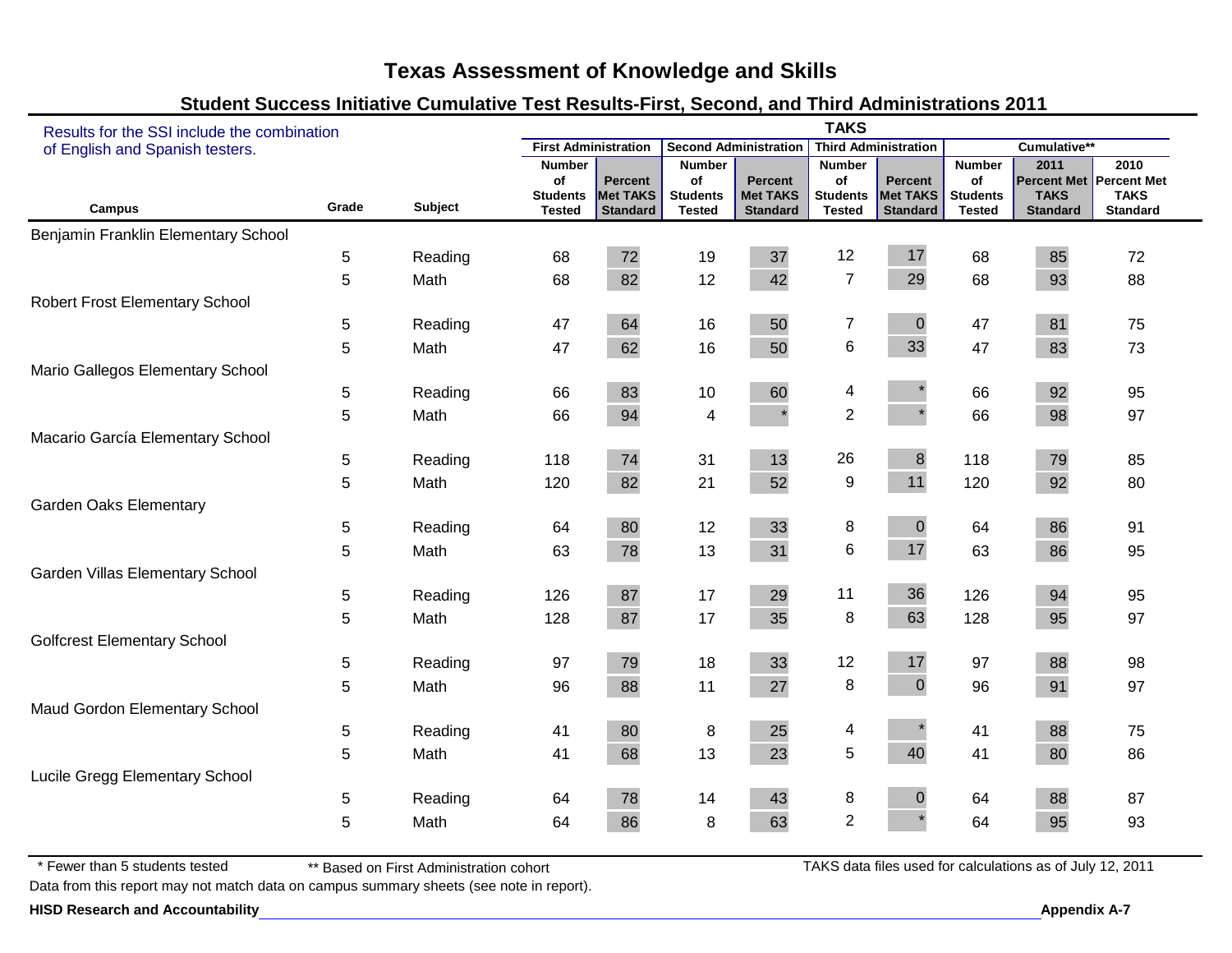### **Student Success Initiative Cumulative Test Results-First, Second, and Third Administrations 2011**

| Results for the SSI include the combination        |            |         |                                                         |                                                      | <b>TAKS</b>                                             |                                                      |                                                         |                                                      |                                                         |                                        |                                                                          |
|----------------------------------------------------|------------|---------|---------------------------------------------------------|------------------------------------------------------|---------------------------------------------------------|------------------------------------------------------|---------------------------------------------------------|------------------------------------------------------|---------------------------------------------------------|----------------------------------------|--------------------------------------------------------------------------|
| of English and Spanish testers.                    |            |         | <b>First Administration</b>                             |                                                      |                                                         | <b>Second Administration</b>                         |                                                         | <b>Third Administration</b>                          |                                                         | Cumulative**                           |                                                                          |
| <b>Campus</b>                                      | Grade      | Subject | <b>Number</b><br>of<br><b>Students</b><br><b>Tested</b> | <b>Percent</b><br><b>Met TAKS</b><br><b>Standard</b> | <b>Number</b><br>of<br><b>Students</b><br><b>Tested</b> | <b>Percent</b><br><b>Met TAKS</b><br><b>Standard</b> | <b>Number</b><br>of<br><b>Students</b><br><b>Tested</b> | <b>Percent</b><br><b>Met TAKS</b><br><b>Standard</b> | <b>Number</b><br>of<br><b>Students</b><br><b>Tested</b> | 2011<br><b>TAKS</b><br><b>Standard</b> | 2010<br><b>Percent Met Percent Met</b><br><b>TAKS</b><br><b>Standard</b> |
| Gregory-Lincoln Education Center Elementary School |            |         |                                                         |                                                      |                                                         |                                                      |                                                         |                                                      |                                                         |                                        |                                                                          |
|                                                    | 5          | Reading | 44                                                      | 84                                                   | 4                                                       |                                                      | 4                                                       |                                                      | 44                                                      | 84                                     | 68                                                                       |
|                                                    | 5          | Math    | 45                                                      | 56                                                   | 16                                                      | 19                                                   | 11                                                      | 9                                                    | 45                                                      | 64                                     | 87                                                                       |
|                                                    | 8          | Reading | -1                                                      |                                                      | 0                                                       |                                                      | $\pmb{0}$                                               |                                                      | 1                                                       |                                        |                                                                          |
|                                                    | 8          | Math    | 1                                                       |                                                      | $\mathbf 0$                                             |                                                      | 0                                                       |                                                      |                                                         |                                        |                                                                          |
| Gregory-Lincoln Education Center Middle School     |            |         |                                                         |                                                      |                                                         |                                                      |                                                         |                                                      |                                                         |                                        |                                                                          |
|                                                    | 8          | Reading | 112                                                     | 88                                                   | 13                                                      | 31                                                   | 7                                                       | 57                                                   | 112                                                     | 96                                     | 92                                                                       |
|                                                    | 8          | Math    | 112                                                     | 63                                                   | 40                                                      | 40                                                   | 21                                                      | 24                                                   | 112                                                     | 81                                     | 76                                                                       |
| <b>Buchanan Grimes Elementary School</b>           |            |         |                                                         |                                                      |                                                         |                                                      |                                                         |                                                      |                                                         |                                        |                                                                          |
|                                                    | 5          | Reading | 49                                                      | 76                                                   | 11                                                      | 82                                                   | 1                                                       |                                                      | 49                                                      | 96                                     | 93                                                                       |
|                                                    | 5          | Math    | 48                                                      | 67                                                   | 16                                                      | 81                                                   | 3                                                       |                                                      | 49                                                      | 96                                     | 93                                                                       |
| Virgil Grissom Elementary School                   |            |         |                                                         |                                                      |                                                         |                                                      |                                                         |                                                      |                                                         |                                        |                                                                          |
|                                                    | 5          | Reading | 110                                                     | 79                                                   | 22                                                      | 50                                                   | 11                                                      | $9\,$                                                | 110                                                     | 90                                     | 88                                                                       |
|                                                    | 5          | Math    | 110                                                     | 80                                                   | 20                                                      | 25                                                   | 15                                                      | 27                                                   | 110                                                     | 88                                     | 91                                                                       |
| Jenard Gross Elementary                            |            |         |                                                         |                                                      |                                                         |                                                      |                                                         |                                                      |                                                         |                                        |                                                                          |
|                                                    | 5          | Reading | 135                                                     | 76                                                   | 33                                                      | 33                                                   | 20                                                      | 15                                                   | 135                                                     | 86                                     | 90                                                                       |
|                                                    | $\sqrt{5}$ | Math    | 132                                                     | 73                                                   | 38                                                      | 21                                                   | 30                                                      | 13                                                   | 134                                                     | 81                                     | 87                                                                       |
| John Richardson Harris Elementary School           |            |         |                                                         |                                                      |                                                         |                                                      |                                                         |                                                      |                                                         |                                        |                                                                          |
|                                                    | 5          | Reading | 75                                                      | 85                                                   | 11                                                      | 45                                                   | 6                                                       | 17                                                   | 75                                                      | 93                                     | 87                                                                       |
|                                                    | 5          | Math    | 77                                                      | 88                                                   | 9                                                       | 67                                                   | 3                                                       |                                                      | 77                                                      | 96                                     | 96                                                                       |
| Roland Plunket Harris Elementary School            |            |         |                                                         |                                                      |                                                         |                                                      | 1                                                       |                                                      |                                                         |                                        |                                                                          |
|                                                    | 5          | Reading | 74                                                      | 88<br>92                                             | 9                                                       | 89<br>100                                            |                                                         |                                                      | 74                                                      | 99                                     | 96                                                                       |
|                                                    | 5          | Math    | 75                                                      |                                                      | $\,6\,$                                                 |                                                      | 0                                                       |                                                      | 75                                                      | 100                                    | 98                                                                       |
| Victor Hartsfield Elementary School                | 5          | Reading | 41                                                      | 95                                                   | $\overline{2}$                                          |                                                      | 1                                                       |                                                      | 41                                                      | 98                                     | 100                                                                      |
|                                                    | 5          | Math    |                                                         | 88                                                   | 5                                                       | 100                                                  | 0                                                       |                                                      | 41                                                      | 100                                    | 98                                                                       |
|                                                    |            |         | 41                                                      |                                                      |                                                         |                                                      |                                                         |                                                      |                                                         |                                        |                                                                          |

\* Fewer than 5 students tested

Data from this report may not match data on campus summary sheets (see note in report).

TAKS data files used for calculations as of July 12, 2011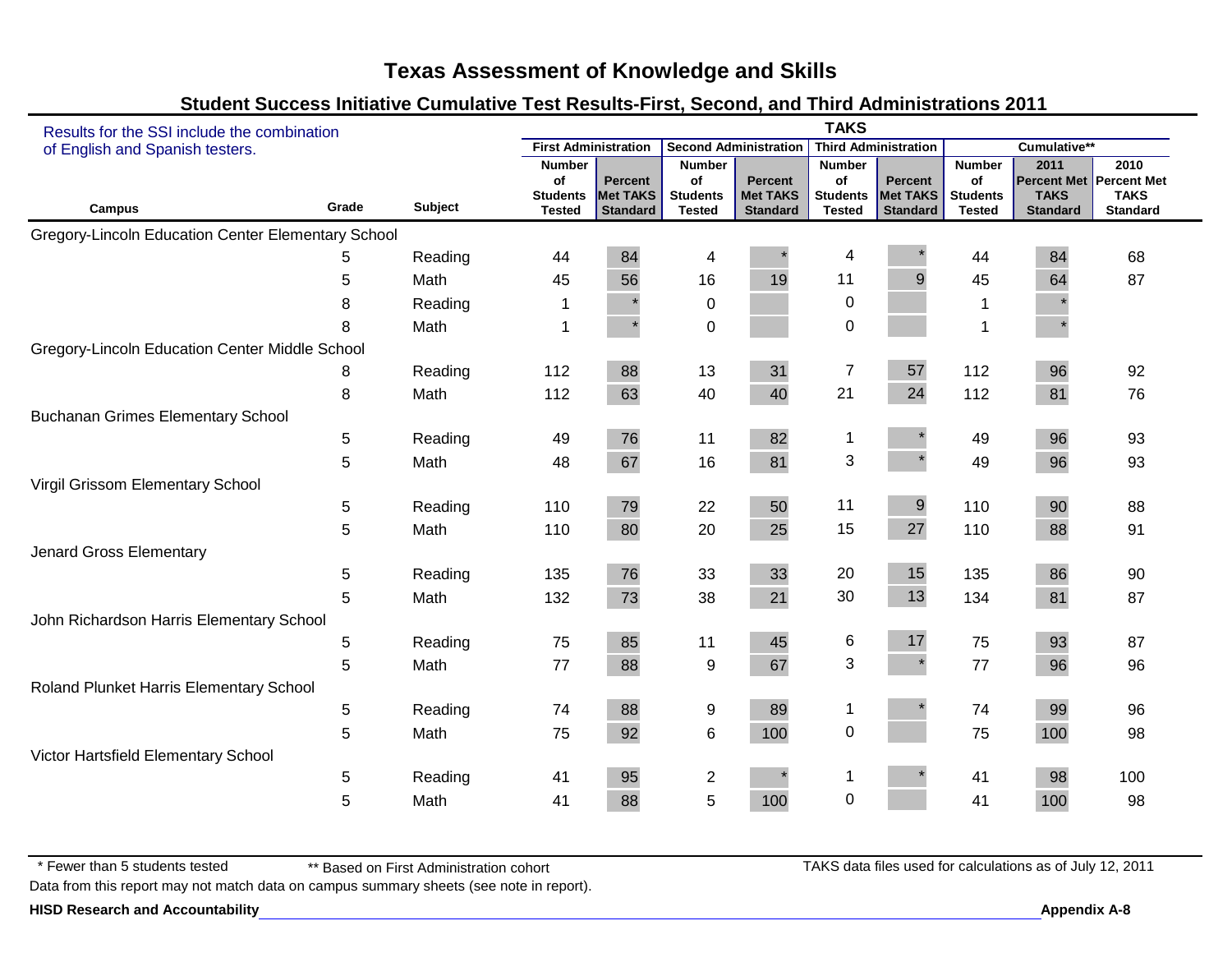### **Student Success Initiative Cumulative Test Results-First, Second, and Third Administrations 2011**

| Results for the SSI include the combination |       |         |                                                         |                                               |                                                         |                                                      | <b>TAKS</b>                                             |                                                      |                                                         |                                        |                                                                   |
|---------------------------------------------|-------|---------|---------------------------------------------------------|-----------------------------------------------|---------------------------------------------------------|------------------------------------------------------|---------------------------------------------------------|------------------------------------------------------|---------------------------------------------------------|----------------------------------------|-------------------------------------------------------------------|
| of English and Spanish testers.             |       |         | <b>First Administration</b>                             |                                               |                                                         | <b>Second Administration</b>                         |                                                         | <b>Third Administration</b>                          |                                                         | Cumulative**                           |                                                                   |
| Campus                                      | Grade | Subject | <b>Number</b><br>of<br><b>Students</b><br><b>Tested</b> | Percent<br><b>Met TAKS</b><br><b>Standard</b> | <b>Number</b><br>of<br><b>Students</b><br><b>Tested</b> | <b>Percent</b><br><b>Met TAKS</b><br><b>Standard</b> | <b>Number</b><br>of<br><b>Students</b><br><b>Tested</b> | <b>Percent</b><br><b>Met TAKS</b><br><b>Standard</b> | <b>Number</b><br>of<br><b>Students</b><br><b>Tested</b> | 2011<br><b>TAKS</b><br><b>Standard</b> | 2010<br>Percent Met Percent Met<br><b>TAKS</b><br><b>Standard</b> |
| <b>Harvard Elementary School</b>            |       |         |                                                         |                                               |                                                         |                                                      |                                                         |                                                      |                                                         |                                        |                                                                   |
|                                             | 5     | Reading | 75                                                      | 91                                            | $\overline{7}$                                          | 43                                                   | 4                                                       |                                                      | 75                                                      | 95                                     | 97                                                                |
|                                             | 5     | Math    | 75                                                      | 88                                            | 9                                                       | 22                                                   | $\overline{7}$                                          | 86                                                   | 75                                                      | 99                                     | 98                                                                |
| James Helms Community Learning Center       |       |         |                                                         |                                               |                                                         |                                                      |                                                         |                                                      |                                                         |                                        |                                                                   |
|                                             | 5     | Reading | 57                                                      | 82                                            | 10                                                      | 30                                                   | 6                                                       | 33                                                   | 57                                                      | 91                                     | 90                                                                |
|                                             | 5     | Math    | 57                                                      | 93                                            | $\overline{\mathbf{4}}$                                 |                                                      | 1                                                       |                                                      | 57                                                      | 96                                     | 90                                                                |
| James Pinckney Henderson Elementary School  |       |         |                                                         |                                               |                                                         |                                                      |                                                         |                                                      |                                                         |                                        |                                                                   |
|                                             | 5     | Reading | 80                                                      | 96                                            | 3                                                       |                                                      | $\overline{\mathbf{c}}$                                 |                                                      | 80                                                      | 98                                     | 97                                                                |
|                                             | 5     | Math    | 82                                                      | 98                                            | $\overline{c}$                                          | $\star$                                              | $\overline{2}$                                          |                                                      | 82                                                      | 100                                    | 97                                                                |
| Nathaniel Q. Henderson Elementary School    |       |         |                                                         |                                               |                                                         |                                                      |                                                         |                                                      |                                                         |                                        |                                                                   |
|                                             | 5     | Reading | 35                                                      | 97                                            | $\pmb{0}$                                               |                                                      | 0                                                       |                                                      | 35                                                      | 97                                     | 100                                                               |
|                                             | 5     | Math    | 35                                                      | 100                                           | $\,0\,$                                                 |                                                      | $\pmb{0}$                                               |                                                      | 35                                                      | 100                                    | 100                                                               |
| Gary L. Herod Elementary School             |       |         |                                                         |                                               |                                                         |                                                      |                                                         |                                                      |                                                         |                                        |                                                                   |
|                                             | 5     | Reading | 106                                                     | 90                                            | 11                                                      | 36                                                   | 5                                                       | 20                                                   | 106                                                     | 94                                     | 97                                                                |
|                                             | 5     | Math    | 106                                                     | 84                                            | 17                                                      | 53                                                   | 6                                                       | 33                                                   | 106                                                     | 94                                     | 96                                                                |
| John J. Herrera Elementary School           |       |         |                                                         |                                               |                                                         |                                                      |                                                         |                                                      |                                                         |                                        |                                                                   |
|                                             | 5     | Reading | 131                                                     | 81                                            | 24                                                      | 25                                                   | 17                                                      | $\overline{0}$                                       | 131                                                     | 85                                     | 90                                                                |
|                                             | 5     | Math    | 133                                                     | 85                                            | 18                                                      | 39                                                   | 11                                                      | 55                                                   | 133                                                     | 95                                     | 94                                                                |
| <b>Highland Heights Elementary</b>          |       |         |                                                         |                                               |                                                         |                                                      |                                                         |                                                      |                                                         |                                        |                                                                   |
|                                             | 5     | Reading | 71                                                      | 89                                            | 8                                                       | 63                                                   | 1                                                       |                                                      | 71                                                      | 97                                     | 99                                                                |
|                                             | 5     | Math    | 71                                                      | 92                                            | 6                                                       | 67                                                   | 0                                                       |                                                      | 71                                                      | 97                                     | 99                                                                |
| Jean Hines-Caldwell Elementary School       |       |         |                                                         |                                               |                                                         |                                                      |                                                         |                                                      |                                                         |                                        |                                                                   |
|                                             | 5     | Reading | 94                                                      | 97                                            | 3                                                       |                                                      | 1                                                       |                                                      | 94                                                      | 99                                     | 90                                                                |
|                                             | 5     | Math    | 96                                                      | 95                                            | $\sqrt{5}$                                              | 100                                                  | 0                                                       |                                                      | 96                                                      | 100                                    | 91                                                                |
| William P. Hobby Elementary School          |       |         |                                                         |                                               |                                                         |                                                      |                                                         |                                                      |                                                         |                                        |                                                                   |
|                                             | 5     | Reading | 111                                                     | 96                                            | 3                                                       |                                                      | 0                                                       |                                                      | 111                                                     | 98                                     | 84                                                                |
|                                             | 5     | Math    | 114                                                     | 94                                            | $\overline{7}$                                          | 43                                                   | $\overline{0}$                                          |                                                      | 115                                                     | 96                                     | 89                                                                |

\* Fewer than 5 students tested

\*\* Based on First Administration cohort

Data from this report may not match data on campus summary sheets (see note in report).

TAKS data files used for calculations as of July 12, 2011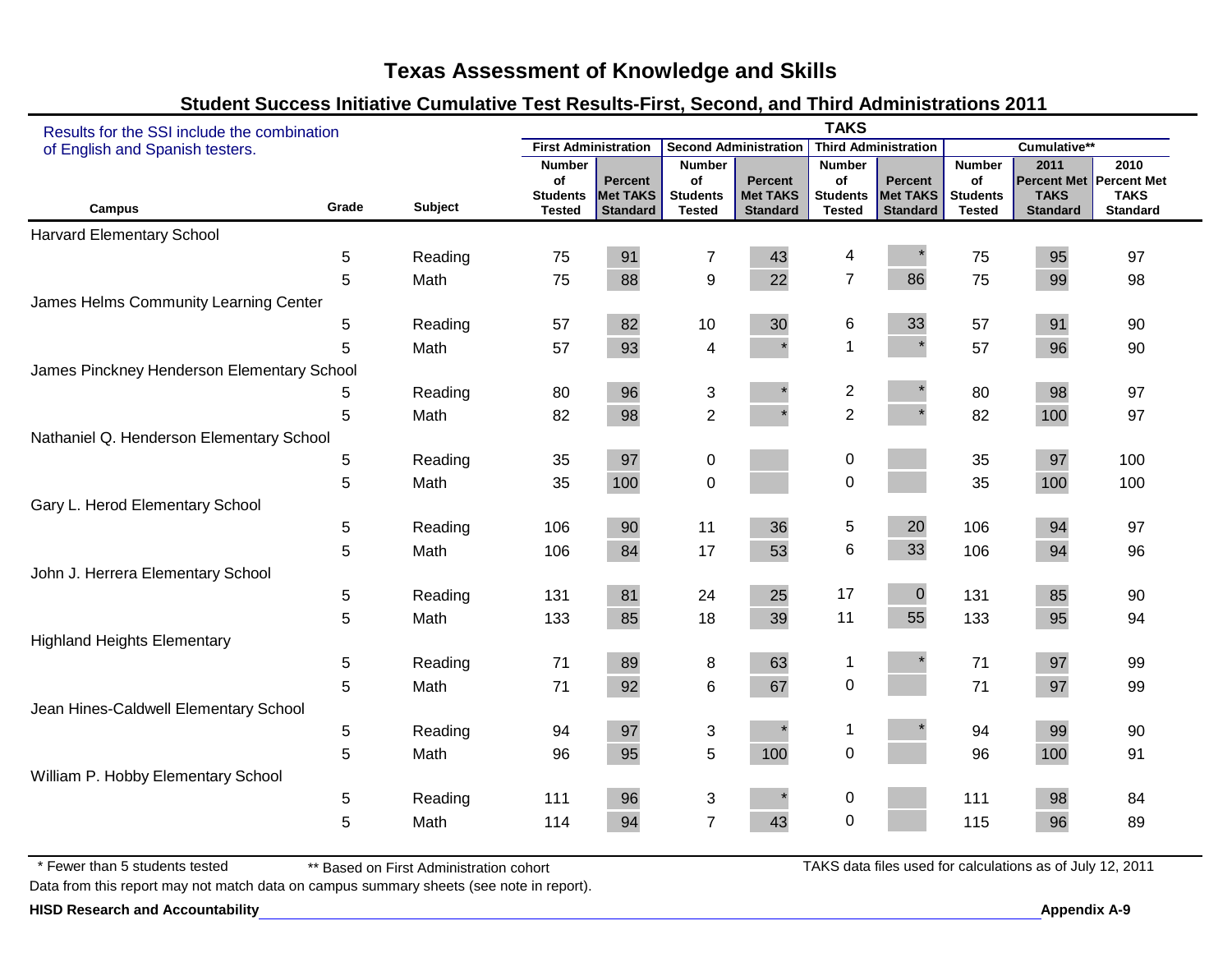### **Student Success Initiative Cumulative Test Results-First, Second, and Third Administrations 2011**

| Results for the SSI include the combination |       |         |                                                         |                                               |                                                         |                                                      | <b>TAKS</b>                                             |                                                      |                                                         |                                        |                                                                          |
|---------------------------------------------|-------|---------|---------------------------------------------------------|-----------------------------------------------|---------------------------------------------------------|------------------------------------------------------|---------------------------------------------------------|------------------------------------------------------|---------------------------------------------------------|----------------------------------------|--------------------------------------------------------------------------|
| of English and Spanish testers.             |       |         | <b>First Administration</b>                             |                                               | <b>Second Administration</b>                            |                                                      |                                                         | <b>Third Administration</b>                          |                                                         | Cumulative**                           |                                                                          |
| Campus                                      | Grade | Subject | <b>Number</b><br>of<br><b>Students</b><br><b>Tested</b> | Percent<br><b>Met TAKS</b><br><b>Standard</b> | <b>Number</b><br>of<br><b>Students</b><br><b>Tested</b> | <b>Percent</b><br><b>Met TAKS</b><br><b>Standard</b> | <b>Number</b><br>of<br><b>Students</b><br><b>Tested</b> | <b>Percent</b><br><b>Met TAKS</b><br><b>Standard</b> | <b>Number</b><br>of<br><b>Students</b><br><b>Tested</b> | 2011<br><b>TAKS</b><br><b>Standard</b> | 2010<br><b>Percent Met Percent Met</b><br><b>TAKS</b><br><b>Standard</b> |
| Paul Horn Elementary School                 |       |         |                                                         |                                               |                                                         |                                                      |                                                         |                                                      |                                                         |                                        |                                                                          |
|                                             | 5     | Reading | 82                                                      | 99                                            | 1                                                       |                                                      | $\mathbf 0$                                             |                                                      | 82                                                      | 100                                    | 99                                                                       |
|                                             | 5     | Math    | 81                                                      | 99                                            | 1                                                       | $\star$                                              | $\mathbf{1}$                                            |                                                      | 81                                                      | 99                                     | 100                                                                      |
| Houston Gardens Elementary School           |       |         |                                                         |                                               |                                                         |                                                      |                                                         |                                                      |                                                         |                                        |                                                                          |
|                                             | 5     | Reading | 52                                                      | 88                                            | $\,$ 5 $\,$                                             | 40                                                   | $\overline{c}$                                          |                                                      | 52                                                      | 92                                     | 88                                                                       |
|                                             | 5     | Math    | 50                                                      | 86                                            | 6                                                       | 17                                                   | 5                                                       | 20                                                   | 50                                                      | 90                                     | 90                                                                       |
| Rollin Isaacs Elementary School             |       |         |                                                         |                                               |                                                         |                                                      |                                                         |                                                      |                                                         |                                        |                                                                          |
|                                             | 5     | Reading | 49                                                      | 67                                            | 14                                                      | 21                                                   | 11                                                      | 18                                                   | 49                                                      | 78                                     | 91                                                                       |
|                                             | 5     | Math    | 50                                                      | 72                                            | 13                                                      | 54                                                   | 6                                                       | 50                                                   | 50                                                      | 92                                     | 93                                                                       |
| Peter Janowski Elementary School            |       |         |                                                         |                                               |                                                         |                                                      |                                                         |                                                      |                                                         |                                        |                                                                          |
|                                             | 5     | Reading | 71                                                      | 75                                            | 18                                                      | $\,6$                                                | 17                                                      | $6\phantom{1}6$                                      | 71                                                      | 77                                     | 82                                                                       |
|                                             | 5     | Math    | 71                                                      | 85                                            | 11                                                      | 55                                                   | 5                                                       | 20                                                   | 71                                                      | 94                                     | 86                                                                       |
| Thomas Jefferson Elementary School          |       |         |                                                         |                                               |                                                         |                                                      |                                                         |                                                      |                                                         |                                        |                                                                          |
|                                             | 5     | Reading | 68                                                      | 88                                            | 8                                                       | 100                                                  | 0                                                       |                                                      | 68                                                      | 100                                    | 93                                                                       |
|                                             | 5     | Math    | 68                                                      | 97                                            | $\overline{2}$                                          | $\star$                                              | $\pmb{0}$                                               |                                                      | 68                                                      | 100                                    | 100                                                                      |
| Kashmere Gardens Elementary School          |       |         |                                                         |                                               |                                                         |                                                      |                                                         |                                                      |                                                         |                                        |                                                                          |
|                                             | 5     | Reading | 45                                                      | 84                                            | $\boldsymbol{7}$                                        | 29                                                   | 4                                                       |                                                      | 45                                                      | 89                                     | 86                                                                       |
|                                             | 5     | Math    | 45                                                      | 82                                            | 8                                                       | 25                                                   | 5                                                       | 20                                                   | 45                                                      | 89                                     | 100                                                                      |
| Anna Kelso Elementary School                |       |         |                                                         |                                               |                                                         |                                                      |                                                         |                                                      |                                                         |                                        |                                                                          |
|                                             | 5     | Reading | 61                                                      | 57                                            | 26                                                      | 58                                                   | 10                                                      | $\overline{0}$                                       | 61                                                      | 82                                     | 74                                                                       |
|                                             | 5     | Math    | 61                                                      | 51                                            | 30                                                      | 67                                                   | 9                                                       | 22                                                   | 61                                                      | 87                                     | 75                                                                       |
| John F. Kennedy Elementary School           |       |         |                                                         |                                               |                                                         |                                                      |                                                         |                                                      |                                                         |                                        |                                                                          |
|                                             | 5     | Reading | 100                                                     | 98                                            | $\overline{\mathbf{c}}$                                 |                                                      | 0                                                       |                                                      | 100                                                     | 100                                    | 99                                                                       |
|                                             | 5     | Math    | 98                                                      | 95                                            | 4                                                       |                                                      | $\pmb{0}$                                               |                                                      | 98                                                      | 99                                     | 98                                                                       |
| James Ketelsen Elementary School            |       |         |                                                         |                                               |                                                         |                                                      |                                                         |                                                      |                                                         |                                        |                                                                          |
|                                             | 5     | Reading | 84                                                      | 86                                            | 12                                                      | 58                                                   | 5                                                       | 40                                                   | 84                                                      | 96                                     | 96                                                                       |
|                                             | 5     | Math    | 86                                                      | 87                                            | 11                                                      | 27                                                   | $\overline{7}$                                          | 71                                                   | 86                                                      | 97                                     | 93                                                                       |

\* Fewer than 5 students tested

\*\* Based on First Administration cohort

Data from this report may not match data on campus summary sheets (see note in report).

TAKS data files used for calculations as of July 12, 2011

**HISD Research and Accountability Appendix A-10 Appendix A-10 Appendix A-10 Appendix A-10**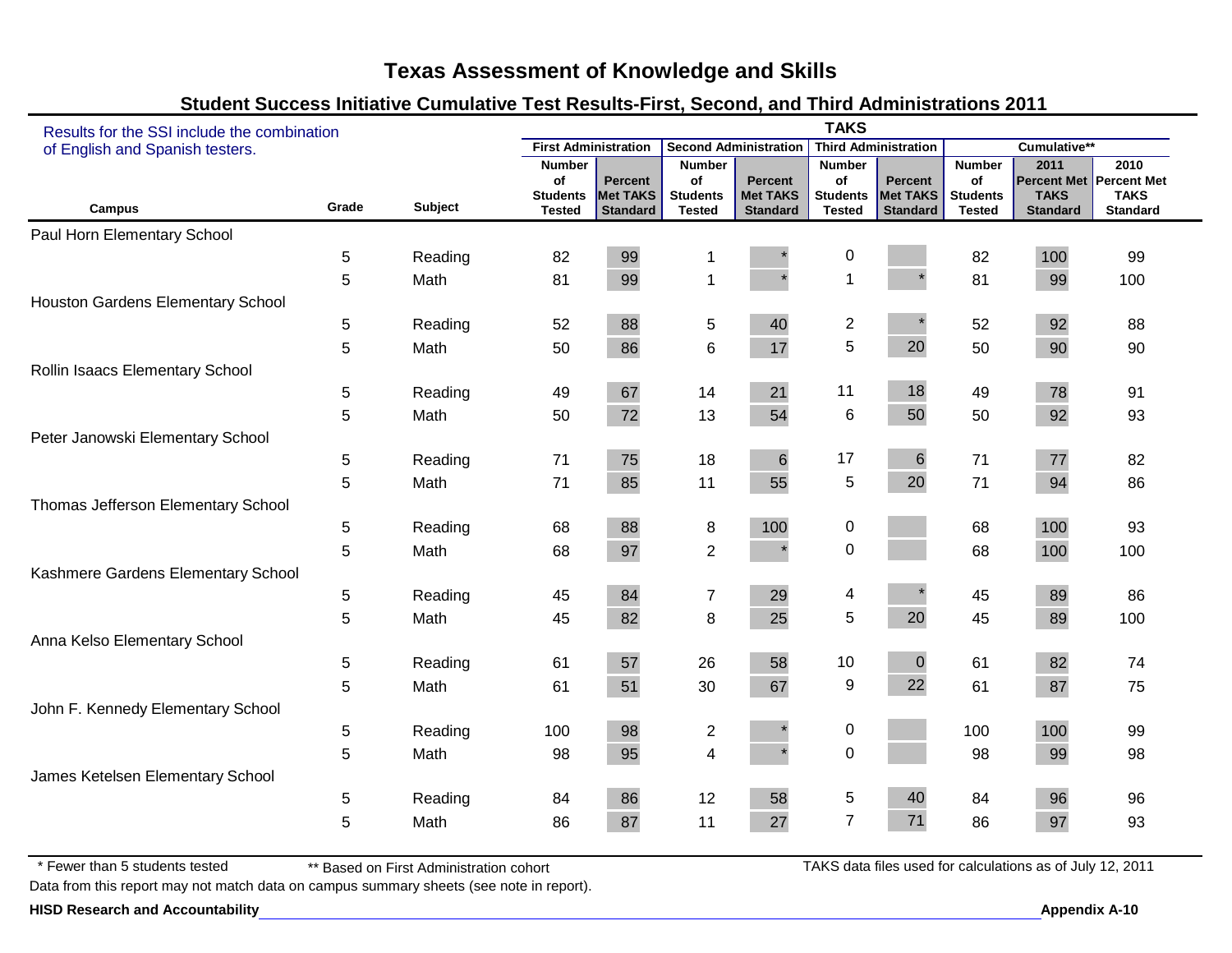### **Student Success Initiative Cumulative Test Results-First, Second, and Third Administrations 2011**

| Results for the SSI include the combination  |       |         |                                                         |                                               |                                                         |                                                      | <b>TAKS</b>                                             |                                                      |                                                         |                                        |                                                                   |
|----------------------------------------------|-------|---------|---------------------------------------------------------|-----------------------------------------------|---------------------------------------------------------|------------------------------------------------------|---------------------------------------------------------|------------------------------------------------------|---------------------------------------------------------|----------------------------------------|-------------------------------------------------------------------|
| of English and Spanish testers.              |       |         | <b>First Administration</b>                             |                                               |                                                         | <b>Second Administration</b>                         |                                                         | <b>Third Administration</b>                          |                                                         | Cumulative**                           |                                                                   |
| Campus                                       | Grade | Subject | <b>Number</b><br>of<br><b>Students</b><br><b>Tested</b> | Percent<br><b>Met TAKS</b><br><b>Standard</b> | <b>Number</b><br>of<br><b>Students</b><br><b>Tested</b> | <b>Percent</b><br><b>Met TAKS</b><br><b>Standard</b> | <b>Number</b><br>of<br><b>Students</b><br><b>Tested</b> | <b>Percent</b><br><b>Met TAKS</b><br><b>Standard</b> | <b>Number</b><br>of<br><b>Students</b><br><b>Tested</b> | 2011<br><b>TAKS</b><br><b>Standard</b> | 2010<br>Percent Met Percent Met<br><b>TAKS</b><br><b>Standard</b> |
| Jennie Kolter Elementary School              |       |         |                                                         |                                               |                                                         |                                                      |                                                         |                                                      |                                                         |                                        |                                                                   |
|                                              | 5     | Reading | 90                                                      | 100                                           | 0                                                       |                                                      | 0                                                       |                                                      | 90                                                      | 100                                    | 99                                                                |
|                                              | 5     | Math    | 89                                                      | 98                                            | $\overline{2}$                                          |                                                      | 1                                                       |                                                      | 89                                                      | 100                                    | 99                                                                |
| Dora Lantrip Elementary School               |       |         |                                                         |                                               |                                                         |                                                      |                                                         |                                                      |                                                         |                                        |                                                                   |
|                                              | 5     | Reading | 85                                                      | 89                                            | 9                                                       | 33                                                   | 6                                                       | 17                                                   | 85                                                      | 94                                     | 99                                                                |
|                                              | 5     | Math    | 86                                                      | 94                                            | 5                                                       | 20                                                   | $\overline{\mathbf{4}}$                                 |                                                      | 86                                                      | 98                                     | 99                                                                |
| James Law Elementary School                  |       |         |                                                         |                                               |                                                         |                                                      |                                                         |                                                      |                                                         |                                        |                                                                   |
|                                              | 5     | Reading | 65                                                      | 74                                            | 15                                                      | 53                                                   | $\boldsymbol{7}$                                        | $\boldsymbol{0}$                                     | 65                                                      | 86                                     | 88                                                                |
|                                              | 5     | Math    | 63                                                      | 70                                            | 17                                                      | 41                                                   | 10                                                      | 10                                                   | 63                                                      | 83                                     | 91                                                                |
| Judd Lewis Elementary School                 |       |         |                                                         |                                               |                                                         |                                                      |                                                         |                                                      |                                                         |                                        |                                                                   |
|                                              | 5     | Reading | 154                                                     | 56                                            | 64                                                      | 27                                                   | 43                                                      | $\boldsymbol{9}$                                     | 154                                                     | 70                                     | 72                                                                |
|                                              | 5     | Math    | 152                                                     | 65                                            | 49                                                      | 20                                                   | 33                                                      | 15                                                   | 153                                                     | 75                                     | 82                                                                |
| Lucian Lockhart Elementary School            |       |         |                                                         |                                               |                                                         |                                                      |                                                         |                                                      |                                                         |                                        |                                                                   |
|                                              | 5     | Reading | 90                                                      | 88                                            | 11                                                      | 55                                                   | 5                                                       | 20                                                   | 90                                                      | 96                                     | 99                                                                |
|                                              | 5     | Math    | 91                                                      | 91                                            | 8                                                       | 38                                                   | 5                                                       | 20                                                   | 91                                                      | 96                                     | 99                                                                |
| Henry Wadsworth Longfellow Elementary School |       |         |                                                         |                                               |                                                         |                                                      |                                                         |                                                      |                                                         |                                        |                                                                   |
|                                              | 5     | Reading | 107                                                     | 86                                            | 17                                                      | 35                                                   | 10                                                      | 10                                                   | 109                                                     | 91                                     | 93                                                                |
|                                              | 5     | Math    | 108                                                     | 75                                            | 27                                                      | 37                                                   | 17                                                      | 35                                                   | 109                                                     | 89                                     | 90                                                                |
| Adele Looscan Elementary School              |       |         |                                                         |                                               |                                                         |                                                      |                                                         |                                                      |                                                         |                                        |                                                                   |
|                                              | 5     | Reading | 57                                                      | 93                                            | 4                                                       |                                                      | 0                                                       |                                                      | 57                                                      | 96                                     | 97                                                                |
|                                              | 5     | Math    | 56                                                      | 93                                            | 4                                                       | $\star$                                              | 0                                                       |                                                      | 56                                                      | 98                                     | 100                                                               |
| William Love Elementary School               |       |         |                                                         |                                               |                                                         |                                                      |                                                         |                                                      |                                                         |                                        |                                                                   |
|                                              | 5     | Reading | 45                                                      | 87                                            | 6                                                       | ${\bf 0}$                                            | 6                                                       | 50                                                   | 45                                                      | 93                                     | 94                                                                |
|                                              | 5     | Math    | 46                                                      | 89                                            | 5                                                       | 20                                                   | 4                                                       |                                                      | 46                                                      | 91                                     | 98                                                                |
| <b>Edgar Lovett Elementary School</b>        |       |         |                                                         |                                               |                                                         |                                                      |                                                         |                                                      |                                                         |                                        |                                                                   |
|                                              | 5     | Reading | 99                                                      | 99                                            | 1                                                       |                                                      |                                                         |                                                      | 99                                                      | 100                                    | 100                                                               |
|                                              | 5     | Math    | 100                                                     | 91                                            | 9                                                       | 33                                                   | 5                                                       | 40                                                   | 100                                                     | 96                                     | 100                                                               |

\* Fewer than 5 students tested

\*\* Based on First Administration cohort

Data from this report may not match data on campus summary sheets (see note in report).

TAKS data files used for calculations as of July 12, 2011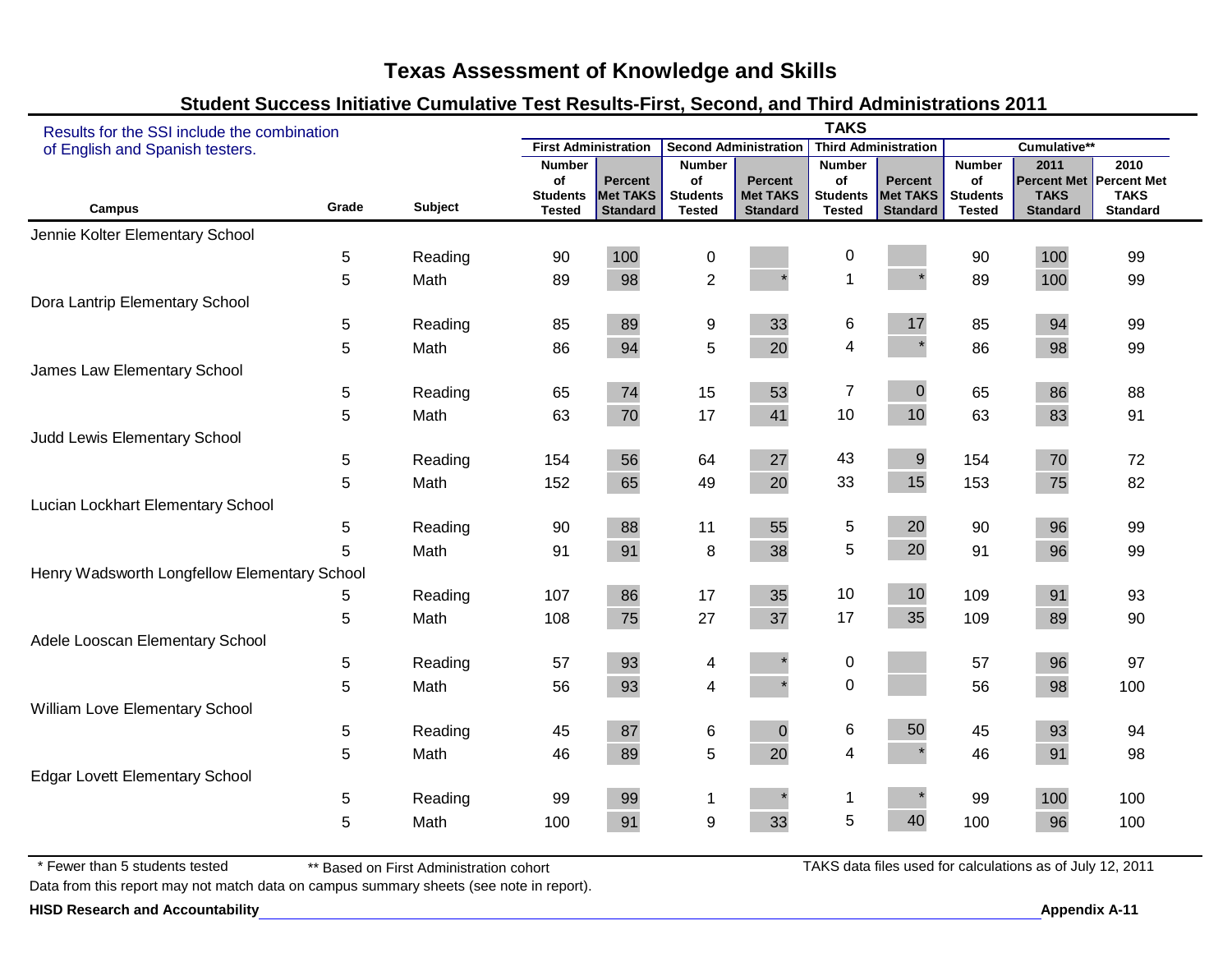### **Student Success Initiative Cumulative Test Results-First, Second, and Third Administrations 2011**

| Results for the SSI include the combination |       |                |                                                         |                                                      |                                                         |                                                      | <b>TAKS</b>                                             |                                                      |                                                         |                                        |                                                                          |
|---------------------------------------------|-------|----------------|---------------------------------------------------------|------------------------------------------------------|---------------------------------------------------------|------------------------------------------------------|---------------------------------------------------------|------------------------------------------------------|---------------------------------------------------------|----------------------------------------|--------------------------------------------------------------------------|
| of English and Spanish testers.             |       |                | <b>First Administration</b>                             |                                                      | <b>Second Administration</b>                            |                                                      |                                                         | <b>Third Administration</b>                          |                                                         | Cumulative**                           |                                                                          |
| <b>Campus</b>                               | Grade | <b>Subject</b> | <b>Number</b><br>of<br><b>Students</b><br><b>Tested</b> | <b>Percent</b><br><b>Met TAKS</b><br><b>Standard</b> | <b>Number</b><br>of<br><b>Students</b><br><b>Tested</b> | <b>Percent</b><br><b>Met TAKS</b><br><b>Standard</b> | <b>Number</b><br>of<br><b>Students</b><br><b>Tested</b> | <b>Percent</b><br><b>Met TAKS</b><br><b>Standard</b> | <b>Number</b><br>of<br><b>Students</b><br><b>Tested</b> | 2011<br><b>TAKS</b><br><b>Standard</b> | 2010<br><b>Percent Met Percent Met</b><br><b>TAKS</b><br><b>Standard</b> |
| E. A. "Squatty" Lyons Elementary School     |       |                |                                                         |                                                      |                                                         |                                                      |                                                         |                                                      |                                                         |                                        |                                                                          |
|                                             | 5     | Reading        | 126                                                     | 96                                                   | $\,$ 5 $\,$                                             | 100                                                  | 0                                                       |                                                      | 126                                                     | 100                                    | 100                                                                      |
|                                             | 5     | Math           | 126                                                     | 98                                                   | 3                                                       |                                                      | $\pmb{0}$                                               |                                                      | 126                                                     | 100                                    | 100                                                                      |
| Henry MacGregor Elementary School           |       |                |                                                         |                                                      |                                                         |                                                      |                                                         |                                                      |                                                         |                                        |                                                                          |
|                                             | 5     | Reading        | 55                                                      | 91                                                   | $\,$ 5 $\,$                                             | 100                                                  | 0                                                       |                                                      | 55                                                      | 100                                    | 100                                                                      |
|                                             | 5     | Math           | 55                                                      | 89                                                   | 6                                                       | 67                                                   | $\mathbf{1}$                                            |                                                      | 55                                                      | 96                                     | 100                                                                      |
| Reagan Mading Elementary School             |       |                |                                                         |                                                      |                                                         |                                                      |                                                         |                                                      |                                                         |                                        |                                                                          |
|                                             | 5     | Reading        | 60                                                      | 92                                                   | $\,$ 5 $\,$                                             | 60                                                   | $\overline{\mathbf{c}}$                                 |                                                      | 60                                                      | 98                                     | 96                                                                       |
|                                             | 5     | Math           | 60                                                      | 88                                                   | $\overline{7}$                                          | 86                                                   | $\mathbf{1}$                                            |                                                      | 60                                                      | 98                                     | 97                                                                       |
| <b>Clemente Martínez Elementary School</b>  |       |                |                                                         |                                                      |                                                         |                                                      |                                                         |                                                      |                                                         |                                        |                                                                          |
|                                             | 5     | Reading        | 79                                                      | 81                                                   | 15                                                      | 67                                                   | 5                                                       | 60                                                   | 79                                                      | 97                                     | 95                                                                       |
|                                             | 5     | Math           | 79                                                      | 84                                                   | 13                                                      | 92                                                   | 1                                                       |                                                      | 79                                                      | 100                                    | 92                                                                       |
| Raul C. Martínez Elementary School          |       |                |                                                         |                                                      |                                                         |                                                      |                                                         |                                                      |                                                         |                                        |                                                                          |
|                                             | 5     | Reading        | 48                                                      | 85                                                   | $\boldsymbol{7}$                                        | 29                                                   | 5                                                       | 20                                                   | 48                                                      | 92                                     | 93                                                                       |
|                                             | 5     | Math           | 51                                                      | 94                                                   | 3                                                       | $\star$                                              | 1                                                       |                                                      | 51                                                      | 98                                     | 93                                                                       |
| Jesse McDade Elementary School              |       |                |                                                         |                                                      |                                                         |                                                      |                                                         |                                                      |                                                         |                                        |                                                                          |
|                                             | 5     | Reading        | 39                                                      | 77                                                   | 8                                                       | 75                                                   | 0                                                       |                                                      | 39                                                      | 92                                     | 94                                                                       |
|                                             | 5     | Math           | 39                                                      | 67                                                   | 13                                                      | 69                                                   | $\pmb{0}$                                               |                                                      | 39                                                      | 90                                     | 97                                                                       |
| Ila McNamara Elementary School              |       |                |                                                         |                                                      |                                                         |                                                      |                                                         |                                                      |                                                         |                                        |                                                                          |
|                                             | 5     | Reading        | 80                                                      | $71$                                                 | 23                                                      | 22                                                   | 15                                                      | 67                                                   | 80                                                      | 90                                     |                                                                          |
|                                             | 5     | Math           | 80                                                      | 86                                                   | 11                                                      | 36                                                   | 6                                                       | 83                                                   | 80                                                      | 98                                     |                                                                          |
| <b>Memorial Elementary School</b>           |       |                |                                                         |                                                      |                                                         |                                                      |                                                         |                                                      |                                                         |                                        |                                                                          |
|                                             | 5     | Reading        | 43                                                      | 81                                                   | 8                                                       | 38                                                   | 5                                                       | $\overline{0}$                                       | 43                                                      | 88                                     | 86                                                                       |
|                                             | 5     | Math           | 43                                                      | 86                                                   | $\,6$                                                   | 33                                                   | 4                                                       |                                                      | 43                                                      | 95                                     | 82                                                                       |
| A. A. Milne Elementary School               |       |                |                                                         |                                                      |                                                         |                                                      |                                                         |                                                      |                                                         |                                        |                                                                          |
|                                             | 5     | Reading        | 76                                                      | 86                                                   | 11                                                      | 36                                                   | 7                                                       | 14                                                   | 76                                                      | 92                                     | 93                                                                       |
|                                             | 5     | Math           | 74                                                      | 82                                                   | 13                                                      | 38                                                   | $\overline{7}$                                          | 29                                                   | 74                                                      | 92                                     | 92                                                                       |

\* Fewer than 5 students tested

\*\* Based on First Administration cohort

Data from this report may not match data on campus summary sheets (see note in report).

TAKS data files used for calculations as of July 12, 2011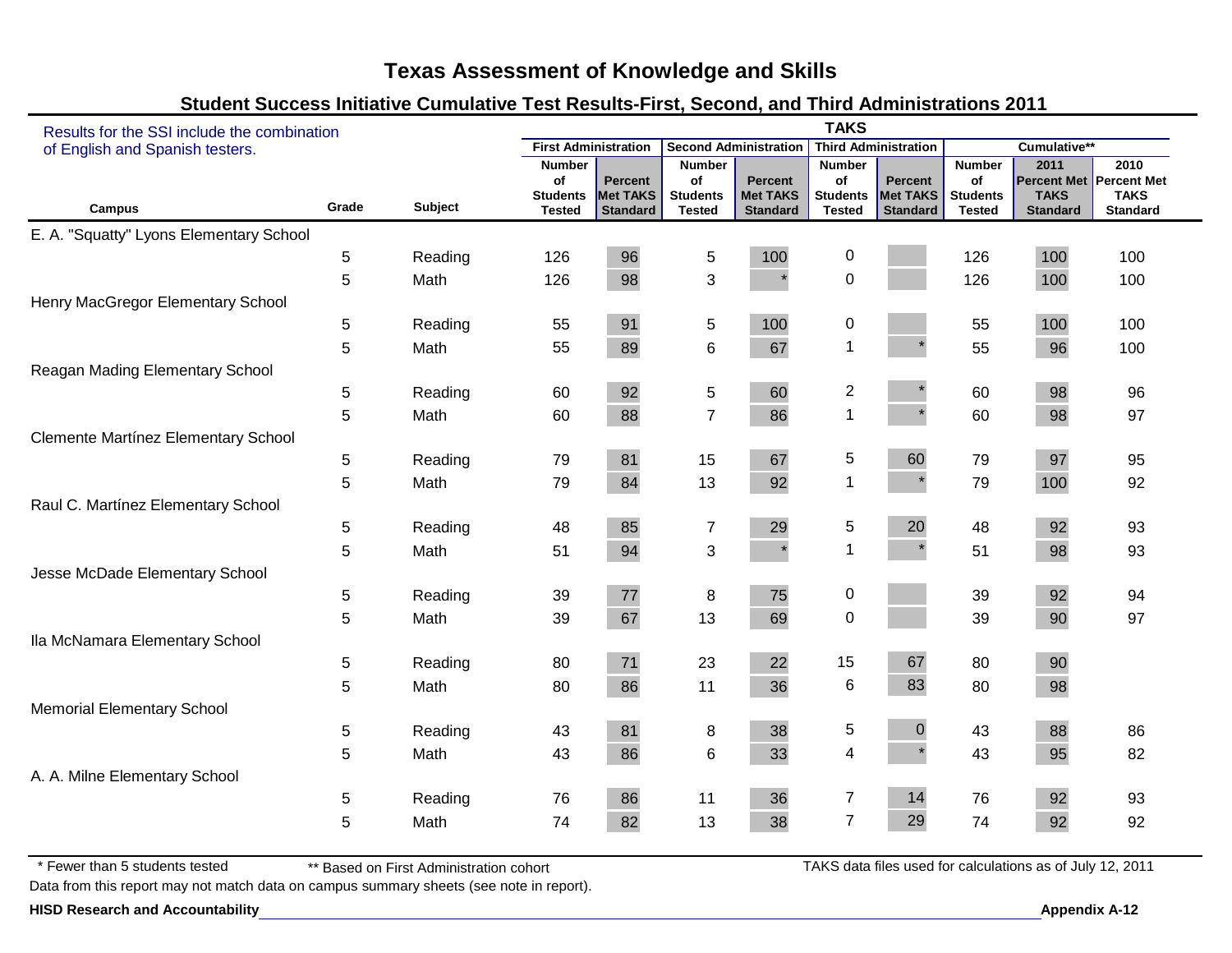### **Student Success Initiative Cumulative Test Results-First, Second, and Third Administrations 2011**

| Results for the SSI include the combination |       |         |                                                         |                                               |                                                         |                                                      | <b>TAKS</b>                                             |                                                      |                                                         |                                        |                                                                   |
|---------------------------------------------|-------|---------|---------------------------------------------------------|-----------------------------------------------|---------------------------------------------------------|------------------------------------------------------|---------------------------------------------------------|------------------------------------------------------|---------------------------------------------------------|----------------------------------------|-------------------------------------------------------------------|
| of English and Spanish testers.             |       |         | <b>First Administration</b>                             |                                               |                                                         | <b>Second Administration</b>                         |                                                         | <b>Third Administration</b>                          |                                                         | Cumulative**                           |                                                                   |
| Campus                                      | Grade | Subject | <b>Number</b><br>of<br><b>Students</b><br><b>Tested</b> | Percent<br><b>Met TAKS</b><br><b>Standard</b> | <b>Number</b><br>of<br><b>Students</b><br><b>Tested</b> | <b>Percent</b><br><b>Met TAKS</b><br><b>Standard</b> | <b>Number</b><br>of<br><b>Students</b><br><b>Tested</b> | <b>Percent</b><br><b>Met TAKS</b><br><b>Standard</b> | <b>Number</b><br>οf<br><b>Students</b><br><b>Tested</b> | 2011<br><b>TAKS</b><br><b>Standard</b> | 2010<br>Percent Met Percent Met<br><b>TAKS</b><br><b>Standard</b> |
| James Mitchell Elementary School            |       |         |                                                         |                                               |                                                         |                                                      |                                                         |                                                      |                                                         |                                        |                                                                   |
|                                             | 5     | Reading | 150                                                     | $77\,$                                        | 34                                                      | 18                                                   | 23                                                      | 13                                                   | 150                                                     | 83                                     | 83                                                                |
|                                             | 5     | Math    | 150                                                     | 80                                            | 28                                                      | 32                                                   | 14                                                      | 29                                                   | 150                                                     | 89                                     | 89                                                                |
| James Montgomery Elementary School          |       |         |                                                         |                                               |                                                         |                                                      |                                                         |                                                      |                                                         |                                        |                                                                   |
|                                             | 5     | Reading | 92                                                      | 73                                            | 23                                                      | 57                                                   | 11                                                      | 18                                                   | 92                                                      | 89                                     | 93                                                                |
|                                             | 5     | Math    | 92                                                      | 77                                            | 20                                                      | 30                                                   | 14                                                      | 14                                                   | 92                                                      | 86                                     | 87                                                                |
| Joe Moreno Elementary School                |       |         |                                                         |                                               |                                                         |                                                      |                                                         |                                                      |                                                         |                                        |                                                                   |
|                                             | 5     | Reading | 97                                                      | 91                                            | 9                                                       | 78                                                   | $\overline{c}$                                          |                                                      | 97                                                      | 98                                     | 94                                                                |
|                                             | 5     | Math    | 99                                                      | 96                                            | $\overline{4}$                                          | $\star$                                              | $\overline{2}$                                          |                                                      | 99                                                      | 98                                     | 97                                                                |
| Pat Neff Elementary School                  |       |         |                                                         |                                               |                                                         |                                                      |                                                         |                                                      |                                                         |                                        |                                                                   |
|                                             | 5     | Reading | 125                                                     | 79                                            | 26                                                      | 62                                                   | 10                                                      | 10                                                   | 125                                                     | 93                                     | 95                                                                |
|                                             | 5     | Math    | 122                                                     | 89                                            | 13                                                      | 54                                                   | $6\phantom{1}6$                                         | 50                                                   | 122                                                     | 98                                     | 94                                                                |
| Northline Elementary School                 |       |         |                                                         |                                               |                                                         |                                                      | 12                                                      |                                                      |                                                         |                                        |                                                                   |
|                                             | 5     | Reading | 97                                                      | 75                                            | 24                                                      | 46                                                   | 12                                                      | $\,8\,$<br>25                                        | 97                                                      | 88                                     | 88                                                                |
| Oak Forest Elementary School                | 5     | Math    | 97                                                      | 82                                            | 17                                                      | 24                                                   |                                                         |                                                      | 97                                                      | 90                                     | 95                                                                |
|                                             | 5     | Reading | 118                                                     | 99                                            | 1                                                       |                                                      | 0                                                       |                                                      | 118                                                     | 100                                    | 99                                                                |
|                                             | 5     | Math    | 120                                                     | 97                                            | $\overline{\mathbf{4}}$                                 |                                                      | $\overline{c}$                                          |                                                      | 120                                                     | 100                                    | 100                                                               |
| James W. Oates Elementary School            |       |         |                                                         |                                               |                                                         |                                                      |                                                         |                                                      |                                                         |                                        |                                                                   |
|                                             | 5     | Reading | 54                                                      | 93                                            | 4                                                       |                                                      | 1                                                       |                                                      | 54                                                      | 100                                    | 96                                                                |
|                                             | 5     | Math    | 55                                                      | 93                                            | 3                                                       |                                                      |                                                         |                                                      | 55                                                      | 98                                     | 94                                                                |
| John G. Osborne Elementary                  |       |         |                                                         |                                               |                                                         |                                                      |                                                         |                                                      |                                                         |                                        |                                                                   |
|                                             | 5     | Reading | 49                                                      | 94                                            | 3                                                       |                                                      | 3                                                       |                                                      | 49                                                      | 96                                     | 100                                                               |
|                                             | 5     | Math    | 49                                                      | 92                                            | $\overline{\mathbf{4}}$                                 |                                                      | 3                                                       |                                                      | 49                                                      | 94                                     | 100                                                               |
| Roderick Paige Elementary School            |       |         |                                                         |                                               |                                                         |                                                      |                                                         |                                                      |                                                         |                                        |                                                                   |
|                                             | 5     | Reading | 31                                                      | 87                                            | 4                                                       |                                                      | 4                                                       |                                                      | 31                                                      | 90                                     | 85                                                                |
|                                             | 5     | Math    | 31                                                      | 84                                            | 5                                                       | 60                                                   | $\overline{2}$                                          |                                                      | 31                                                      | 94                                     | 93                                                                |
|                                             |       |         |                                                         |                                               |                                                         |                                                      |                                                         |                                                      |                                                         |                                        |                                                                   |

\* Fewer than 5 students tested

\*\* Based on First Administration cohort

Data from this report may not match data on campus summary sheets (see note in report).

TAKS data files used for calculations as of July 12, 2011

**HISD Research and Accountability Appendix A-13 Appendix A-13 Appendix A-13**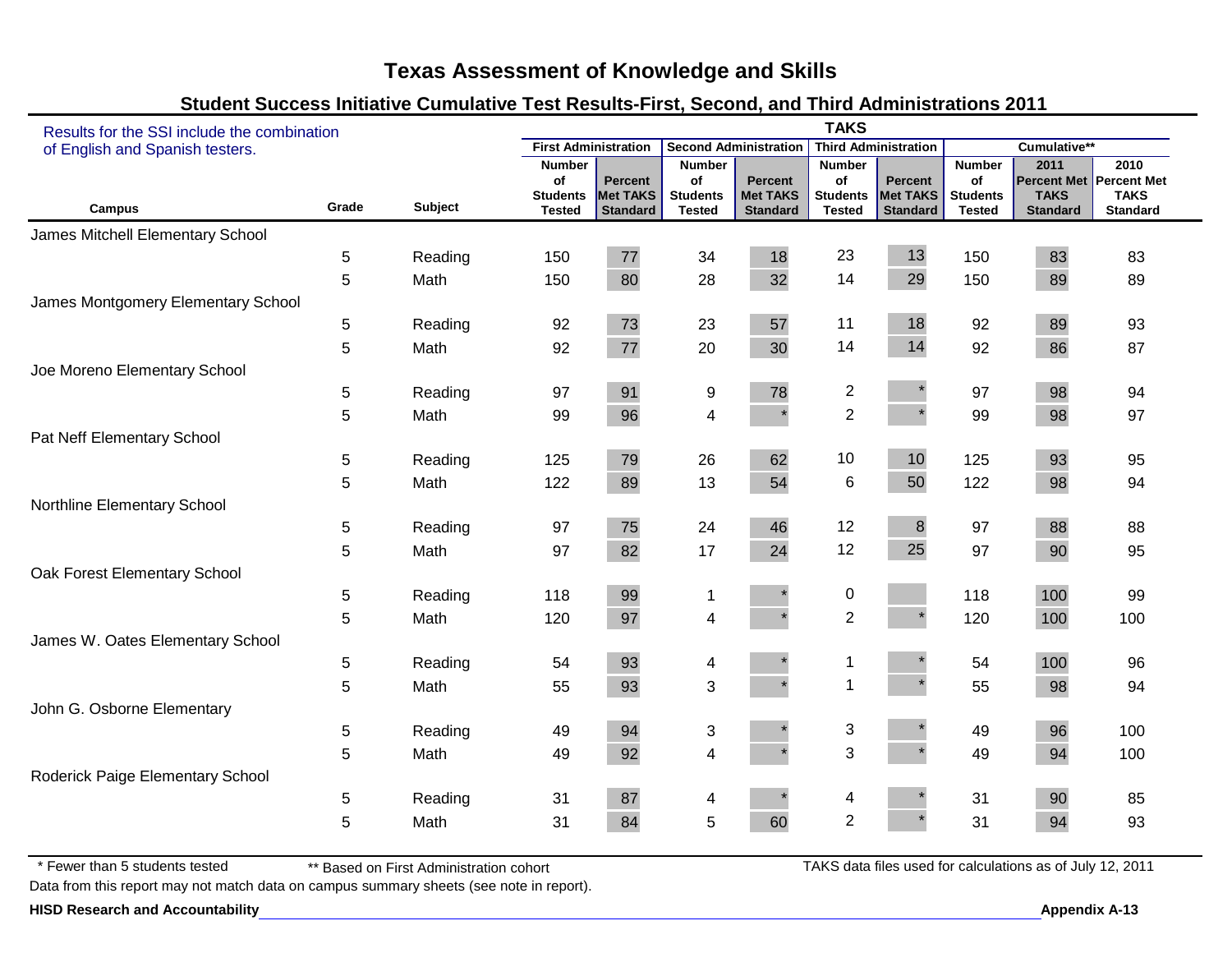### **Student Success Initiative Cumulative Test Results-First, Second, and Third Administrations 2011**

|                                      | Results for the SSI include the combination |         |                                                         |                                               | <b>TAKS</b>                                             |                                                      |                                                  |                                               |                                                         |                                        |                                                                          |  |  |  |
|--------------------------------------|---------------------------------------------|---------|---------------------------------------------------------|-----------------------------------------------|---------------------------------------------------------|------------------------------------------------------|--------------------------------------------------|-----------------------------------------------|---------------------------------------------------------|----------------------------------------|--------------------------------------------------------------------------|--|--|--|
| of English and Spanish testers.      |                                             |         |                                                         | <b>First Administration</b>                   |                                                         | <b>Second Administration</b>                         |                                                  | <b>Third Administration</b>                   |                                                         | Cumulative**                           |                                                                          |  |  |  |
| <b>Campus</b>                        | Grade                                       | Subject | <b>Number</b><br>of<br><b>Students</b><br><b>Tested</b> | Percent<br><b>Met TAKS</b><br><b>Standard</b> | <b>Number</b><br>of<br><b>Students</b><br><b>Tested</b> | <b>Percent</b><br><b>Met TAKS</b><br><b>Standard</b> | <b>Number</b><br>of<br><b>Students</b><br>Tested | Percent<br><b>Met TAKS</b><br><b>Standard</b> | <b>Number</b><br>of<br><b>Students</b><br><b>Tested</b> | 2011<br><b>TAKS</b><br><b>Standard</b> | 2010<br><b>Percent Met Percent Met</b><br><b>TAKS</b><br><b>Standard</b> |  |  |  |
| Park Place Elementary School         |                                             |         |                                                         |                                               |                                                         |                                                      |                                                  |                                               |                                                         |                                        |                                                                          |  |  |  |
|                                      | 5                                           | Reading | 132                                                     | 92                                            | 9                                                       | 44                                                   | 5                                                | 40                                            | 132                                                     | 96                                     | 91                                                                       |  |  |  |
|                                      | 5                                           | Math    | 138                                                     | 95                                            | $\overline{7}$                                          | 71                                                   | $\mathbf 1$                                      |                                               | 138                                                     | 99                                     | 97                                                                       |  |  |  |
| Cynthia Parker Elementary School     |                                             |         |                                                         |                                               |                                                         |                                                      |                                                  |                                               |                                                         |                                        |                                                                          |  |  |  |
|                                      | 5                                           | Reading | 114                                                     | 89                                            | 11                                                      | 55                                                   | 5                                                | 40                                            | 114                                                     | 96                                     | 99                                                                       |  |  |  |
|                                      | 5                                           | Math    | 114                                                     | 90                                            | 11                                                      | 73                                                   | $\overline{2}$                                   |                                               | 114                                                     | 98                                     | 100                                                                      |  |  |  |
| Robert Patterson Elementary School   |                                             |         |                                                         |                                               |                                                         |                                                      |                                                  |                                               |                                                         |                                        |                                                                          |  |  |  |
|                                      | 5                                           | Reading | 97                                                      | 89                                            | 10                                                      | 30                                                   | 6                                                | 50                                            | 97                                                      | 95                                     | 91                                                                       |  |  |  |
|                                      | 5                                           | Math    | 97                                                      | 90                                            | 9                                                       | 78                                                   | $\overline{2}$                                   |                                               | 97                                                      | 98                                     | 98                                                                       |  |  |  |
| Lora Peck Elementary School          |                                             |         |                                                         |                                               |                                                         |                                                      |                                                  |                                               |                                                         |                                        |                                                                          |  |  |  |
|                                      | 5                                           | Reading | 57                                                      | 75                                            | 14                                                      | 50                                                   | $\overline{7}$                                   | 43                                            | 57                                                      | 93                                     | 89                                                                       |  |  |  |
|                                      | 5                                           | Math    | 57                                                      | 96                                            | $\overline{2}$                                          |                                                      | $\mathbf 1$                                      |                                               | 57                                                      | 98                                     | 93                                                                       |  |  |  |
| Henry Petersen Elementary School     |                                             |         |                                                         |                                               |                                                         |                                                      |                                                  |                                               |                                                         |                                        |                                                                          |  |  |  |
|                                      | 5                                           | Reading | 100                                                     | 74                                            | 26                                                      | 35                                                   | 17                                               | 53                                            | 100                                                     | 92                                     | 91                                                                       |  |  |  |
|                                      | 5                                           | Math    | 101                                                     | 83                                            | 17                                                      | 59                                                   | $\overline{7}$                                   | 57                                            | 101                                                     | 97                                     | 88                                                                       |  |  |  |
| Thomas Pilgrim Academy               |                                             |         |                                                         |                                               |                                                         |                                                      |                                                  |                                               |                                                         |                                        |                                                                          |  |  |  |
|                                      | 5                                           | Reading | 90                                                      | 77                                            | 21                                                      | 29                                                   | 15                                               | 27                                            | 90                                                      | 88                                     | 85                                                                       |  |  |  |
|                                      | 5                                           | Math    | 90                                                      | 91                                            | 8                                                       | 75                                                   | $\overline{c}$                                   |                                               | 90                                                      | 99                                     | 96                                                                       |  |  |  |
|                                      | 8                                           | Reading | 63                                                      | 89                                            | $\overline{7}$                                          | 43                                                   | 4                                                |                                               | 63                                                      | 97                                     | 95                                                                       |  |  |  |
|                                      | 8                                           | Math    | 62                                                      | 94                                            | 5                                                       | 20                                                   | $\overline{\mathbf{4}}$                          |                                               | 63                                                      | 95                                     | 98                                                                       |  |  |  |
| <b>Piney Point Elementary School</b> |                                             |         |                                                         |                                               |                                                         |                                                      |                                                  |                                               |                                                         |                                        |                                                                          |  |  |  |
|                                      | 5                                           | Reading | 109                                                     | 81                                            | 21                                                      | 19                                                   | 15                                               | 20                                            | 109                                                     | 87                                     | 86                                                                       |  |  |  |
|                                      | 5                                           | Math    | 108                                                     | 73                                            | 29                                                      | 24                                                   | 20                                               | 35                                            | 108                                                     | 86                                     | 94                                                                       |  |  |  |
| Pleasantville Elementary School      |                                             |         |                                                         |                                               |                                                         |                                                      |                                                  |                                               |                                                         |                                        |                                                                          |  |  |  |
|                                      | 5                                           | Reading | 43                                                      | 88                                            | 5                                                       | 80                                                   | 1                                                |                                               | 43                                                      | 98                                     | 94                                                                       |  |  |  |
|                                      | 5                                           | Math    | 44                                                      | 86                                            | 6                                                       | 67                                                   | $\overline{2}$                                   |                                               | 44                                                      | 100                                    | 97                                                                       |  |  |  |

\* Fewer than 5 students tested

Data from this report may not match data on campus summary sheets (see note in report).

TAKS data files used for calculations as of July 12, 2011

**HISD Research and Accountability Appendix A-14 Appendix A-14 Appendix A-14**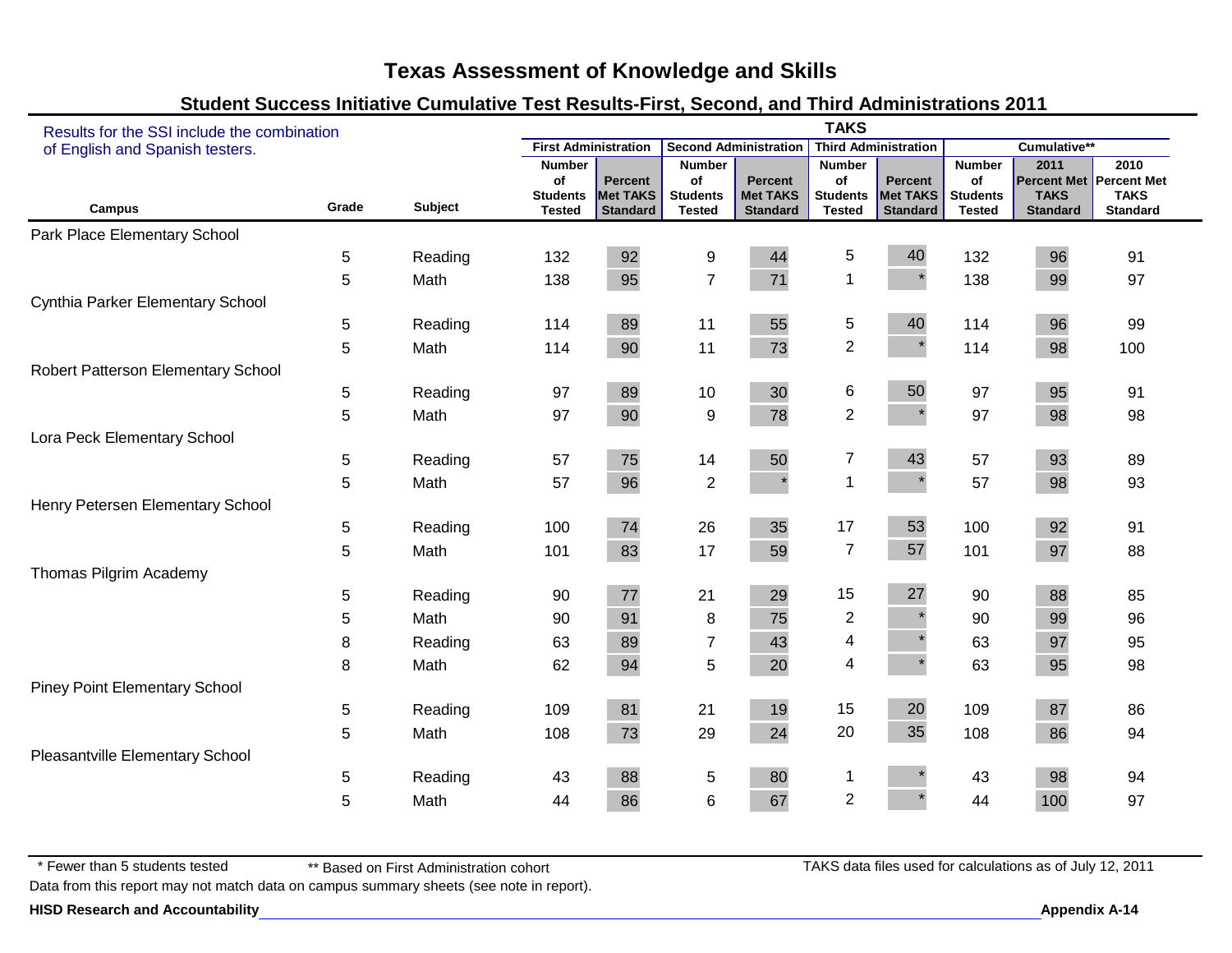### **Student Success Initiative Cumulative Test Results-First, Second, and Third Administrations 2011**

| Results for the SSI include the combination       |       | <b>TAKS</b>    |                                                         |                                               |                                                         |                                                      |                                                         |                                                      |                                                         |                                        |                                                                   |
|---------------------------------------------------|-------|----------------|---------------------------------------------------------|-----------------------------------------------|---------------------------------------------------------|------------------------------------------------------|---------------------------------------------------------|------------------------------------------------------|---------------------------------------------------------|----------------------------------------|-------------------------------------------------------------------|
| of English and Spanish testers.                   |       |                | <b>First Administration</b>                             |                                               |                                                         | <b>Second Administration</b>                         |                                                         | <b>Third Administration</b>                          |                                                         | Cumulative**                           |                                                                   |
| <b>Campus</b>                                     | Grade | <b>Subject</b> | <b>Number</b><br>of<br><b>Students</b><br><b>Tested</b> | Percent<br><b>Met TAKS</b><br><b>Standard</b> | <b>Number</b><br>of<br><b>Students</b><br><b>Tested</b> | <b>Percent</b><br><b>Met TAKS</b><br><b>Standard</b> | <b>Number</b><br>of<br><b>Students</b><br><b>Tested</b> | <b>Percent</b><br><b>Met TAKS</b><br><b>Standard</b> | <b>Number</b><br>of<br><b>Students</b><br><b>Tested</b> | 2011<br><b>TAKS</b><br><b>Standard</b> | 2010<br>Percent Met Percent Met<br><b>TAKS</b><br><b>Standard</b> |
| Edgar Allan Poe Elementary School                 |       |                |                                                         |                                               |                                                         |                                                      |                                                         |                                                      |                                                         |                                        |                                                                   |
|                                                   | 5     | Reading        | 111                                                     | 94                                            | $\overline{7}$                                          | 43                                                   | 4                                                       |                                                      | 111                                                     | 97                                     | 96                                                                |
|                                                   | 5     | Math           | 111                                                     | 95                                            | 5                                                       | 20                                                   | 4                                                       |                                                      | 111                                                     | 97                                     | 96                                                                |
| Port Houston Elementary School                    |       |                |                                                         |                                               |                                                         |                                                      |                                                         |                                                      |                                                         |                                        |                                                                   |
|                                                   | 5     | Reading        | 34                                                      | 97                                            |                                                         |                                                      | 1                                                       |                                                      | 34                                                      | 97                                     | 95                                                                |
|                                                   | 5     | Math           | 34                                                      | 97                                            | $\overline{\mathbf{1}}$                                 |                                                      | $\pmb{0}$                                               |                                                      | 34                                                      | 100                                    | 95                                                                |
| Project Chrysalis Middle School                   |       |                |                                                         |                                               |                                                         |                                                      |                                                         |                                                      |                                                         |                                        |                                                                   |
|                                                   | 8     | Reading        | 46                                                      | 100                                           | 0                                                       |                                                      | 0                                                       |                                                      | 46                                                      | 100                                    | 100                                                               |
|                                                   | 8     | Math           | 46                                                      | 98                                            | 1                                                       |                                                      | $\pmb{0}$                                               |                                                      | 46                                                      | 100                                    | 100                                                               |
| Leeona Pugh Elementary School                     |       |                |                                                         |                                               |                                                         |                                                      |                                                         |                                                      |                                                         |                                        |                                                                   |
|                                                   | 5     | Reading        | 60                                                      | 83                                            | 10                                                      | 30                                                   | $\overline{7}$                                          | 29                                                   | 60                                                      | 92                                     | 96                                                                |
|                                                   | 5     | Math           | 60                                                      | 87                                            | 8                                                       | 63                                                   | 3                                                       |                                                      | 60                                                      | 95                                     | 83                                                                |
| Samuel Red Elementary School                      |       |                |                                                         |                                               |                                                         |                                                      |                                                         |                                                      |                                                         |                                        |                                                                   |
|                                                   | 5     | Reading        | 63                                                      | 84                                            | 10                                                      | 60                                                   | 4                                                       |                                                      | 63                                                      | 98                                     | 98                                                                |
|                                                   | 5     | Math           | 63                                                      | 73                                            | 17                                                      | 71                                                   | 5                                                       | 100                                                  | 63                                                      | 100                                    | 97                                                                |
| James Reynolds Elementary School                  |       |                |                                                         |                                               |                                                         |                                                      |                                                         |                                                      |                                                         |                                        |                                                                   |
|                                                   | 5     | Reading        | 69                                                      | 80                                            | 13                                                      | 77                                                   | 3                                                       |                                                      | 69                                                      | 94                                     | 94                                                                |
|                                                   | 5     | Math           | 69                                                      | $77 \,$                                       | 14                                                      | 36                                                   | 9                                                       | $11$                                                 | 69                                                      | 86                                     | 90                                                                |
| Joseph Rhoads Elementary School                   |       |                |                                                         |                                               |                                                         |                                                      |                                                         |                                                      |                                                         |                                        |                                                                   |
|                                                   | 5     | Reading        | 42                                                      | 88                                            | $\,$ 5 $\,$                                             | 80                                                   | 0                                                       |                                                      | 42                                                      | 98                                     | 96                                                                |
|                                                   | 5     | Math           | 42                                                      | 98                                            | -1                                                      |                                                      | 0                                                       |                                                      | 42                                                      | 98                                     | 96                                                                |
| The Rice School/La Escuela Rice Elementary School |       |                |                                                         |                                               |                                                         |                                                      |                                                         |                                                      |                                                         |                                        |                                                                   |
|                                                   | 5     | Reading        | 122                                                     | 94                                            | $\overline{7}$                                          | 29                                                   | 5                                                       | 100                                                  | 122                                                     | 100                                    | 98                                                                |
|                                                   | 5     | Math           | 123                                                     | 99                                            | $\mathbf{1}$                                            |                                                      | $\boldsymbol{0}$                                        |                                                      | 123                                                     | 99                                     | 99                                                                |
| The Rice School/La Escuela Rice Middle School     |       |                |                                                         |                                               |                                                         |                                                      |                                                         |                                                      |                                                         |                                        |                                                                   |
|                                                   | 8     | Reading        | 154                                                     | 98                                            | 3                                                       |                                                      | $\overline{\mathbf{c}}$                                 |                                                      | 154                                                     | 100                                    | 100                                                               |
|                                                   | 8     | Math           | 154                                                     | 86                                            | 21                                                      | 71                                                   | 4                                                       |                                                      | 154                                                     | 97                                     | 96                                                                |

\* Fewer than 5 students tested

\*\* Based on First Administration cohort

Data from this report may not match data on campus summary sheets (see note in report).

TAKS data files used for calculations as of July 12, 2011

**HISD Research and Accountability Appendix A-15 Appendix A-15 Appendix A-15**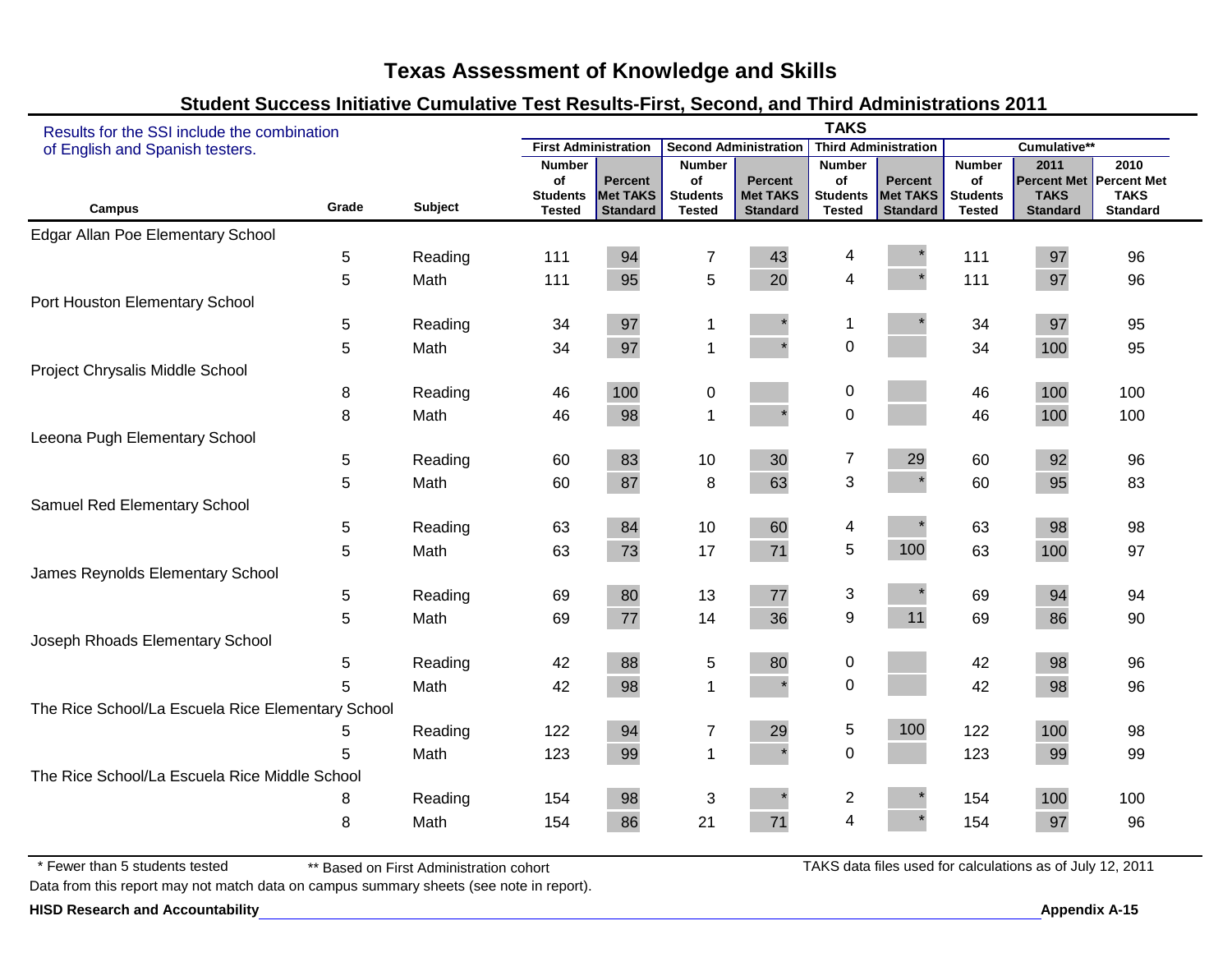### **Student Success Initiative Cumulative Test Results-First, Second, and Third Administrations 2011**

| Results for the SSI include the combination |       | <b>TAKS</b> |                                                         |                                               |                                                         |                                                      |                                                         |                                                      |                                                         |                                        |                                                                          |
|---------------------------------------------|-------|-------------|---------------------------------------------------------|-----------------------------------------------|---------------------------------------------------------|------------------------------------------------------|---------------------------------------------------------|------------------------------------------------------|---------------------------------------------------------|----------------------------------------|--------------------------------------------------------------------------|
| of English and Spanish testers.             |       |             | <b>First Administration</b>                             |                                               | <b>Second Administration</b>                            |                                                      |                                                         | <b>Third Administration</b>                          |                                                         | Cumulative**                           |                                                                          |
| Campus                                      | Grade | Subject     | <b>Number</b><br>of<br><b>Students</b><br><b>Tested</b> | Percent<br><b>Met TAKS</b><br><b>Standard</b> | <b>Number</b><br>of<br><b>Students</b><br><b>Tested</b> | <b>Percent</b><br><b>Met TAKS</b><br><b>Standard</b> | <b>Number</b><br>of<br><b>Students</b><br><b>Tested</b> | <b>Percent</b><br><b>Met TAKS</b><br><b>Standard</b> | <b>Number</b><br>of<br><b>Students</b><br><b>Tested</b> | 2011<br><b>TAKS</b><br><b>Standard</b> | 2010<br><b>Percent Met Percent Met</b><br><b>TAKS</b><br><b>Standard</b> |
| <b>River Oaks Elementary School</b>         |       |             |                                                         |                                               |                                                         |                                                      |                                                         |                                                      |                                                         |                                        |                                                                          |
|                                             | 5     | Reading     | 127                                                     | 100                                           | 0                                                       |                                                      | 0                                                       |                                                      | 127                                                     | 100                                    | 100                                                                      |
|                                             | 5     | Math        | 127                                                     | 100                                           | $\pmb{0}$                                               |                                                      | 0                                                       |                                                      | 127                                                     | 100                                    | 100                                                                      |
| Oran Roberts Elementary School              |       |             |                                                         |                                               |                                                         |                                                      |                                                         |                                                      |                                                         |                                        |                                                                          |
|                                             | 5     | Reading     | 100                                                     | 97                                            | 3                                                       |                                                      | 1                                                       |                                                      | 100                                                     | 99                                     | 100                                                                      |
|                                             | 5     | Math        | 101                                                     | 97                                            | 3                                                       |                                                      | $\overline{c}$                                          |                                                      | 101                                                     | 100                                    | 100                                                                      |
| Judson Robinson Elementary School           |       |             |                                                         |                                               |                                                         |                                                      |                                                         |                                                      |                                                         |                                        |                                                                          |
|                                             | 5     | Reading     | 76                                                      | 88                                            | 8                                                       | 25                                                   | 6                                                       | 33                                                   | 76                                                      | 93                                     | 83                                                                       |
|                                             | 5     | Math        | 77                                                      | 86                                            | 9                                                       | 56                                                   | $\overline{\mathbf{4}}$                                 | $\star$                                              | 77                                                      | 95                                     | 89                                                                       |
| Sylvan Rodríguez Elementary School          |       |             |                                                         |                                               |                                                         |                                                      |                                                         |                                                      |                                                         |                                        |                                                                          |
|                                             | 5     | Reading     | 125                                                     | 75                                            | 30                                                      | 80                                                   | 6                                                       | 100                                                  | 125                                                     | 99                                     | 83                                                                       |
|                                             | 5     | Math        | 123                                                     | 89                                            | 13                                                      | 46                                                   | $\overline{7}$                                          | 71                                                   | 123                                                     | 98                                     | 91                                                                       |
| Thomas Horace Rogers Elementary School      |       |             |                                                         |                                               |                                                         |                                                      |                                                         |                                                      |                                                         |                                        |                                                                          |
|                                             | 5     | Reading     | 50                                                      | 100                                           | 0                                                       |                                                      | 0                                                       |                                                      | 50                                                      | 100                                    | 100                                                                      |
|                                             | 5     | Math        | 50                                                      | 100                                           | $\pmb{0}$                                               |                                                      | $\mathbf 0$                                             |                                                      | 50                                                      | 100                                    | 100                                                                      |
| Thomas Horace Rogers Middle School          |       |             |                                                         |                                               |                                                         |                                                      |                                                         |                                                      |                                                         |                                        |                                                                          |
|                                             | 8     | Reading     | 117                                                     | 100                                           | $\pmb{0}$                                               |                                                      | 0                                                       |                                                      | 117                                                     | 100                                    | 100                                                                      |
|                                             | 8     | Math        | 118                                                     | 99                                            | $\mathbf 1$                                             |                                                      | $\pmb{0}$                                               |                                                      | 118                                                     | 99                                     | 100                                                                      |
| Theodore Roosevelt Elementary School        |       |             |                                                         |                                               |                                                         |                                                      |                                                         |                                                      |                                                         |                                        |                                                                          |
|                                             | 5     | Reading     | 82                                                      | 85                                            | 12                                                      | 25                                                   | 9                                                       | 22                                                   | 82                                                      | 91                                     | 94                                                                       |
|                                             | 5     | Math        | 83                                                      | 81                                            | 16                                                      | 38                                                   | 10                                                      | 30                                                   | 83                                                      | 92                                     | 89                                                                       |
| <b>Betsy Ross Elementary School</b>         |       |             |                                                         |                                               |                                                         |                                                      |                                                         |                                                      |                                                         |                                        |                                                                          |
|                                             | 5     | Reading     | 50                                                      | 100                                           | 0                                                       |                                                      | 0                                                       |                                                      | 50                                                      | 100                                    | 100                                                                      |
|                                             | 5     | Math        | 50                                                      | 96                                            | $\sqrt{2}$                                              |                                                      | $\pmb{0}$                                               |                                                      | 50                                                      | 100                                    | 98                                                                       |
| Pearl Rucker Elementary School              |       |             |                                                         |                                               |                                                         |                                                      |                                                         |                                                      |                                                         |                                        |                                                                          |
|                                             | 5     | Reading     | 92                                                      | $77\,$                                        | 21                                                      | $71$                                                 | 5                                                       | 0                                                    | 92                                                      | 93                                     | 82                                                                       |
|                                             | 5     | Math        | 97                                                      | 89                                            | $\overline{7}$                                          | 100                                                  | $\overline{0}$                                          |                                                      | 97                                                      | 96                                     | 96                                                                       |

\* Fewer than 5 students tested

\*\* Based on First Administration cohort

Data from this report may not match data on campus summary sheets (see note in report).

**HISD Research and Accountability Appendix A-16 Appendix A-16 Appendix A-16 Appendix A-16 Appendix A-16**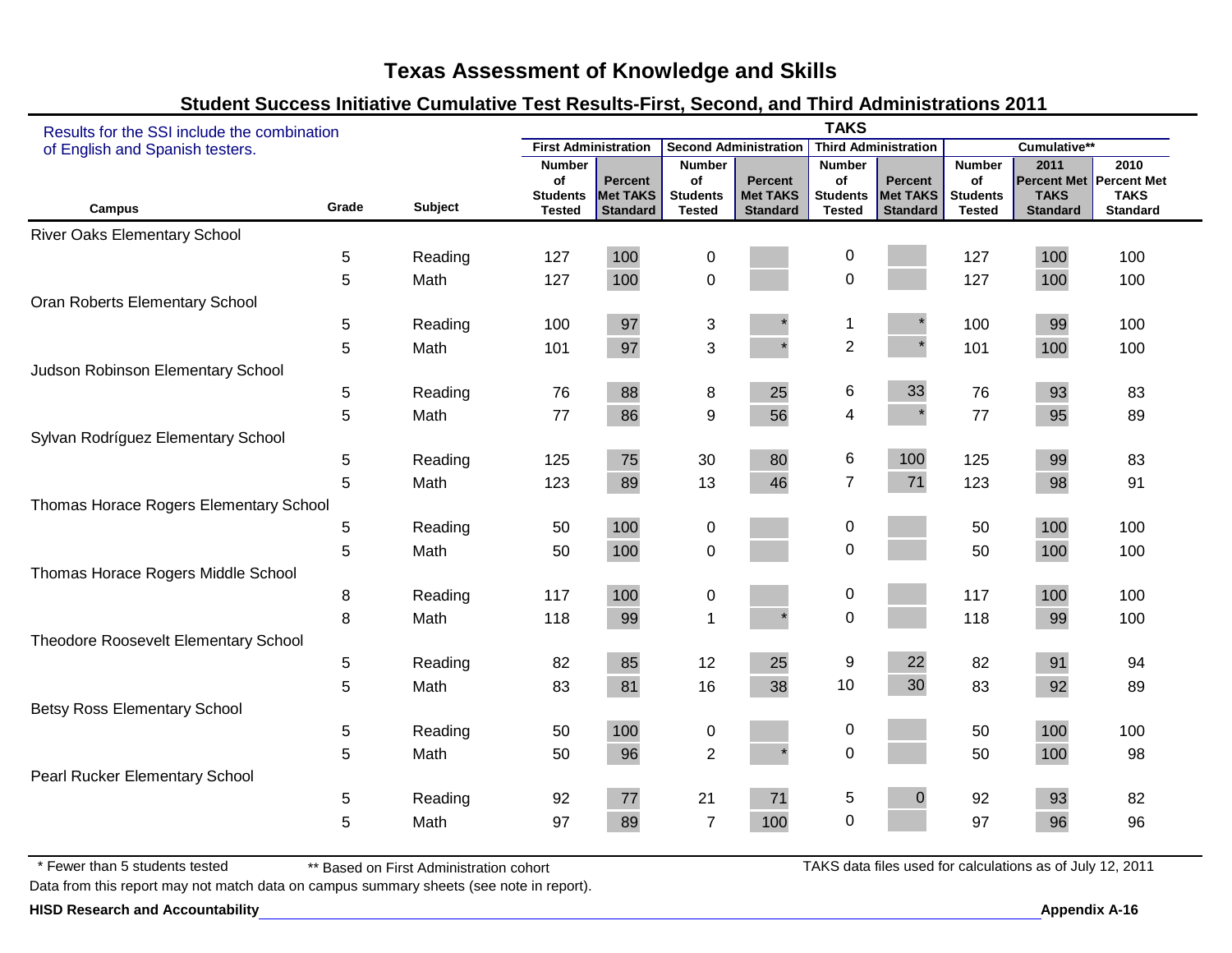### **Student Success Initiative Cumulative Test Results-First, Second, and Third Administrations 2011**

| Results for the SSI include the combination |             |                |                                                         |                                                      |                                                         | <b>TAKS</b>                                          |                                                         |                                                      |                                                         |                                        |                                                                          |
|---------------------------------------------|-------------|----------------|---------------------------------------------------------|------------------------------------------------------|---------------------------------------------------------|------------------------------------------------------|---------------------------------------------------------|------------------------------------------------------|---------------------------------------------------------|----------------------------------------|--------------------------------------------------------------------------|
| of English and Spanish testers.             |             |                | <b>First Administration</b>                             |                                                      |                                                         | <b>Second Administration</b>                         |                                                         | <b>Third Administration</b>                          |                                                         | Cumulative**                           |                                                                          |
| <b>Campus</b>                               | Grade       | <b>Subject</b> | <b>Number</b><br>of<br><b>Students</b><br><b>Tested</b> | <b>Percent</b><br><b>Met TAKS</b><br><b>Standard</b> | <b>Number</b><br>of<br><b>Students</b><br><b>Tested</b> | <b>Percent</b><br><b>Met TAKS</b><br><b>Standard</b> | <b>Number</b><br>of<br><b>Students</b><br><b>Tested</b> | <b>Percent</b><br><b>Met TAKS</b><br><b>Standard</b> | <b>Number</b><br>of<br><b>Students</b><br><b>Tested</b> | 2011<br><b>TAKS</b><br><b>Standard</b> | 2010<br><b>Percent Met Percent Met</b><br><b>TAKS</b><br><b>Standard</b> |
| <b>Thomas Rusk School</b>                   |             |                |                                                         |                                                      |                                                         |                                                      |                                                         |                                                      |                                                         |                                        |                                                                          |
|                                             | 5           | Reading        | 56                                                      | 75                                                   | 12                                                      | 42                                                   | 5                                                       | 20                                                   | 56                                                      | 86                                     | 87                                                                       |
|                                             | 5           | Math           | 56                                                      | 84                                                   | 8                                                       | 25                                                   | 4                                                       |                                                      | 56                                                      | 91                                     | 89                                                                       |
|                                             | 8           | Reading        | 57                                                      | 96                                                   | $\overline{2}$                                          |                                                      | 1                                                       |                                                      | 57                                                      | 98                                     | 100                                                                      |
|                                             | 8           | Math           | 57                                                      | 93                                                   | 4                                                       |                                                      | 0                                                       |                                                      | 57                                                      | 100                                    | 100                                                                      |
| School at St. George Place                  |             |                |                                                         |                                                      |                                                         |                                                      |                                                         |                                                      |                                                         |                                        |                                                                          |
|                                             | 5           | Reading        | 68                                                      | 96                                                   | 3                                                       |                                                      | 1                                                       |                                                      | 68                                                      | 97                                     | 100                                                                      |
|                                             | 5           | Math           | 68                                                      | 96                                                   | 3                                                       |                                                      | $\mathbf{1}$                                            |                                                      | 68                                                      | 99                                     | 98                                                                       |
| George Sánchez Elementary School            |             |                |                                                         |                                                      |                                                         |                                                      |                                                         |                                                      |                                                         |                                        |                                                                          |
|                                             | 5           | Reading        | 79                                                      | 80                                                   | 16                                                      | 19                                                   | 12                                                      | 17                                                   | 79                                                      | 86                                     | 84                                                                       |
|                                             | $\mathbf 5$ | Math           | 79                                                      | 86                                                   | 11                                                      | 27                                                   | 8                                                       | 88                                                   | 79                                                      | 99                                     | 97                                                                       |
| Walter Scarborough Elementary School        |             |                |                                                         |                                                      |                                                         |                                                      |                                                         |                                                      |                                                         |                                        |                                                                          |
|                                             | $\sqrt{5}$  | Reading        | 105                                                     | 70                                                   | 30                                                      | 47                                                   | 15                                                      | 13                                                   | 105                                                     | 86                                     | 80                                                                       |
|                                             | $\mathbf 5$ | Math           | 109                                                     | 79                                                   | 23                                                      | 26                                                   | 16                                                      | 31                                                   | 109                                                     | 89                                     | 86                                                                       |
| <b>Emmett Scott Elementary School</b>       |             |                |                                                         |                                                      |                                                         |                                                      |                                                         |                                                      |                                                         |                                        |                                                                          |
|                                             | 5           | Reading        | 40                                                      | 100                                                  | $\mathbf 0$                                             |                                                      | 0                                                       |                                                      | 40                                                      | 100                                    | 97                                                                       |
|                                             | 5           | Math           | 43                                                      | 100                                                  | $\pmb{0}$                                               |                                                      | $\boldsymbol{0}$                                        |                                                      | 43                                                      | 100                                    | 100                                                                      |
| Mary Scroggins Elementary School            |             |                |                                                         |                                                      |                                                         |                                                      |                                                         |                                                      |                                                         |                                        |                                                                          |
|                                             | 5           | Reading        | 87                                                      | 92                                                   | 6                                                       | 50                                                   | 3<br>3                                                  |                                                      | 87                                                      | 98                                     | 98                                                                       |
| Juan Seguin Elementary School               | 5           | Math           | 90                                                      | 89                                                   | 8                                                       | 63                                                   |                                                         |                                                      | 90                                                      | 96                                     | 97                                                                       |
|                                             | $\mathbf 5$ | Reading        | 81                                                      | 95                                                   | $\,6$                                                   | 50                                                   | 3                                                       |                                                      | 83                                                      | 98                                     | 96                                                                       |
|                                             | 5           | Math           | 83                                                      | 99                                                   | 1                                                       |                                                      | $\mathbf{1}$                                            |                                                      | 83                                                      | 99                                     | 100                                                                      |
| Shadowbriar Elementary School               |             |                |                                                         |                                                      |                                                         |                                                      |                                                         |                                                      |                                                         |                                        |                                                                          |
|                                             | 5           | Reading        | 128                                                     | 89                                                   | 16                                                      | 44                                                   | $\overline{7}$                                          | 14                                                   | 130                                                     | 94                                     | 93                                                                       |
|                                             | 5           | Math           | 132                                                     | 91                                                   | 13                                                      | 38                                                   | 5                                                       | 40                                                   | 133                                                     | 95                                     | 93                                                                       |
|                                             |             |                |                                                         |                                                      |                                                         |                                                      |                                                         |                                                      |                                                         |                                        |                                                                          |

\* Fewer than 5 students tested

Data from this report may not match data on campus summary sheets (see note in report).

TAKS data files used for calculations as of July 12, 2011

**HISD Research and Accountability Appendix A-17 Appendix A-17 Appendix A-17**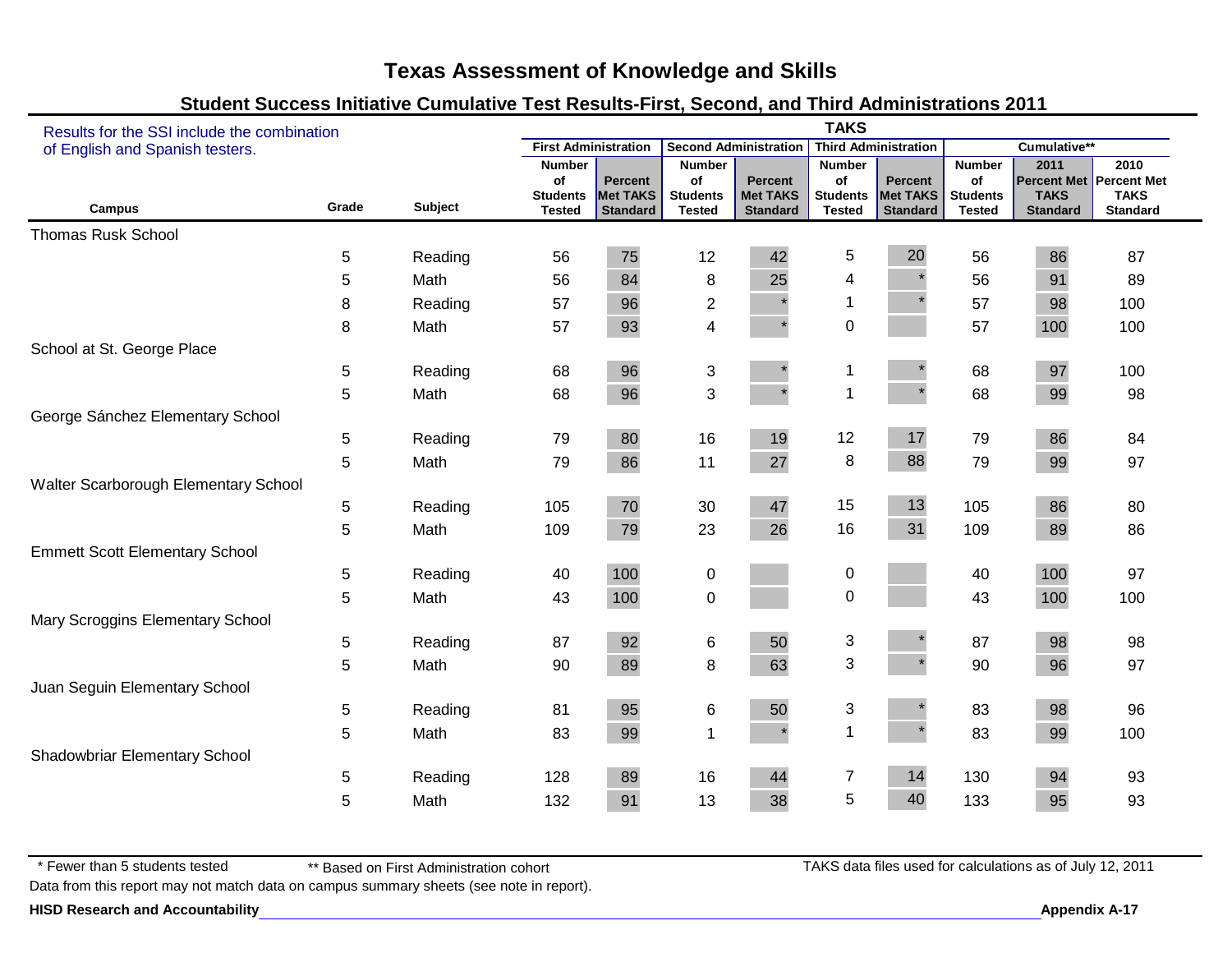### **Student Success Initiative Cumulative Test Results-First, Second, and Third Administrations 2011**

| Results for the SSI include the combination |       |                |                                                         |                                                      |                                                         | <b>TAKS</b>                                          |                                                         |                                                      |                                                         |                                        |                                                                   |
|---------------------------------------------|-------|----------------|---------------------------------------------------------|------------------------------------------------------|---------------------------------------------------------|------------------------------------------------------|---------------------------------------------------------|------------------------------------------------------|---------------------------------------------------------|----------------------------------------|-------------------------------------------------------------------|
| of English and Spanish testers.             |       |                | <b>First Administration</b>                             |                                                      |                                                         | <b>Second Administration</b>                         |                                                         | <b>Third Administration</b>                          |                                                         | Cumulative**                           |                                                                   |
| <b>Campus</b>                               | Grade | <b>Subject</b> | <b>Number</b><br>of<br><b>Students</b><br><b>Tested</b> | <b>Percent</b><br><b>Met TAKS</b><br><b>Standard</b> | <b>Number</b><br>of<br><b>Students</b><br><b>Tested</b> | <b>Percent</b><br><b>Met TAKS</b><br><b>Standard</b> | <b>Number</b><br>of<br><b>Students</b><br><b>Tested</b> | <b>Percent</b><br><b>Met TAKS</b><br><b>Standard</b> | <b>Number</b><br>of<br><b>Students</b><br><b>Tested</b> | 2011<br><b>TAKS</b><br><b>Standard</b> | 2010<br>Percent Met Percent Met<br><b>TAKS</b><br><b>Standard</b> |
| <b>Charles Shearn Elementary School</b>     |       |                |                                                         |                                                      |                                                         |                                                      |                                                         |                                                      |                                                         |                                        |                                                                   |
|                                             | 5     | Reading        | 43                                                      | 74                                                   | 11                                                      | 45                                                   | 6                                                       | 50                                                   | 43                                                      | 93                                     | 89                                                                |
|                                             | 5     | Math           | 45                                                      | 84                                                   | $\overline{7}$                                          | 71                                                   | $\overline{2}$                                          |                                                      | 45                                                      | 98                                     | 96                                                                |
| Sidney Sherman Elementary School            |       |                |                                                         |                                                      |                                                         |                                                      |                                                         |                                                      |                                                         |                                        |                                                                   |
|                                             | 5     | Reading        | 64                                                      | 78                                                   | 14                                                      | 64                                                   | 5                                                       | 0                                                    | 64                                                      | 92                                     | 89                                                                |
|                                             | 5     | Math           | 64                                                      | 84                                                   | 10                                                      | 60                                                   | 4                                                       |                                                      | 64                                                      | 95                                     | 93                                                                |
| Thomas Sinclair Elementary School           |       |                |                                                         |                                                      |                                                         |                                                      |                                                         |                                                      |                                                         |                                        |                                                                   |
|                                             | 5     | Reading        | 69                                                      | 88                                                   | $\overline{7}$                                          | 43                                                   | $\overline{\mathbf{c}}$                                 |                                                      | 69                                                      | 93                                     | 98                                                                |
|                                             | 5     | Math           | 69                                                      | 97                                                   | $\mathbf 0$                                             |                                                      | $\pmb{0}$                                               |                                                      | 69                                                      | 97                                     | 98                                                                |
| Katherine Smith Elementary School           |       |                |                                                         |                                                      |                                                         |                                                      |                                                         |                                                      |                                                         |                                        |                                                                   |
|                                             | 5     | Reading        | 94                                                      | 81                                                   | 17                                                      | 53                                                   | 8                                                       | 13                                                   | 94                                                      | 91                                     | 89                                                                |
|                                             | 5     | Math           | 95                                                      | 89                                                   | 9                                                       | 56                                                   | 4                                                       |                                                      | 95                                                      | 96                                     | 95                                                                |
| Joanna Southmayd Elementary School          |       |                |                                                         |                                                      |                                                         |                                                      |                                                         |                                                      |                                                         |                                        |                                                                   |
|                                             | 5     | Reading        | 87                                                      | 91                                                   | 12                                                      | 67                                                   | 1                                                       |                                                      | 91                                                      | 97                                     | 99                                                                |
|                                             | 5     | Math           | 87                                                      | 92                                                   | 11                                                      | 55                                                   | $\overline{2}$                                          |                                                      | 91                                                      | 97                                     | 98                                                                |
| Lulu Stevens Elementary School              |       |                |                                                         |                                                      |                                                         |                                                      |                                                         |                                                      |                                                         |                                        |                                                                   |
|                                             | 5     | Reading        | 61                                                      | 87                                                   | 8                                                       | 75                                                   | $\overline{\mathbf{c}}$                                 |                                                      | 61                                                      | 97                                     | 94                                                                |
|                                             | 5     | Math           | 60                                                      | 83                                                   | 10                                                      | 60                                                   | $\overline{\mathbf{4}}$                                 |                                                      | 60                                                      | 100                                    | 90                                                                |
| Robert Louis Stevenson Elementary School    |       |                |                                                         |                                                      |                                                         |                                                      |                                                         |                                                      |                                                         |                                        |                                                                   |
|                                             | 5     | Reading        | 51                                                      | 92                                                   | $\overline{\mathbf{4}}$                                 | $\ast$                                               | 1                                                       |                                                      | 51                                                      | 100                                    | 97                                                                |
|                                             | 5     | Math           | 51                                                      | 86                                                   | $\overline{7}$                                          | 86                                                   | 1                                                       |                                                      | 51                                                      | 100                                    | 100                                                               |
| William Sutton Elementary School            |       |                |                                                         |                                                      |                                                         |                                                      |                                                         |                                                      |                                                         |                                        |                                                                   |
|                                             | 5     | Reading        | 126                                                     | 88                                                   | 15                                                      | 27                                                   | 11                                                      | 27                                                   | 126                                                     | 94                                     | 94                                                                |
|                                             | 5     | Math           | 126                                                     | 94                                                   | $\overline{7}$                                          | 100                                                  | $\pmb{0}$                                               |                                                      | 126                                                     | 100                                    | 98                                                                |
| Ruby Thompson Elementary School             |       |                |                                                         |                                                      |                                                         |                                                      |                                                         |                                                      |                                                         |                                        |                                                                   |
|                                             | 5     | Reading        | 51                                                      | 84                                                   | 8                                                       | 75                                                   | 2                                                       |                                                      | 51                                                      | 96                                     | 90                                                                |
|                                             | 5     | Math           | 52                                                      | 83                                                   | 9                                                       | 44                                                   | 4                                                       |                                                      | 52                                                      | 94                                     | 92                                                                |

\* Fewer than 5 students tested

\*\* Based on First Administration cohort

Data from this report may not match data on campus summary sheets (see note in report).

TAKS data files used for calculations as of July 12, 2011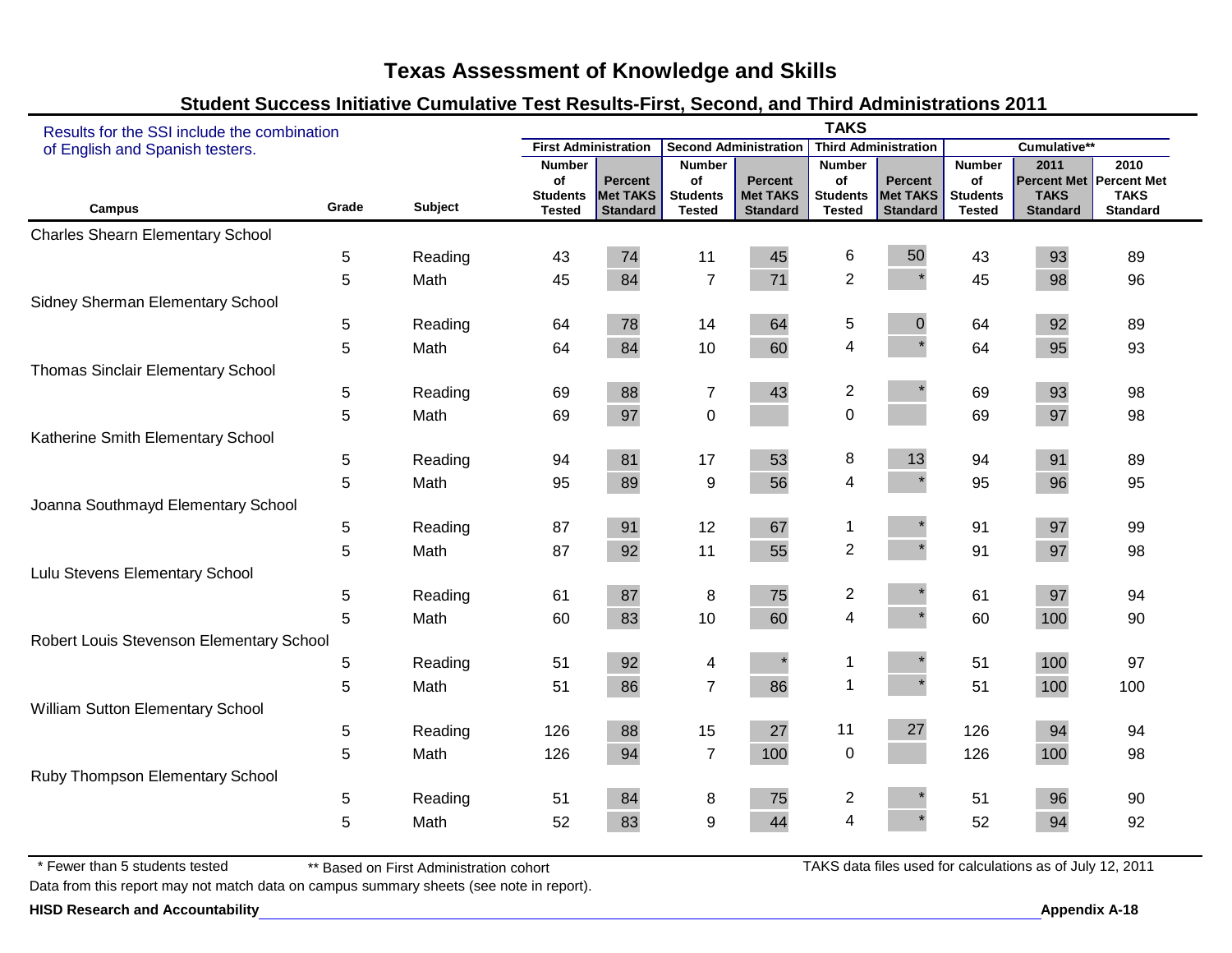### **Student Success Initiative Cumulative Test Results-First, Second, and Third Administrations 2011**

| Results for the SSI include the combination | <b>TAKS</b> |         |                                                         |                                               |                                                         |                                                      |                                                         |                                               |                                                         |                                                                          |                                        |  |
|---------------------------------------------|-------------|---------|---------------------------------------------------------|-----------------------------------------------|---------------------------------------------------------|------------------------------------------------------|---------------------------------------------------------|-----------------------------------------------|---------------------------------------------------------|--------------------------------------------------------------------------|----------------------------------------|--|
| of English and Spanish testers.             |             |         | <b>First Administration</b>                             |                                               |                                                         | <b>Second Administration</b>                         |                                                         | <b>Third Administration</b>                   |                                                         | Cumulative**                                                             |                                        |  |
| <b>Campus</b>                               | Grade       | Subject | <b>Number</b><br>of<br><b>Students</b><br><b>Tested</b> | Percent<br><b>Met TAKS</b><br><b>Standard</b> | <b>Number</b><br>of<br><b>Students</b><br><b>Tested</b> | <b>Percent</b><br><b>Met TAKS</b><br><b>Standard</b> | <b>Number</b><br>of<br><b>Students</b><br><b>Tested</b> | Percent<br><b>Met TAKS</b><br><b>Standard</b> | <b>Number</b><br>of<br><b>Students</b><br><b>Tested</b> | 2011<br><b>Percent Met Percent Met</b><br><b>TAKS</b><br><b>Standard</b> | 2010<br><b>TAKS</b><br><b>Standard</b> |  |
| Felix Tijerina Elementary School            |             |         |                                                         |                                               |                                                         |                                                      |                                                         |                                               |                                                         |                                                                          |                                        |  |
|                                             | 5           | Reading | 67                                                      | 75                                            | 17                                                      | 29                                                   | 12                                                      | $\bf 8$                                       | 67                                                      | 84                                                                       | 85                                     |  |
|                                             | $\,$ 5 $\,$ | Math    | 67                                                      | 79                                            | 14                                                      | 29                                                   | 10                                                      | 50                                            | 67                                                      | 93                                                                       | 92                                     |  |
| <b>Eleanor Tinsley Elementary School</b>    |             |         |                                                         |                                               |                                                         |                                                      |                                                         |                                               |                                                         |                                                                          |                                        |  |
|                                             | 5           | Reading | 121                                                     | 70                                            | 37                                                      | 22                                                   | 26                                                      | $\bf 8$                                       | 122                                                     | 78                                                                       | 83                                     |  |
|                                             | $\,$ 5 $\,$ | Math    | 120                                                     | 75                                            | 31                                                      | 26                                                   | 19                                                      | 21                                            | 121                                                     | 84                                                                       | 77                                     |  |
| William B. Travis Elementary School         |             |         |                                                         |                                               |                                                         |                                                      |                                                         |                                               |                                                         |                                                                          |                                        |  |
|                                             | $\,$ 5 $\,$ | Reading | 103                                                     | 94                                            | 6                                                       | 83                                                   | -1                                                      |                                               | 103                                                     | 99                                                                       | 98                                     |  |
|                                             | $\sqrt{5}$  | Math    | 104                                                     | 95                                            | 5                                                       | 40                                                   | 3                                                       |                                               | 104                                                     | 99                                                                       | 96                                     |  |
| Mark Twain Elementary School                |             |         |                                                         |                                               |                                                         |                                                      |                                                         |                                               |                                                         |                                                                          |                                        |  |
|                                             | 5           | Reading | 109                                                     | 99                                            | 1                                                       |                                                      | 1                                                       |                                               | 109                                                     | 100                                                                      | 99                                     |  |
|                                             | 5           | Math    | 108                                                     | 99                                            | 1                                                       |                                                      | $\mathbf{1}$                                            |                                               | 108                                                     | 100                                                                      | 98                                     |  |
| Valley West Elementary School               |             |         |                                                         |                                               |                                                         |                                                      |                                                         |                                               |                                                         |                                                                          |                                        |  |
|                                             | $\,$ 5 $\,$ | Reading | 86                                                      | 99                                            | 1                                                       |                                                      |                                                         |                                               | 86                                                      | 100                                                                      | 95                                     |  |
|                                             | $\,$ 5 $\,$ | Math    | 90                                                      | 90                                            | 9                                                       | 67                                                   | $\boldsymbol{0}$                                        |                                               | 90                                                      | 97                                                                       | 97                                     |  |
| Jonathan Wainwright Elementary School       |             |         |                                                         |                                               |                                                         |                                                      |                                                         |                                               |                                                         |                                                                          |                                        |  |
|                                             | 5           | Reading | 103                                                     | 76                                            | 25                                                      | 40                                                   | 13                                                      | 23                                            | 103                                                     | 88                                                                       | 89                                     |  |
|                                             | $\sqrt{5}$  | Math    | 107                                                     | 80                                            | 19                                                      | 47                                                   | 10                                                      | 50                                            | 107                                                     | 93                                                                       | 92                                     |  |
| Walnut Bend Elementary School               |             |         |                                                         |                                               |                                                         |                                                      |                                                         |                                               |                                                         |                                                                          |                                        |  |
|                                             | 5           | Reading | 93                                                      | 73                                            | 24                                                      | 25                                                   | 17                                                      | 24                                            | 93                                                      | 84                                                                       | 85                                     |  |
|                                             | 5           | Math    | 94                                                      | 80                                            | 18                                                      | 17                                                   | 14                                                      | 21                                            | 94                                                      | 86                                                                       | 84                                     |  |
| Mabel Wesley Elementary School              |             |         |                                                         |                                               |                                                         |                                                      |                                                         |                                               |                                                         |                                                                          |                                        |  |
|                                             | 5           | Reading | 41                                                      | 90                                            | 4                                                       |                                                      | 0                                                       |                                               | 41                                                      | 100                                                                      | 98                                     |  |
|                                             | $\,$ 5 $\,$ | Math    | 41                                                      | 85                                            | $\,6$                                                   | 50                                                   | 3                                                       |                                               | 41                                                      | 95                                                                       | 96                                     |  |
| <b>West University Elementary School</b>    |             |         |                                                         |                                               |                                                         |                                                      |                                                         |                                               |                                                         |                                                                          |                                        |  |
|                                             | $\,$ 5 $\,$ | Reading | 147                                                     | 99                                            | 1                                                       |                                                      | $\mathbf 0$                                             |                                               | 147                                                     | 100                                                                      | 99                                     |  |
|                                             | 5           | Math    | 147                                                     | 98                                            | 3                                                       |                                                      | $\mathbf 0$                                             |                                               | 147                                                     | 100                                                                      | 100                                    |  |

\* Fewer than 5 students tested

\*\* Based on First Administration cohort

Data from this report may not match data on campus summary sheets (see note in report).

TAKS data files used for calculations as of July 12, 2011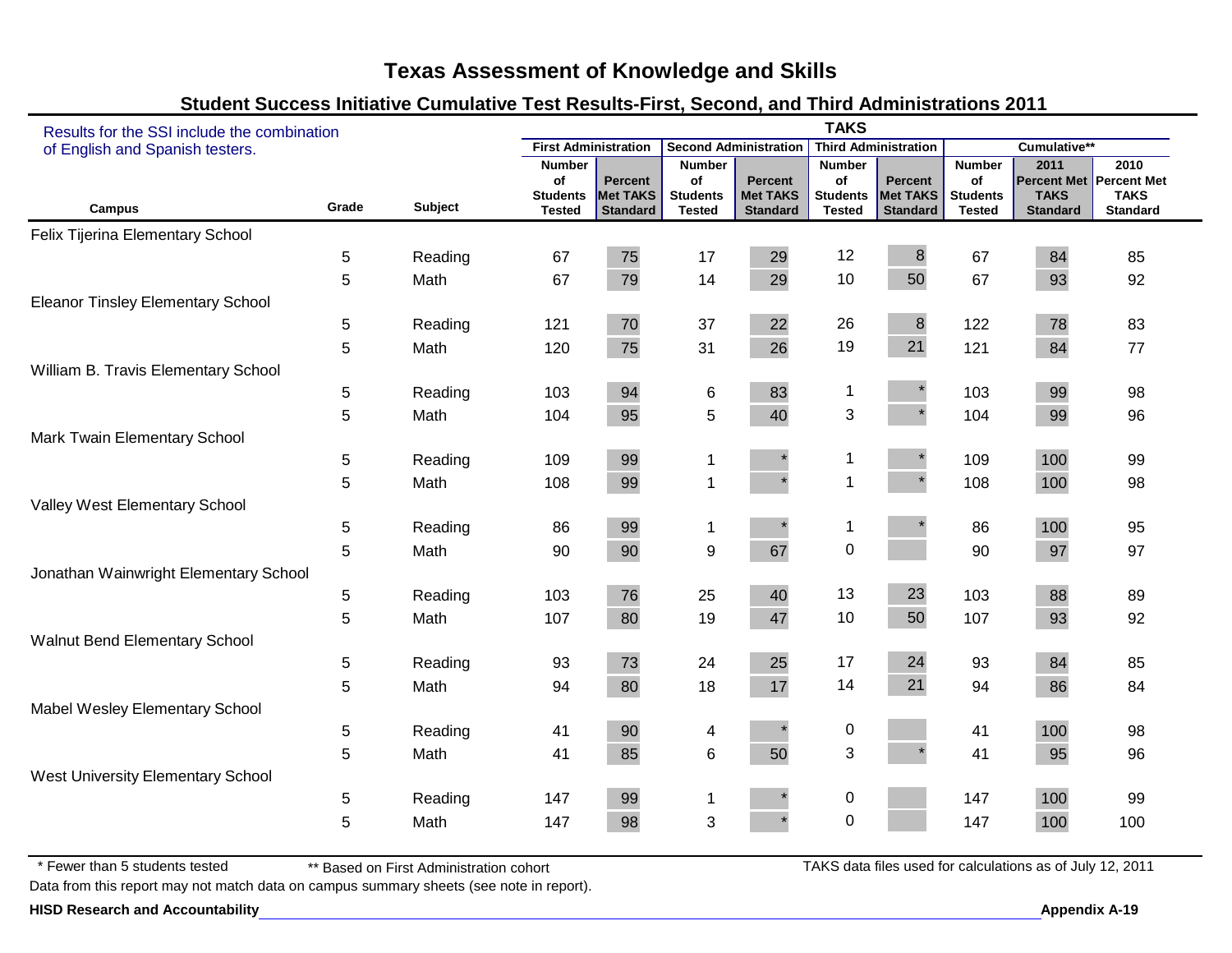### **Student Success Initiative Cumulative Test Results-First, Second, and Third Administrations 2011**

| Results for the SSI include the combination |             | <b>TAKS</b> |                                                         |                                                      |                                                         |                                                      |                                                         |                                                      |                                                         |                                        |                                                                          |
|---------------------------------------------|-------------|-------------|---------------------------------------------------------|------------------------------------------------------|---------------------------------------------------------|------------------------------------------------------|---------------------------------------------------------|------------------------------------------------------|---------------------------------------------------------|----------------------------------------|--------------------------------------------------------------------------|
| of English and Spanish testers.             |             |             | <b>First Administration</b>                             |                                                      |                                                         | <b>Second Administration</b>                         |                                                         | <b>Third Administration</b>                          |                                                         | Cumulative**                           |                                                                          |
| <b>Campus</b>                               | Grade       | Subject     | <b>Number</b><br>of<br><b>Students</b><br><b>Tested</b> | <b>Percent</b><br><b>Met TAKS</b><br><b>Standard</b> | <b>Number</b><br>of<br><b>Students</b><br><b>Tested</b> | <b>Percent</b><br><b>Met TAKS</b><br><b>Standard</b> | <b>Number</b><br>of<br><b>Students</b><br><b>Tested</b> | <b>Percent</b><br><b>Met TAKS</b><br><b>Standard</b> | <b>Number</b><br>of<br><b>Students</b><br><b>Tested</b> | 2011<br><b>TAKS</b><br><b>Standard</b> | 2010<br><b>Percent Met Percent Met</b><br><b>TAKS</b><br><b>Standard</b> |
| William Wharton Dual Language Academy       |             |             |                                                         |                                                      |                                                         |                                                      |                                                         |                                                      |                                                         |                                        |                                                                          |
|                                             | 5           | Reading     | 32                                                      | 84                                                   | 6                                                       | 33                                                   | 4                                                       |                                                      | 33                                                      | 91                                     | 85                                                                       |
|                                             | 5           | Math        | 34                                                      | 91                                                   | 3                                                       |                                                      | 3                                                       |                                                      | 34                                                      | 91                                     | 92                                                                       |
|                                             | 8           | Reading     | 19                                                      | 100                                                  | 0                                                       |                                                      | $\pmb{0}$                                               |                                                      | 19                                                      | 100                                    | 100                                                                      |
|                                             | 8           | Math        | 19                                                      | 95                                                   | 1                                                       |                                                      | $\boldsymbol{0}$                                        |                                                      | 19                                                      | 100                                    | 100                                                                      |
| Tina Whidby Elementary School               |             |             |                                                         |                                                      |                                                         |                                                      |                                                         |                                                      |                                                         |                                        |                                                                          |
|                                             | 5           | Reading     | 57                                                      | 77                                                   | 11                                                      | 36                                                   | 5                                                       | 20                                                   | 57                                                      | 86                                     | 88                                                                       |
|                                             | 5           | Math        | 56                                                      | 86                                                   | 6                                                       | 33                                                   | 4                                                       |                                                      | 56                                                      | 95                                     | 88                                                                       |
| <b>Edward White Elementary School</b>       |             |             |                                                         |                                                      |                                                         |                                                      |                                                         |                                                      |                                                         |                                        |                                                                          |
|                                             | $\mathbf 5$ | Reading     | 98                                                      | 93                                                   | 8                                                       | 38                                                   | 4                                                       |                                                      | 99                                                      | 96                                     | 93                                                                       |
|                                             | 5           | Math        | 99                                                      | 90                                                   | 10                                                      | 40                                                   | $\overline{\mathbf{4}}$                                 |                                                      | 99                                                      | 94                                     | 96                                                                       |
| John Greenleaf Whittier Elementary School   |             |             |                                                         |                                                      |                                                         |                                                      |                                                         |                                                      |                                                         |                                        |                                                                          |
|                                             | 5           | Reading     | 61                                                      | 85                                                   | 9                                                       | 56                                                   | 4                                                       |                                                      | 61                                                      | 97                                     | 96                                                                       |
|                                             | 5           | Math        | 61                                                      | 77                                                   | 14                                                      | 79                                                   | 3                                                       |                                                      | 61                                                      | 100                                    | 98                                                                       |
| Woodrow Wilson Montessori School            |             |             |                                                         |                                                      |                                                         |                                                      |                                                         |                                                      |                                                         |                                        |                                                                          |
|                                             | 5           | Reading     | 38                                                      | 76                                                   | 9                                                       | 33                                                   | 6                                                       | $\mathbf 0$                                          | 38                                                      | 84                                     | 85                                                                       |
|                                             | 5           | Math        | 38                                                      | 63                                                   | 14                                                      | 57                                                   | 6                                                       | 50                                                   | 38                                                      | 92                                     | 88                                                                       |
|                                             | 8           | Reading     | $\sqrt{5}$                                              | 100                                                  | 0                                                       |                                                      | $\boldsymbol{0}$                                        |                                                      | 5                                                       | 100                                    |                                                                          |
|                                             | 8           | Math        | 5                                                       | 80                                                   | 1                                                       |                                                      | 0                                                       |                                                      | 5                                                       | 100                                    | $\star$                                                                  |
| Windsor Village Elementary School           |             |             |                                                         |                                                      |                                                         |                                                      |                                                         |                                                      |                                                         |                                        |                                                                          |
|                                             | 5           | Reading     | 88                                                      | 91                                                   | 8                                                       | 38                                                   | 5                                                       | 20                                                   | 88                                                      | 95                                     | 91                                                                       |
|                                             | $\mathbf 5$ | Math        | 89                                                      | 93                                                   | $\,6$                                                   | 67                                                   | $\overline{2}$                                          |                                                      | 89                                                      | 98                                     | 92                                                                       |
| <b>Ethel Young Elementary School</b>        |             |             |                                                         |                                                      |                                                         |                                                      |                                                         |                                                      |                                                         |                                        |                                                                          |
|                                             | 5           | Reading     | 57                                                      | 84                                                   | $\boldsymbol{7}$                                        | 14                                                   | 6                                                       | 17                                                   | 57                                                      | 88                                     | 88                                                                       |
|                                             | 5           | Math        | 57                                                      | 84                                                   | 6                                                       | 17                                                   | 5                                                       | 40                                                   | 57                                                      | 89                                     | 91                                                                       |

\* Fewer than 5 students tested

Data from this report may not match data on campus summary sheets (see note in report).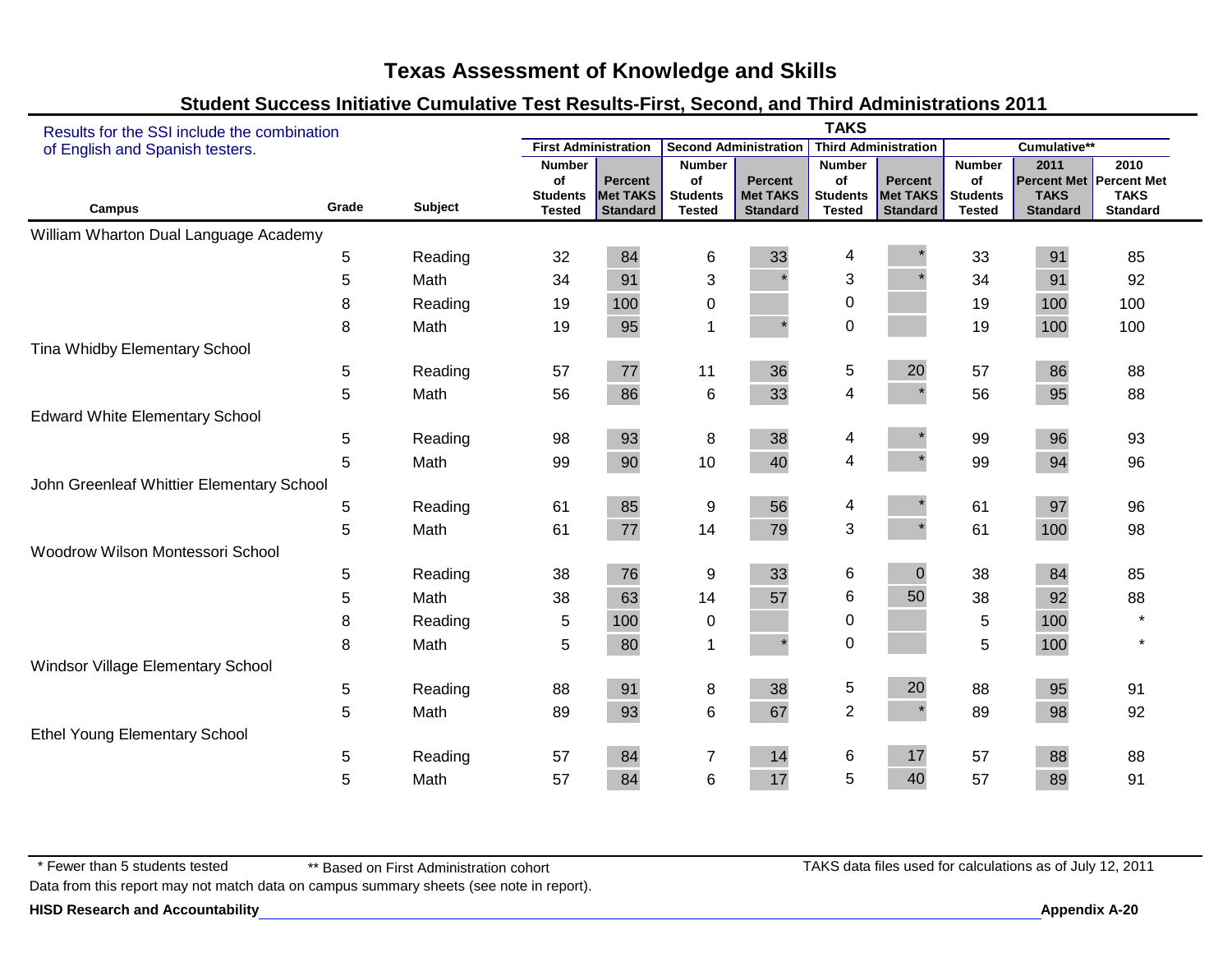### **Student Success Initiative Cumulative Test Results-First, Second, and Third Administrations 2011**

| <b>TAKS</b><br>Results for the SSI include the combination<br><b>Second Administration</b><br><b>Third Administration</b><br><b>First Administration</b> |         |                |                                                         |                                                      |                                                         |                                                      |                                                         |                                               |                                                         |                                        |                                                                          |
|----------------------------------------------------------------------------------------------------------------------------------------------------------|---------|----------------|---------------------------------------------------------|------------------------------------------------------|---------------------------------------------------------|------------------------------------------------------|---------------------------------------------------------|-----------------------------------------------|---------------------------------------------------------|----------------------------------------|--------------------------------------------------------------------------|
| of English and Spanish testers.                                                                                                                          |         |                |                                                         |                                                      |                                                         |                                                      |                                                         |                                               |                                                         | Cumulative**                           |                                                                          |
| <b>Campus</b>                                                                                                                                            | Grade   | <b>Subject</b> | <b>Number</b><br>of<br><b>Students</b><br><b>Tested</b> | <b>Percent</b><br><b>Met TAKS</b><br><b>Standard</b> | <b>Number</b><br>οf<br><b>Students</b><br><b>Tested</b> | <b>Percent</b><br><b>Met TAKS</b><br><b>Standard</b> | <b>Number</b><br>of<br><b>Students</b><br><b>Tested</b> | Percent<br><b>Met TAKS</b><br><b>Standard</b> | <b>Number</b><br>of<br><b>Students</b><br><b>Tested</b> | 2011<br><b>TAKS</b><br><b>Standard</b> | 2010<br><b>Percent Met Percent Met</b><br><b>TAKS</b><br><b>Standard</b> |
| Crispus Attucks Middle School                                                                                                                            |         |                |                                                         |                                                      |                                                         |                                                      |                                                         |                                               |                                                         |                                        |                                                                          |
|                                                                                                                                                          | 8       | Reading        | 155                                                     | 78                                                   | 29                                                      | 41                                                   | 14                                                      | 29                                            | 157                                                     | 87                                     | 86                                                                       |
|                                                                                                                                                          | 8       | Math           | 155                                                     | 57                                                   | 56                                                      | 39                                                   | 35                                                      | $\overline{9}$                                | 158                                                     | 72                                     | 80                                                                       |
| Frank Black Middle School                                                                                                                                |         |                |                                                         |                                                      |                                                         |                                                      |                                                         |                                               |                                                         |                                        |                                                                          |
|                                                                                                                                                          | 8       | Reading        | 131                                                     | 81                                                   | 21                                                      | 29                                                   | 15                                                      | 20                                            | 131                                                     | 88                                     | 91                                                                       |
|                                                                                                                                                          | $\bf 8$ | Math           | 129                                                     | 78                                                   | 21                                                      | 14                                                   | 20                                                      | 15                                            | 129                                                     | 83                                     | 78                                                                       |
| Luther Burbank Middle School                                                                                                                             |         |                |                                                         |                                                      |                                                         |                                                      |                                                         |                                               |                                                         |                                        |                                                                          |
|                                                                                                                                                          | 8       | Reading        | 354                                                     | 90                                                   | 34                                                      | 47                                                   | 17                                                      | 47                                            | 355                                                     | 97                                     | 95                                                                       |
|                                                                                                                                                          | 8       | Math           | 356                                                     | 90                                                   | 32                                                      | 31                                                   | 21                                                      | 19                                            | 357                                                     | 94                                     | 94                                                                       |
| Ruby Clifton Middle School                                                                                                                               |         |                |                                                         |                                                      |                                                         |                                                      |                                                         |                                               |                                                         |                                        |                                                                          |
|                                                                                                                                                          | 8       | Reading        | 270                                                     | 93                                                   | 16                                                      | 50                                                   | 6                                                       | 17                                            | 271                                                     | 96                                     | 97                                                                       |
|                                                                                                                                                          | 8       | Math           | 269                                                     | 90                                                   | 25                                                      | 60                                                   | $\overline{7}$                                          | 14                                            | 269                                                     | 96                                     | 94                                                                       |
| Ezekiel Cullen Middle School                                                                                                                             |         |                |                                                         |                                                      |                                                         |                                                      |                                                         |                                               |                                                         |                                        |                                                                          |
|                                                                                                                                                          | 8       | Reading        | 182                                                     | 81                                                   | 34                                                      | 38                                                   | 14                                                      | $\overline{7}$                                | 183                                                     | 88                                     | 89                                                                       |
|                                                                                                                                                          | 8       | Math           | 182                                                     | 58                                                   | 71                                                      | 23                                                   | 49                                                      | 12                                            | 182                                                     | 70                                     | 70                                                                       |
| James Deady Middle School                                                                                                                                |         |                |                                                         |                                                      |                                                         |                                                      |                                                         |                                               |                                                         |                                        |                                                                          |
|                                                                                                                                                          | 8       | Reading        | 249                                                     | 88                                                   | 39                                                      | 49                                                   | 14                                                      | 21                                            | 257                                                     | 93                                     | 83                                                                       |
|                                                                                                                                                          | 8       | Math           | 255                                                     | 82                                                   | 41                                                      | 44                                                   | 19                                                      | 11                                            | 255                                                     | 90                                     | 78                                                                       |
| <b>Richard Dowling Middle School</b>                                                                                                                     |         |                |                                                         |                                                      |                                                         |                                                      |                                                         | 30                                            |                                                         |                                        |                                                                          |
|                                                                                                                                                          | 8       | Reading        | 398                                                     | 82                                                   | 68                                                      | 54                                                   | 30<br>70                                                | 14                                            | 401                                                     | 93                                     | 89                                                                       |
| Thomas Alva Edison Middle School                                                                                                                         | 8       | Math           | 397                                                     | 69                                                   | 118                                                     | 39                                                   |                                                         |                                               | 399                                                     | 82                                     | 80                                                                       |
|                                                                                                                                                          |         | Reading        | 264                                                     | 83                                                   | 42                                                      | 40                                                   | 24                                                      | 29                                            | 264                                                     | 92                                     | 87                                                                       |
|                                                                                                                                                          | 8       |                |                                                         |                                                      |                                                         | 39                                                   | 32                                                      | 19                                            |                                                         |                                        |                                                                          |
|                                                                                                                                                          | 8       | Math           | 263                                                     | 78                                                   | 54                                                      |                                                      |                                                         |                                               | 264                                                     | 88                                     | 80                                                                       |
| Lamar Fleming Middle School                                                                                                                              | 8       | Reading        | 166                                                     | 85                                                   | 24                                                      | 58                                                   | 9                                                       | 11                                            | 166                                                     | 94                                     | 97                                                                       |
|                                                                                                                                                          | 8       | Math           | 162                                                     | 86                                                   | 19                                                      | 42                                                   | 11                                                      | $\overline{9}$                                | 162                                                     | 92                                     | 91                                                                       |
|                                                                                                                                                          |         |                |                                                         |                                                      |                                                         |                                                      |                                                         |                                               |                                                         |                                        |                                                                          |

\* Fewer than 5 students tested

\*\* Based on First Administration cohort

Data from this report may not match data on campus summary sheets (see note in report).

TAKS data files used for calculations as of July 12, 2011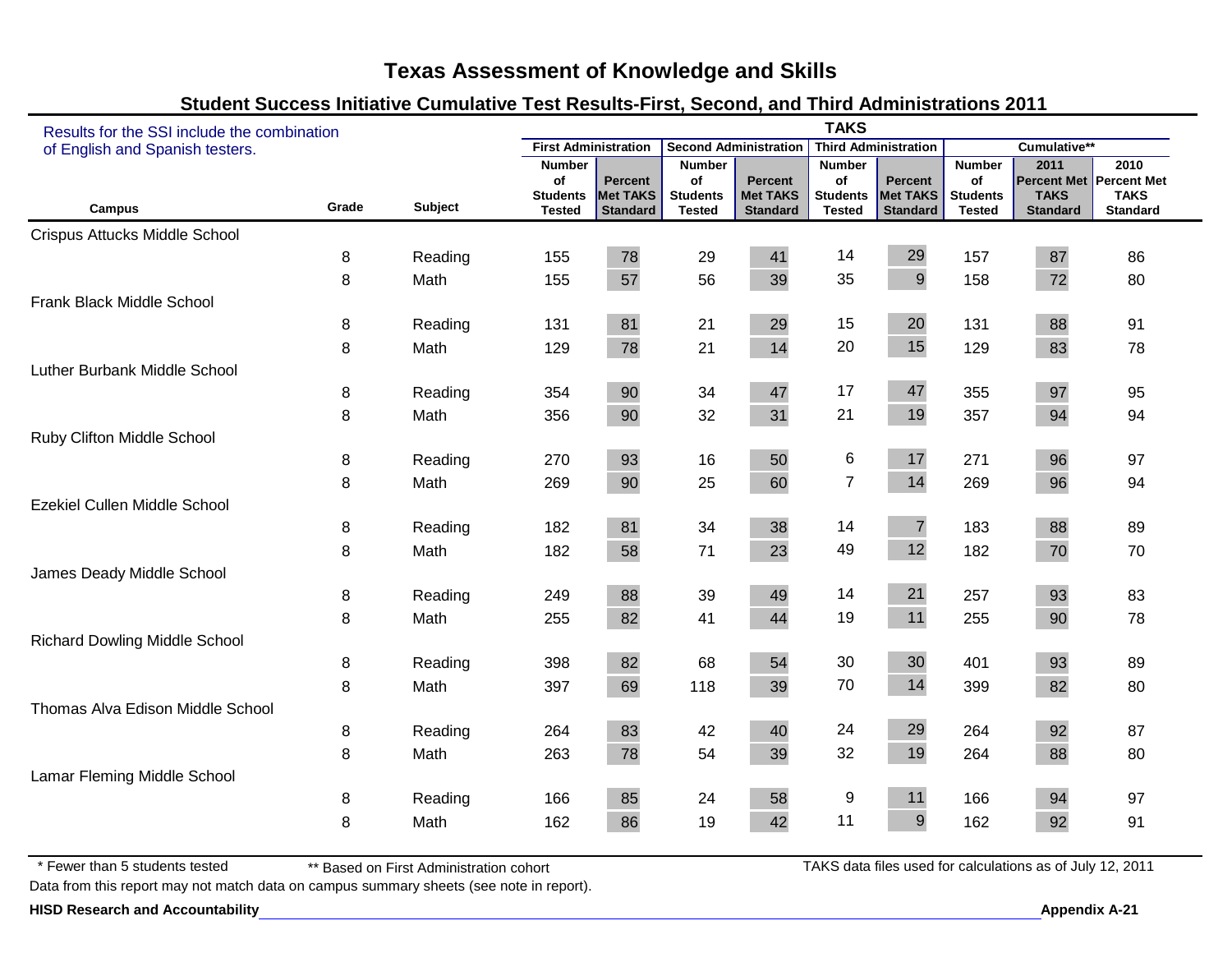### **Student Success Initiative Cumulative Test Results-First, Second, and Third Administrations 2011**

| Results for the SSI include the combination |       | <b>TAKS</b>    |                                                         |                                               |                                                         |                                                      |                                                         |                                                      |                                                         |                                        |                                                                          |
|---------------------------------------------|-------|----------------|---------------------------------------------------------|-----------------------------------------------|---------------------------------------------------------|------------------------------------------------------|---------------------------------------------------------|------------------------------------------------------|---------------------------------------------------------|----------------------------------------|--------------------------------------------------------------------------|
| of English and Spanish testers.             |       |                | <b>First Administration</b>                             |                                               | <b>Second Administration</b>                            |                                                      |                                                         | <b>Third Administration</b>                          |                                                         | Cumulative**                           |                                                                          |
| <b>Campus</b>                               | Grade | <b>Subject</b> | <b>Number</b><br>of<br><b>Students</b><br><b>Tested</b> | Percent<br><b>Met TAKS</b><br><b>Standard</b> | <b>Number</b><br>of<br><b>Students</b><br><b>Tested</b> | <b>Percent</b><br><b>Met TAKS</b><br><b>Standard</b> | <b>Number</b><br>of<br><b>Students</b><br><b>Tested</b> | <b>Percent</b><br><b>Met TAKS</b><br><b>Standard</b> | <b>Number</b><br>of<br><b>Students</b><br><b>Tested</b> | 2011<br><b>TAKS</b><br><b>Standard</b> | 2010<br><b>Percent Met Percent Met</b><br><b>TAKS</b><br><b>Standard</b> |
| Walter Fondren Middle School                |       |                |                                                         |                                               |                                                         |                                                      |                                                         |                                                      |                                                         |                                        |                                                                          |
|                                             | 8     | Reading        | 183                                                     | 86                                            | 21                                                      | 52                                                   | 6                                                       | 50                                                   | 183                                                     | 93                                     | 93                                                                       |
|                                             | 8     | Math           | 181                                                     | 75                                            | 43                                                      | 47                                                   | 20                                                      | 20                                                   | 184                                                     | 87                                     | 87                                                                       |
| <b>Richard Fonville Middle School</b>       |       |                |                                                         |                                               |                                                         |                                                      |                                                         |                                                      |                                                         |                                        |                                                                          |
|                                             | 8     | Reading        | 358                                                     | 78                                            | 77                                                      | 47                                                   | 19                                                      | 26                                                   | 362                                                     | 88                                     | 91                                                                       |
|                                             | 8     | Math           | 364                                                     | 72                                            | 99                                                      | 37                                                   | 26                                                      | 12                                                   | 365                                                     | 82                                     | 79                                                                       |
| Henry Grady Middle School                   |       |                |                                                         |                                               |                                                         |                                                      |                                                         |                                                      |                                                         |                                        |                                                                          |
|                                             | 8     | Reading        | 147                                                     | 97                                            | 4                                                       |                                                      | $\overline{c}$                                          |                                                      | 147                                                     | 98                                     | 100                                                                      |
|                                             | 8     | Math           | 142                                                     | 92                                            | 11                                                      | 36                                                   | 6                                                       | $\overline{0}$                                       | 142                                                     | 95                                     | 95                                                                       |
| Alexander Hamilton Middle School            |       |                |                                                         |                                               |                                                         |                                                      |                                                         |                                                      |                                                         |                                        |                                                                          |
|                                             | 8     | Reading        | 425                                                     | 90                                            | 43                                                      | 44                                                   | 18                                                      | 39                                                   | 427                                                     | 95                                     | 96                                                                       |
|                                             | 8     | Math           | 423                                                     | 77                                            | 95                                                      | 40                                                   | 47                                                      | 13                                                   | 423                                                     | 88                                     | 86                                                                       |
| <b>Charles Hartman Middle School</b>        |       |                |                                                         |                                               |                                                         |                                                      |                                                         |                                                      |                                                         |                                        |                                                                          |
|                                             | 8     | Reading        | 473                                                     | 84                                            | 75                                                      | 56                                                   | 33                                                      | 45                                                   | 479                                                     | 95                                     | 93                                                                       |
|                                             | 8     | Math           | 471                                                     | 84                                            | 75                                                      | 36                                                   | 44                                                      | 20                                                   | 479                                                     | 90                                     | 87                                                                       |
| Patrick Henry Middle School                 |       |                |                                                         |                                               |                                                         |                                                      |                                                         |                                                      |                                                         |                                        |                                                                          |
|                                             | 8     | Reading        | 310                                                     | 78                                            | 66                                                      | 27                                                   | 35                                                      | $9$                                                  | 311                                                     | 85                                     | 88                                                                       |
|                                             | 8     | Math           | 315                                                     | 65                                            | 108                                                     | 37                                                   | 49                                                      | 22                                                   | 316                                                     | 81                                     | 82                                                                       |
| High School Ahead Academy                   |       |                |                                                         |                                               |                                                         |                                                      |                                                         |                                                      |                                                         |                                        |                                                                          |
| New School for 2010-2011                    | 8     | Reading        | 104                                                     | 45                                            | 45                                                      | 22                                                   | 28                                                      | ${\bf 0}$                                            | 104                                                     | 55                                     |                                                                          |
|                                             | 8     | Math           | 102                                                     | $\,8\,$                                       | 79                                                      | $6\overline{6}$                                      | 61                                                      | $\overline{5}$                                       | 104                                                     | 15                                     |                                                                          |
| James Hogg Middle School                    |       |                |                                                         |                                               |                                                         |                                                      |                                                         |                                                      |                                                         |                                        |                                                                          |
|                                             | 8     | Reading        | 239                                                     | 85                                            | 34                                                      | 44                                                   | 12                                                      | 17                                                   | 239                                                     | 92                                     | 89                                                                       |
|                                             | 8     | Math           | 236                                                     | 67                                            | 75                                                      | 47                                                   | 30                                                      | 47                                                   | 236                                                     | 87                                     | 79                                                                       |
| William S. Holland Middle School            |       |                |                                                         |                                               |                                                         |                                                      |                                                         |                                                      |                                                         |                                        |                                                                          |
|                                             | 8     | Reading        | 241                                                     | 83                                            | 35                                                      | 26                                                   | 23<br>38                                                | 35<br>$\overline{5}$                                 | 241                                                     | 90                                     | 87                                                                       |
|                                             | 8     | Math           | 241                                                     | 72                                            | 62                                                      | 34                                                   |                                                         |                                                      | 241                                                     | 81                                     | 70                                                                       |

\* Fewer than 5 students tested

\*\* Based on First Administration cohort

Data from this report may not match data on campus summary sheets (see note in report).

TAKS data files used for calculations as of July 12, 2011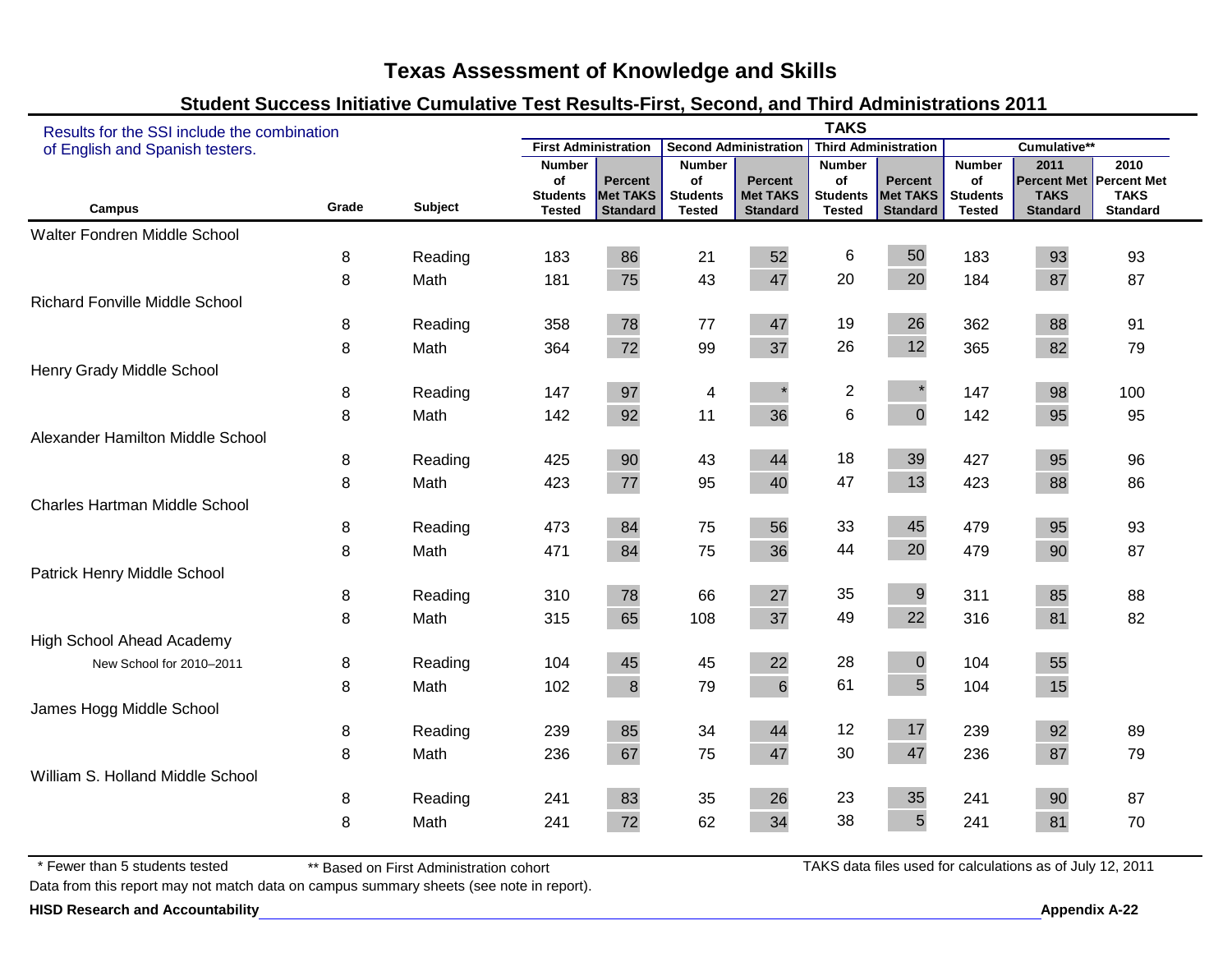### **Student Success Initiative Cumulative Test Results-First, Second, and Third Administrations 2011**

| Results for the SSI include the combination |       | <b>TAKS</b> |                                                         |                                               |                                                         |                                                      |                                                  |                                               |                                                         |                                        |                                                                          |
|---------------------------------------------|-------|-------------|---------------------------------------------------------|-----------------------------------------------|---------------------------------------------------------|------------------------------------------------------|--------------------------------------------------|-----------------------------------------------|---------------------------------------------------------|----------------------------------------|--------------------------------------------------------------------------|
| of English and Spanish testers.             |       |             | <b>First Administration</b>                             |                                               | <b>Second Administration</b>                            |                                                      |                                                  | <b>Third Administration</b>                   |                                                         | Cumulative**                           |                                                                          |
| Campus                                      | Grade | Subject     | <b>Number</b><br>оf<br><b>Students</b><br><b>Tested</b> | Percent<br><b>Met TAKS</b><br><b>Standard</b> | <b>Number</b><br>of<br><b>Students</b><br><b>Tested</b> | <b>Percent</b><br><b>Met TAKS</b><br><b>Standard</b> | <b>Number</b><br>оf<br><b>Students</b><br>Tested | Percent<br><b>Met TAKS</b><br><b>Standard</b> | <b>Number</b><br>of<br><b>Students</b><br><b>Tested</b> | 2011<br><b>TAKS</b><br><b>Standard</b> | 2010<br><b>Percent Met Percent Met</b><br><b>TAKS</b><br><b>Standard</b> |
| Thomas "Stonewall" Jackson Middle School    |       |             |                                                         |                                               |                                                         |                                                      |                                                  |                                               |                                                         |                                        |                                                                          |
|                                             | 8     | Reading     | 312                                                     | 89                                            | 35                                                      | 57                                                   | 14                                               | 7                                             | 312                                                     | 96                                     | 90                                                                       |
|                                             | 8     | Math        | 311                                                     | 87                                            | 38                                                      | 58                                                   | 16                                               | 44                                            | 311                                                     | 96                                     | 87                                                                       |
| Albert Sidney Johnston Middle School        |       |             |                                                         |                                               |                                                         |                                                      |                                                  |                                               |                                                         |                                        |                                                                          |
|                                             | 8     | Reading     | 410                                                     | 96                                            | 16                                                      | 81                                                   | $\overline{c}$                                   |                                               | 410                                                     | 99                                     | 98                                                                       |
|                                             | 8     | Math        | 409                                                     | 90                                            | 40                                                      | 58                                                   | 12                                               | 42                                            | 409                                                     | 97                                     | 95                                                                       |
| Kaleidoscope Middle School                  |       |             |                                                         |                                               |                                                         |                                                      |                                                  |                                               |                                                         |                                        |                                                                          |
|                                             | 8     | Reading     | 36                                                      | 100                                           | $\boldsymbol{0}$                                        |                                                      | $\pmb{0}$                                        |                                               | 36                                                      | 100                                    | 97                                                                       |
|                                             | 8     | Math        | 36                                                      | 97                                            | 1                                                       |                                                      | $\mathbf 0$                                      |                                               | 36                                                      | 100                                    | 93                                                                       |
| Francis Scott Key Middle School             |       |             |                                                         |                                               |                                                         |                                                      |                                                  |                                               |                                                         |                                        |                                                                          |
|                                             | 8     | Reading     | 138                                                     | 78                                            | 26                                                      | 15                                                   | 20                                               | 25                                            | 138                                                     | 84                                     | 72                                                                       |
|                                             | 8     | Math        | 134                                                     | 56                                            | 54                                                      | 35                                                   | 30                                               | $\overline{7}$                                | 135                                                     | 71                                     | 47                                                                       |
| Sidney Lanier Middle School                 |       |             |                                                         |                                               |                                                         |                                                      |                                                  |                                               |                                                         |                                        |                                                                          |
|                                             | 8     | Reading     | 448                                                     | 96                                            | 18                                                      | 72                                                   | 6                                                | 50                                            | 451                                                     | 99                                     | 98                                                                       |
|                                             | 8     | Math        | 449                                                     | 90                                            | 47                                                      | 47                                                   | 23                                               | 9                                             | 451                                                     | 94                                     | 96                                                                       |
| Las Américas Middle School                  |       |             |                                                         |                                               |                                                         |                                                      |                                                  |                                               |                                                         |                                        |                                                                          |
|                                             | 8     | Reading     | 13                                                      | 77                                            | 3                                                       |                                                      | 1                                                |                                               | 13                                                      | 92                                     | 100                                                                      |
|                                             | 8     | Math        | 13                                                      | 92                                            | $\mathbf{1}$                                            |                                                      | $\mathbf{1}$                                     |                                               | 13                                                      | 92                                     | 78                                                                       |
| Jane Long Middle School                     |       |             |                                                         |                                               |                                                         |                                                      |                                                  |                                               |                                                         |                                        |                                                                          |
|                                             | 8     | Reading     | 222                                                     | 77                                            | 47                                                      | 49                                                   | 18                                               | 22                                            | 222                                                     | 89                                     | 84                                                                       |
|                                             | 8     | Math        | 223                                                     | 70                                            | 63                                                      | 32                                                   | 32                                               | 28                                            | 223                                                     | 83                                     | 82                                                                       |
| John Marshall Middle School                 |       |             |                                                         |                                               |                                                         |                                                      |                                                  |                                               |                                                         |                                        |                                                                          |
|                                             | 8     | Reading     | 302                                                     | 81                                            | 56                                                      | 52                                                   | 26                                               | 27                                            | 304                                                     | 92                                     | 91                                                                       |
|                                             | 8     | Math        | 306                                                     | 80                                            | 58                                                      | 45                                                   | 31                                               | 16                                            | 306                                                     | 90                                     | 78                                                                       |
| John McReynolds Middle School               |       |             |                                                         |                                               |                                                         |                                                      |                                                  |                                               |                                                         |                                        |                                                                          |
|                                             | 8     | Reading     | 180                                                     | 87                                            | 23                                                      | 30                                                   | 13                                               | 31                                            | 181                                                     | 92                                     | 92                                                                       |
|                                             | 8     | Math        | 180                                                     | 78                                            | 40                                                      | 28                                                   | 26                                               | 12                                            | 181                                                     | 86                                     | 82                                                                       |

\* Fewer than 5 students tested

\*\* Based on First Administration cohort

Data from this report may not match data on campus summary sheets (see note in report).

TAKS data files used for calculations as of July 12, 2011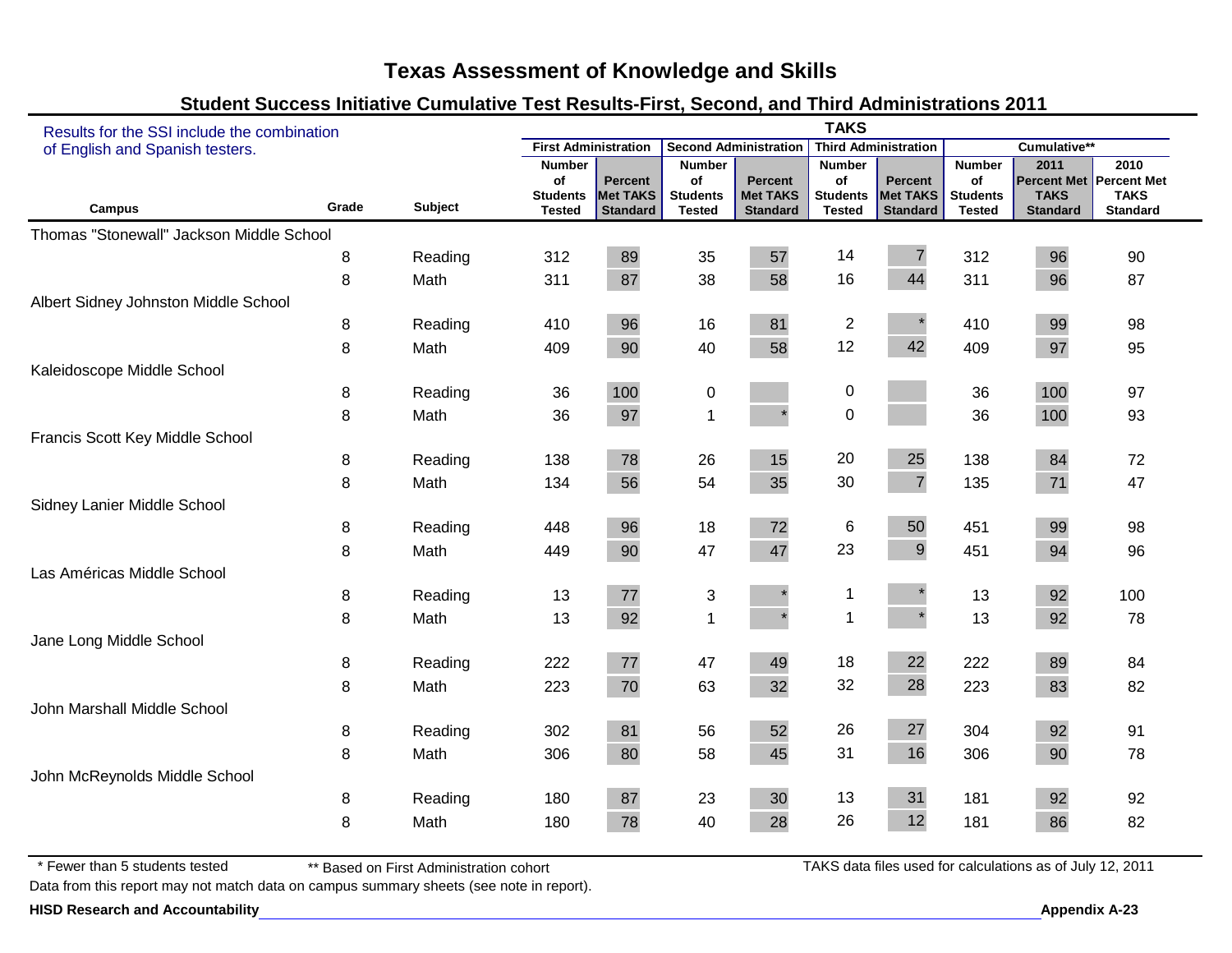### **Student Success Initiative Cumulative Test Results-First, Second, and Third Administrations 2011**

| Results for the SSI include the combination        |       |         |                                                         |                                               |                                                         | <b>TAKS</b>                                          |                                                         |                                                      |                                                         |                                        |                                                                          |
|----------------------------------------------------|-------|---------|---------------------------------------------------------|-----------------------------------------------|---------------------------------------------------------|------------------------------------------------------|---------------------------------------------------------|------------------------------------------------------|---------------------------------------------------------|----------------------------------------|--------------------------------------------------------------------------|
| of English and Spanish testers.                    |       |         |                                                         | <b>First Administration</b>                   | <b>Second Administration</b>                            |                                                      |                                                         | <b>Third Administration</b>                          |                                                         | Cumulative**                           |                                                                          |
| <b>Campus</b>                                      | Grade | Subject | <b>Number</b><br>of<br><b>Students</b><br><b>Tested</b> | Percent<br><b>Met TAKS</b><br><b>Standard</b> | <b>Number</b><br>of<br><b>Students</b><br><b>Tested</b> | <b>Percent</b><br><b>Met TAKS</b><br><b>Standard</b> | <b>Number</b><br>of<br><b>Students</b><br><b>Tested</b> | <b>Percent</b><br><b>Met TAKS</b><br><b>Standard</b> | <b>Number</b><br>of<br><b>Students</b><br><b>Tested</b> | 2011<br><b>TAKS</b><br><b>Standard</b> | 2010<br><b>Percent Met Percent Met</b><br><b>TAKS</b><br><b>Standard</b> |
| Daniel Ortíz Jr. Middle School                     |       |         |                                                         |                                               |                                                         |                                                      |                                                         |                                                      |                                                         |                                        |                                                                          |
|                                                    | 8     | Reading | 332                                                     | 84                                            | 52                                                      | 46                                                   | 19                                                      | 16                                                   | 333                                                     | 92                                     | 87                                                                       |
|                                                    | 8     | Math    | 329                                                     | 79                                            | 67                                                      | 39                                                   | 32                                                      | 13                                                   | 334                                                     | 87                                     | 79                                                                       |
| John J. Pershing Middle School                     |       |         |                                                         |                                               |                                                         |                                                      |                                                         |                                                      |                                                         |                                        |                                                                          |
|                                                    | 8     | Reading | 623                                                     | 96                                            | 25                                                      | 40                                                   | 15                                                      | 27                                                   | 623                                                     | 98                                     | 97                                                                       |
|                                                    | 8     | Math    | 622                                                     | 90                                            | 58                                                      | 40                                                   | 29                                                      | 28                                                   | 622                                                     | 95                                     | 92                                                                       |
| Pin Oak Middle School                              |       |         |                                                         |                                               |                                                         |                                                      |                                                         |                                                      |                                                         |                                        |                                                                          |
|                                                    | 8     | Reading | 371                                                     | 98                                            | $\sqrt{5}$                                              | 40                                                   | $\overline{\mathbf{c}}$                                 |                                                      | 371                                                     | 99                                     | 100                                                                      |
|                                                    | 8     | Math    | 372                                                     | 95                                            | 17                                                      | 59                                                   | $\overline{7}$                                          | 29                                                   | 372                                                     | 98                                     | 99                                                                       |
| Paul Revere Middle School                          |       |         |                                                         |                                               |                                                         |                                                      |                                                         |                                                      |                                                         |                                        |                                                                          |
|                                                    | 8     | Reading | 274                                                     | 88                                            | 33                                                      | 39                                                   | 17                                                      | 18                                                   | 274                                                     | 93                                     | 93                                                                       |
|                                                    | 8     | Math    | 272                                                     | 85                                            | 36                                                      | 39                                                   | 18                                                      | 11                                                   | 272                                                     | 90                                     | 87                                                                       |
| James Ryan Middle School                           |       |         |                                                         |                                               |                                                         |                                                      |                                                         |                                                      |                                                         |                                        |                                                                          |
|                                                    | 8     | Reading | 81                                                      | 79                                            | 15                                                      | 33                                                   | 10                                                      | 30                                                   | 81                                                      | 89                                     | 93                                                                       |
|                                                    | 8     | Math    | 83                                                      | 69                                            | 18                                                      | 33                                                   | $10$                                                    | 10                                                   | 83                                                      | 77                                     | 78                                                                       |
| Sharpstown Middle School                           |       |         |                                                         |                                               |                                                         |                                                      |                                                         |                                                      |                                                         |                                        |                                                                          |
|                                                    | 8     | Reading | 258                                                     | 83                                            | 40                                                      | 38                                                   | 22                                                      | 18                                                   | 258                                                     | 91                                     | 84                                                                       |
|                                                    | 8     | Math    | 255                                                     | 83                                            | 42                                                      | 17                                                   | 31                                                      | 16                                                   | 255                                                     | 87                                     | 77                                                                       |
| Ernest O. Smith Education Center Elementary School |       |         |                                                         |                                               |                                                         |                                                      |                                                         |                                                      |                                                         |                                        |                                                                          |
|                                                    | 5     | Reading | 19                                                      | 68                                            | $\sqrt{5}$                                              | 80                                                   | 1                                                       |                                                      | 19                                                      | 89                                     | 92                                                                       |
|                                                    | 5     | Math    | 20                                                      | 80                                            | 3                                                       |                                                      | 1                                                       |                                                      | 20                                                      | 100                                    | 100                                                                      |
| Ernest O. Smith Education Center Middle School     |       |         |                                                         |                                               |                                                         |                                                      |                                                         |                                                      |                                                         |                                        |                                                                          |
|                                                    | 8     | Reading | 73                                                      | 62                                            | 23                                                      | 17                                                   | 11                                                      | $\overline{0}$                                       | 73                                                      | 67                                     | 79                                                                       |
|                                                    | 8     | Math    | 73                                                      | 52                                            | 29                                                      | 17                                                   | 16                                                      | $6\phantom{a}$                                       | 73                                                      | 60                                     | 72                                                                       |
| William Stevenson Middle School                    |       |         |                                                         |                                               |                                                         |                                                      |                                                         |                                                      |                                                         |                                        |                                                                          |
|                                                    | 8     | Reading | 455                                                     | 87                                            | 45                                                      | 33                                                   | 27                                                      | 33                                                   | 457                                                     | 92                                     | 95                                                                       |
|                                                    | 8     | Math    | 456                                                     | 80                                            | 74                                                      | 39                                                   | 40                                                      | 13                                                   | 457                                                     | 88                                     | 94                                                                       |

\* Fewer than 5 students tested

\*\* Based on First Administration cohort

Data from this report may not match data on campus summary sheets (see note in report).

TAKS data files used for calculations as of July 12, 2011

**HISD Research and Accountability Appendix A-24 Appendix A-24 Appendix A-24**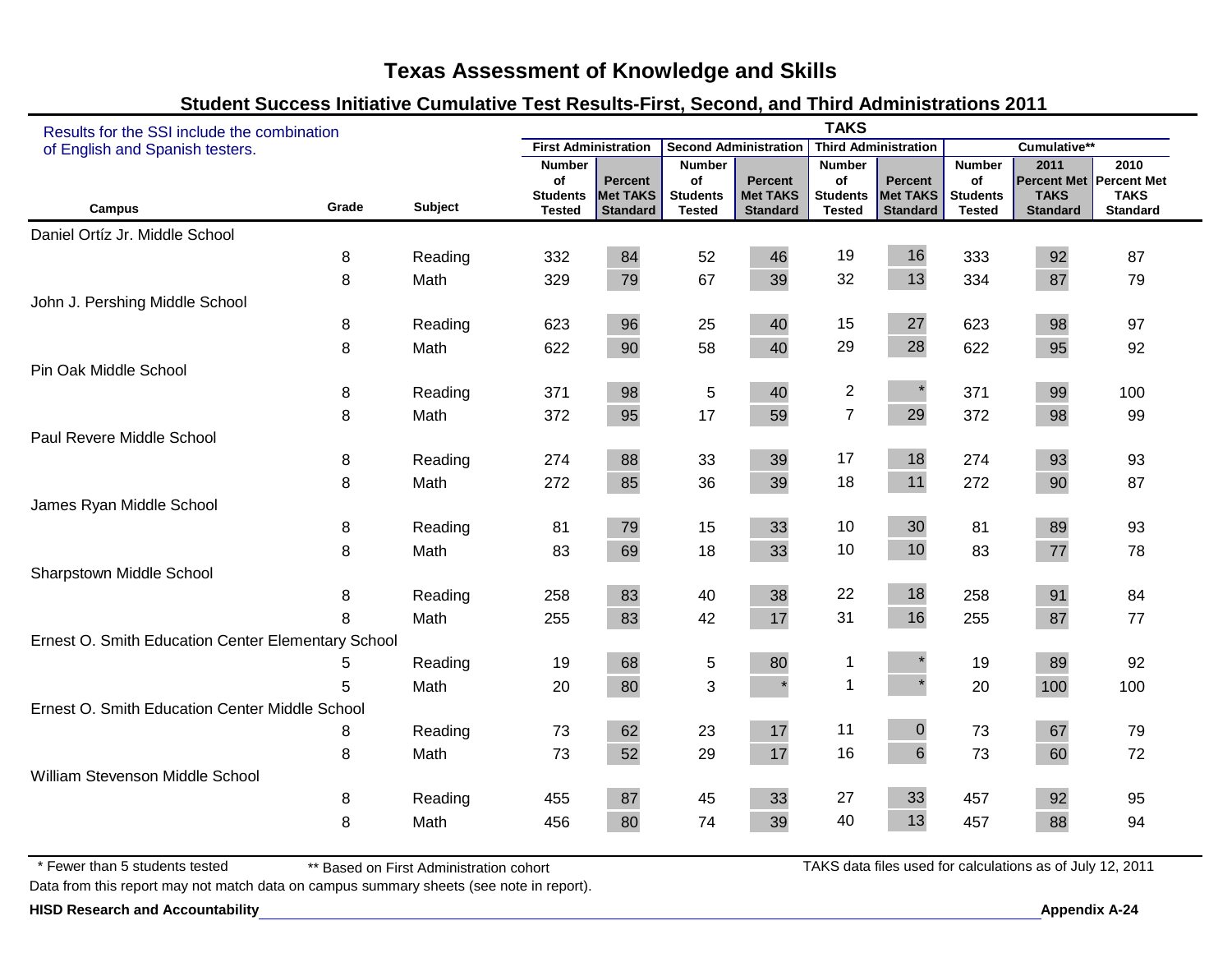### **Student Success Initiative Cumulative Test Results-First, Second, and Third Administrations 2011**

| Results for the SSI include the combination   |       | <b>TAKS</b> |                                                         |                                               |                                                         |                                                      |                                                         |                                                      |                                                         |                                                                          |                                        |
|-----------------------------------------------|-------|-------------|---------------------------------------------------------|-----------------------------------------------|---------------------------------------------------------|------------------------------------------------------|---------------------------------------------------------|------------------------------------------------------|---------------------------------------------------------|--------------------------------------------------------------------------|----------------------------------------|
| of English and Spanish testers.               |       |             | <b>First Administration</b>                             |                                               | <b>Second Administration</b>                            |                                                      |                                                         | <b>Third Administration</b>                          |                                                         | Cumulative**                                                             |                                        |
| <b>Campus</b>                                 | Grade | Subject     | <b>Number</b><br>of<br><b>Students</b><br><b>Tested</b> | Percent<br><b>Met TAKS</b><br><b>Standard</b> | <b>Number</b><br>of<br><b>Students</b><br><b>Tested</b> | <b>Percent</b><br><b>Met TAKS</b><br><b>Standard</b> | <b>Number</b><br>of<br><b>Students</b><br><b>Tested</b> | <b>Percent</b><br><b>Met TAKS</b><br><b>Standard</b> | <b>Number</b><br>of<br><b>Students</b><br><b>Tested</b> | 2011<br><b>Percent Met Percent Met</b><br><b>TAKS</b><br><b>Standard</b> | 2010<br><b>TAKS</b><br><b>Standard</b> |
| Sugar Grove Middle School                     |       |             |                                                         |                                               |                                                         |                                                      |                                                         |                                                      |                                                         |                                                                          |                                        |
|                                               | 5     | Reading     | 40                                                      | 68                                            | 12                                                      | 33                                                   | 4                                                       |                                                      | 40                                                      | 78                                                                       | 85                                     |
|                                               | 5     | Math        | 40                                                      | 98                                            | 1                                                       |                                                      | 0                                                       |                                                      | 40                                                      | 98                                                                       | 97                                     |
| Albert Thomas Middle School                   |       |             |                                                         |                                               |                                                         |                                                      |                                                         |                                                      |                                                         |                                                                          |                                        |
|                                               | 8     | Reading     | 158                                                     | 79                                            | 33                                                      | 27                                                   | 15                                                      | 13                                                   | 161                                                     | 84                                                                       | 88                                     |
|                                               | 8     | Math        | 160                                                     | 71                                            | 47                                                      | 15                                                   | 30                                                      | 10                                                   | 163                                                     | 75                                                                       | 85                                     |
| Louie Welch Middle School                     |       |             |                                                         |                                               |                                                         |                                                      |                                                         |                                                      |                                                         |                                                                          |                                        |
|                                               | 8     | Reading     | 368                                                     | 86                                            | 47                                                      | 28                                                   | 19                                                      | 21                                                   | 369                                                     | 91                                                                       | 93                                     |
|                                               | 8     | Math        | 371                                                     | 69                                            | 104                                                     | 37                                                   | 32                                                      | $\overline{9}$                                       | 371                                                     | 80                                                                       | 82                                     |
| West Briar Middle School                      |       |             |                                                         |                                               |                                                         |                                                      |                                                         |                                                      |                                                         |                                                                          |                                        |
|                                               | 8     | Reading     | 368                                                     | 95                                            | 19                                                      | 53                                                   | 9                                                       | 22                                                   | 368                                                     | 98                                                                       | 96                                     |
|                                               | 8     | Math        | 360                                                     | 81                                            | 68                                                      | 41                                                   | 35                                                      | 26                                                   | 361                                                     | 91                                                                       | 90                                     |
| McKinley Williams Middle School               |       |             |                                                         |                                               |                                                         |                                                      |                                                         |                                                      |                                                         |                                                                          |                                        |
|                                               | 8     | Reading     | 111                                                     | 85                                            | 16                                                      | 44                                                   | 6                                                       | 33                                                   | 112                                                     | 92                                                                       | 93                                     |
|                                               | 8     | Math        | 106                                                     | 75                                            | 26                                                      | 23                                                   | 14                                                      | $\overline{0}$                                       | 108                                                     | 80                                                                       | 83                                     |
| Carter Woodson Elementary School              |       |             |                                                         |                                               |                                                         |                                                      |                                                         |                                                      |                                                         |                                                                          |                                        |
|                                               | 5     | Reading     | 32                                                      | 50                                            | 13                                                      | 69                                                   | 5                                                       | 40                                                   | 32                                                      | 84                                                                       | 94                                     |
|                                               | 5     | Math        | 32                                                      | 41                                            | 17                                                      | 94                                                   | $\mathbf 1$                                             |                                                      | 32                                                      | 91                                                                       | 100                                    |
| Carter Woodson Middle School                  |       |             |                                                         |                                               |                                                         |                                                      |                                                         |                                                      |                                                         |                                                                          |                                        |
|                                               | 8     | Reading     | 146                                                     | 66                                            | 44                                                      | 41                                                   | 15                                                      | 27                                                   | 146                                                     | 82                                                                       | 88                                     |
|                                               | 8     | Math        | 146                                                     | 49                                            | 68                                                      | 32                                                   | 26                                                      | 23                                                   | 146                                                     | 68                                                                       | 73                                     |
| <b>Community Education Partners Southwest</b> |       |             |                                                         |                                               |                                                         |                                                      |                                                         |                                                      |                                                         |                                                                          |                                        |
|                                               | 8     | Reading     | 1                                                       |                                               | $\pmb{0}$                                               |                                                      | $\pmb{0}$                                               |                                                      |                                                         |                                                                          |                                        |
|                                               | 8     | Math        | -1                                                      |                                               | $\Omega$                                                |                                                      | 0                                                       |                                                      |                                                         |                                                                          |                                        |

\* Fewer than 5 students tested

Data from this report may not match data on campus summary sheets (see note in report).

TAKS data files used for calculations as of July 12, 2011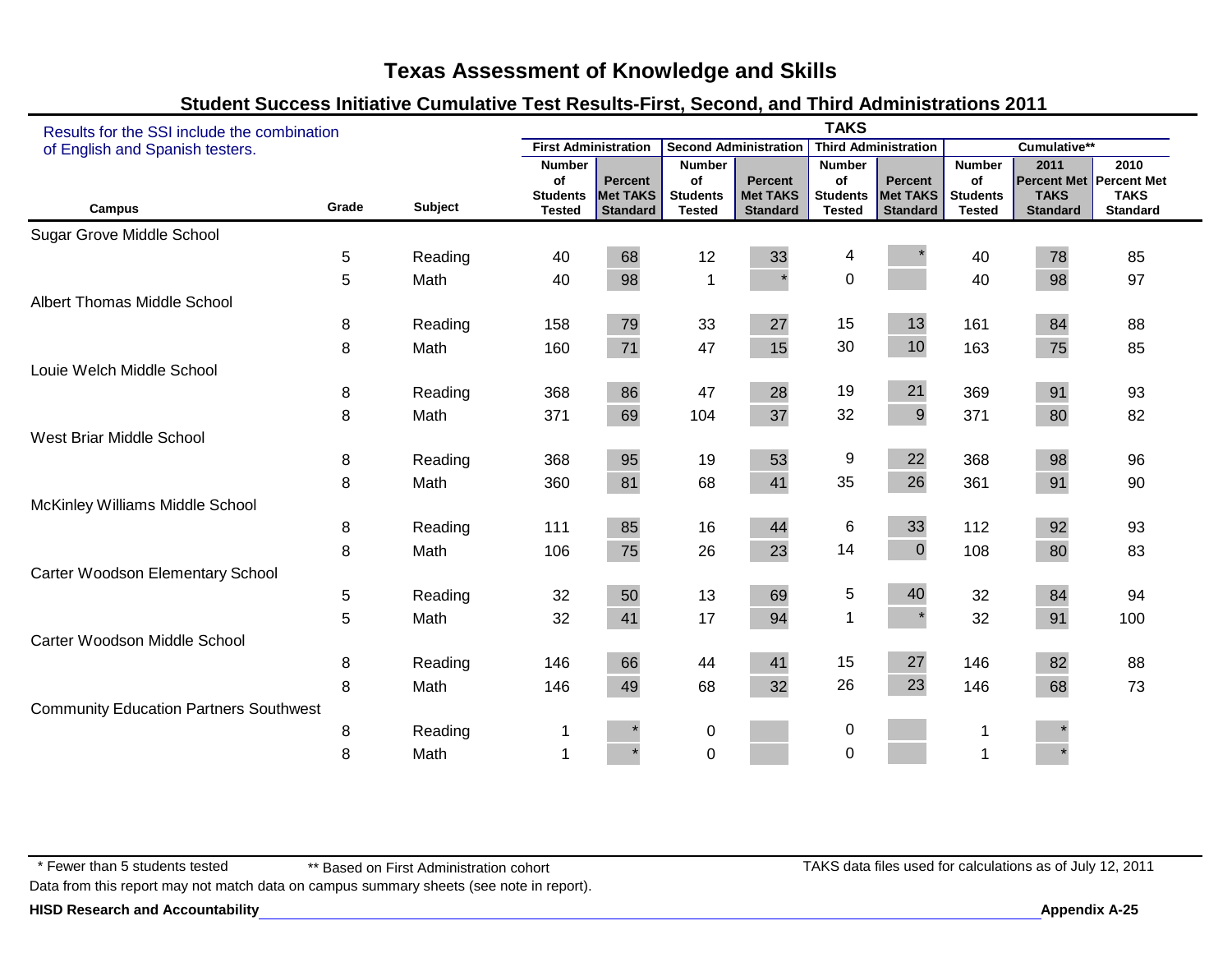### **Student Success Initiative Cumulative Test Results-First, Second, and Third Administrations 2011**

| Results for the SSI include the combination       |             | <b>TAKS</b> |                                                         |                                               |                                                         |                                                      |                                                         |                                               |                                                         |                                        |                                                                          |
|---------------------------------------------------|-------------|-------------|---------------------------------------------------------|-----------------------------------------------|---------------------------------------------------------|------------------------------------------------------|---------------------------------------------------------|-----------------------------------------------|---------------------------------------------------------|----------------------------------------|--------------------------------------------------------------------------|
| of English and Spanish testers.                   |             |             | <b>First Administration</b>                             |                                               | <b>Second Administration</b>                            |                                                      |                                                         | <b>Third Administration</b>                   |                                                         | Cumulative**                           |                                                                          |
| <b>Campus</b>                                     | Grade       | Subject     | <b>Number</b><br>of<br><b>Students</b><br><b>Tested</b> | Percent<br><b>Met TAKS</b><br><b>Standard</b> | <b>Number</b><br>of<br><b>Students</b><br><b>Tested</b> | <b>Percent</b><br><b>Met TAKS</b><br><b>Standard</b> | <b>Number</b><br>of<br><b>Students</b><br><b>Tested</b> | Percent<br><b>Met TAKS</b><br><b>Standard</b> | <b>Number</b><br>of<br><b>Students</b><br><b>Tested</b> | 2011<br><b>TAKS</b><br><b>Standard</b> | 2010<br><b>Percent Met Percent Met</b><br><b>TAKS</b><br><b>Standard</b> |
| <b>Community Services</b>                         |             |             |                                                         |                                               |                                                         |                                                      |                                                         |                                               |                                                         |                                        |                                                                          |
|                                                   | 5           | Reading     | $\overline{c}$                                          |                                               | 1                                                       |                                                      | $\pmb{0}$                                               |                                               | 2                                                       |                                        | 40                                                                       |
|                                                   | 5           | Math        | $\overline{2}$                                          |                                               | 1                                                       |                                                      | $\pmb{0}$                                               |                                               | $\overline{c}$                                          |                                        | 17                                                                       |
|                                                   | 8           | Reading     | 15                                                      | 67                                            | 2                                                       |                                                      | $\pmb{0}$                                               |                                               | 16                                                      | 63                                     | 40                                                                       |
|                                                   | 8           | Math        | 15                                                      | 33                                            | $\mathbf{3}$                                            |                                                      | 0                                                       |                                               | 16                                                      | 31                                     | 13                                                                       |
| Contemporary Learning Center High School          |             |             |                                                         |                                               |                                                         |                                                      |                                                         |                                               |                                                         |                                        |                                                                          |
|                                                   | 8           | Reading     | 1                                                       |                                               | $\pmb{0}$                                               |                                                      | 0                                                       |                                               |                                                         |                                        |                                                                          |
|                                                   | 8           | Math        | $\mathbf{1}$                                            |                                               | $\pmb{0}$                                               |                                                      | $\pmb{0}$                                               |                                               |                                                         |                                        |                                                                          |
| Contemporary Learning Center Middle School        |             |             |                                                         |                                               |                                                         |                                                      |                                                         |                                               |                                                         |                                        |                                                                          |
|                                                   | 8           | Reading     | 26                                                      | 58                                            | 9                                                       | 78                                                   | 0                                                       |                                               | 26                                                      | 85                                     | 84                                                                       |
|                                                   | 8           | Math        | 26                                                      | 15                                            | 21                                                      | 33                                                   | $\mathbf{1}$                                            |                                               | 26                                                      | 42                                     | 34                                                                       |
| Dominion Academy                                  |             |             |                                                         |                                               |                                                         |                                                      |                                                         |                                               |                                                         |                                        |                                                                          |
|                                                   | 8           | Reading     | 12                                                      | 100                                           | $\mathbf 0$                                             |                                                      | 0                                                       |                                               | 12                                                      | 100                                    | 73                                                                       |
|                                                   | 8           | Math        | 12                                                      | 58                                            | $\overline{5}$                                          | 40                                                   | 3                                                       |                                               | 12                                                      | 83                                     | 73                                                                       |
| <b>Energized for Excellence Elementary School</b> |             |             |                                                         |                                               |                                                         |                                                      |                                                         |                                               |                                                         |                                        |                                                                          |
|                                                   | 5           | Reading     | 162                                                     | 77                                            | 38                                                      | 45                                                   | 20                                                      | $\overline{5}$                                | 162                                                     | 88                                     | 86                                                                       |
|                                                   | $\mathbf 5$ | Math        | 161                                                     | 81                                            | 32                                                      | 50                                                   | 14                                                      | 36                                            | 162                                                     | 93                                     | 96                                                                       |
| Energized for Excellence Middle School            |             |             |                                                         |                                               |                                                         |                                                      |                                                         |                                               |                                                         |                                        |                                                                          |
|                                                   | 8           | Reading     | 95                                                      | 99                                            | 1                                                       |                                                      | 1                                                       |                                               | 95                                                      | 100                                    | 99                                                                       |
|                                                   | 8           | Math        | 95                                                      | 99                                            | 1                                                       |                                                      | $\mathbf 0$                                             |                                               | 95                                                      | 100                                    | 100                                                                      |
| Ebbert Furr High School                           |             |             |                                                         |                                               |                                                         |                                                      |                                                         |                                               |                                                         |                                        |                                                                          |
|                                                   | 8           | Reading     | 4                                                       |                                               | $\pmb{0}$                                               |                                                      | 0                                                       |                                               | 4                                                       |                                        |                                                                          |
|                                                   | 8           | Math        | $\overline{4}$                                          |                                               | $\mathbf 0$                                             |                                                      | $\mathbf 0$                                             |                                               | 4                                                       |                                        |                                                                          |
| Frances Harper Alternative School                 |             |             |                                                         |                                               |                                                         |                                                      |                                                         |                                               |                                                         |                                        |                                                                          |
|                                                   | 8           | Reading     | 9                                                       | 11                                            | 6                                                       | 17                                                   | $\pmb{0}$                                               |                                               | 9                                                       | 22                                     |                                                                          |
|                                                   | 8           | Math        | $\overline{7}$                                          | $\overline{0}$                                | $\overline{7}$                                          | $\overline{0}$                                       | $\mathbf 0$                                             |                                               | $\overline{7}$                                          | $\overline{0}$                         |                                                                          |

\* Fewer than 5 students tested

Data from this report may not match data on campus summary sheets (see note in report).

TAKS data files used for calculations as of July 12, 2011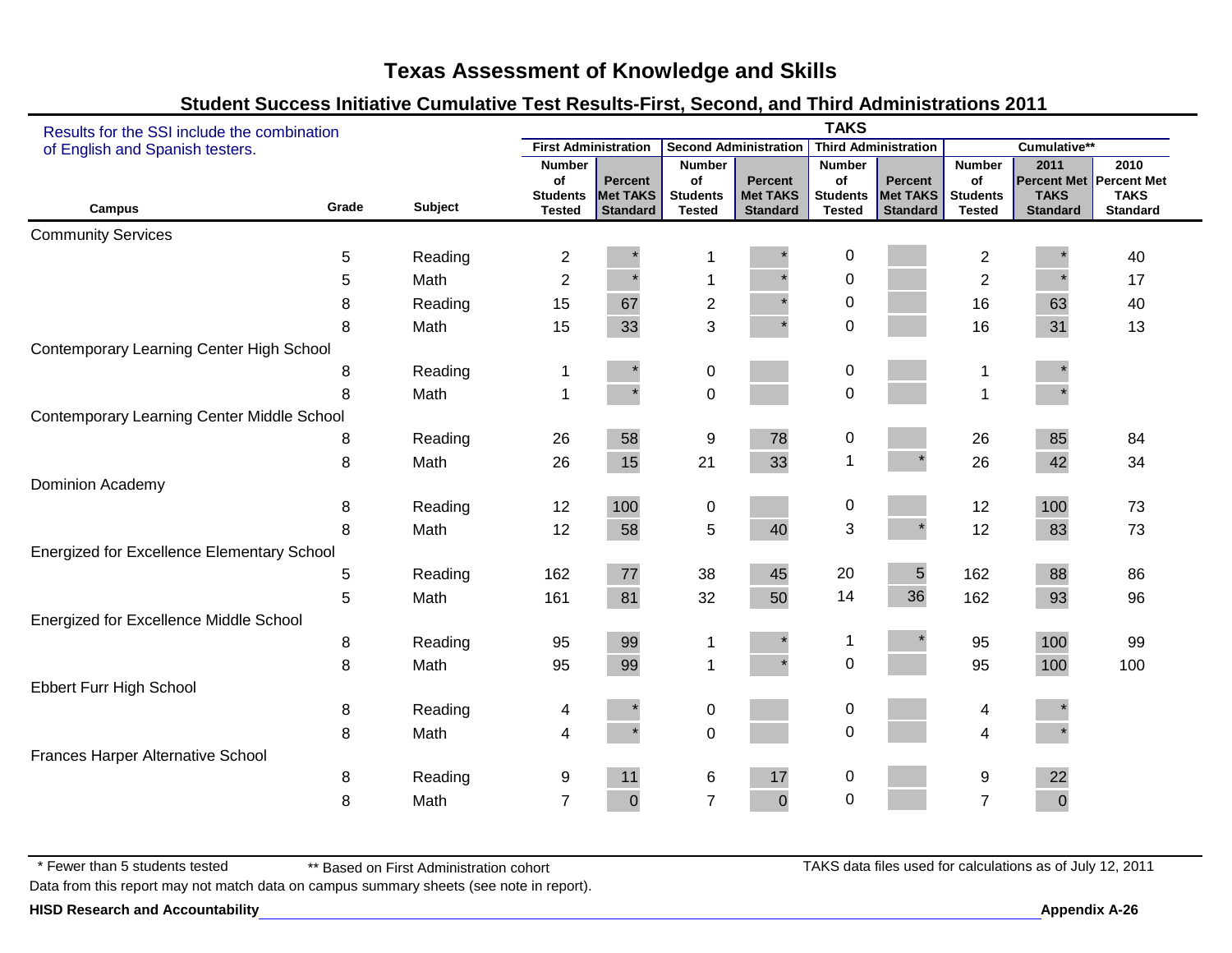### **Student Success Initiative Cumulative Test Results-First, Second, and Third Administrations 2011**

| Results for the SSI include the combination |             |         | <b>TAKS</b>                                             |                                               |                                                         |                                                      |                                                         |                                               |                                                         |                                                                          |                                        |  |
|---------------------------------------------|-------------|---------|---------------------------------------------------------|-----------------------------------------------|---------------------------------------------------------|------------------------------------------------------|---------------------------------------------------------|-----------------------------------------------|---------------------------------------------------------|--------------------------------------------------------------------------|----------------------------------------|--|
| of English and Spanish testers.             |             |         | <b>First Administration</b>                             |                                               |                                                         | <b>Second Administration</b>                         |                                                         | <b>Third Administration</b>                   |                                                         | Cumulative**                                                             |                                        |  |
| <b>Campus</b>                               | Grade       | Subject | <b>Number</b><br>of<br><b>Students</b><br><b>Tested</b> | Percent<br><b>Met TAKS</b><br><b>Standard</b> | <b>Number</b><br>of<br><b>Students</b><br><b>Tested</b> | <b>Percent</b><br><b>Met TAKS</b><br><b>Standard</b> | <b>Number</b><br>of<br><b>Students</b><br><b>Tested</b> | Percent<br><b>Met TAKS</b><br><b>Standard</b> | <b>Number</b><br>of<br><b>Students</b><br><b>Tested</b> | 2011<br><b>Percent Met Percent Met</b><br><b>TAKS</b><br><b>Standard</b> | 2010<br><b>TAKS</b><br><b>Standard</b> |  |
| Inspired for Excellence Academy North       |             |         |                                                         |                                               |                                                         |                                                      |                                                         |                                               |                                                         |                                                                          |                                        |  |
|                                             | $\mathbf 5$ | Reading | 8                                                       | $\pmb{0}$                                     | 8                                                       | 100                                                  | 0                                                       |                                               | 8                                                       | 100                                                                      | 58                                     |  |
|                                             | 5           | Math    | 8                                                       | $\mathbf 0$                                   | 8                                                       | 88                                                   | 0                                                       |                                               | 8                                                       | 88                                                                       | 75                                     |  |
|                                             | 8           | Reading | 15                                                      | 60                                            | 6                                                       | 100                                                  | $\pmb{0}$                                               |                                               | 15                                                      | 100                                                                      | 67                                     |  |
|                                             | 8           | Math    | 15                                                      | 20                                            | 12                                                      | 92                                                   | 0                                                       |                                               | 15                                                      | 93                                                                       | 81                                     |  |
| Inspired for Excellence Academy West        |             |         |                                                         |                                               |                                                         |                                                      |                                                         |                                               |                                                         |                                                                          |                                        |  |
|                                             | $\mathbf 5$ | Reading | 22                                                      | 41                                            | 13                                                      | 54                                                   | 5                                                       | $\pmb{0}$                                     | 22                                                      | 73                                                                       | 45                                     |  |
|                                             | 5           | Math    | 22                                                      | 36                                            | 14                                                      | 57                                                   | 5                                                       | $\boldsymbol{0}$                              | 22                                                      | 73                                                                       | 59                                     |  |
|                                             | 8           | Reading | 32                                                      | 56                                            | 13                                                      | 77                                                   | 3                                                       |                                               | 32                                                      | 91                                                                       | 89                                     |  |
|                                             | 8           | Math    | 32                                                      | 84                                            | 4                                                       |                                                      | 1                                                       |                                               | 32                                                      | 91                                                                       | 39                                     |  |
| Kandy Stripe Academy                        |             |         |                                                         |                                               |                                                         |                                                      |                                                         |                                               |                                                         |                                                                          |                                        |  |
|                                             | 5           | Reading | 37                                                      | 70                                            | 11                                                      | 36                                                   | 5                                                       | $\mathbf 0$                                   | 37                                                      | 81                                                                       | 91                                     |  |
|                                             | 5           | Math    | 37                                                      | 49                                            | 19                                                      | 32                                                   | 11                                                      | 36                                            | 37                                                      | 76                                                                       | 82                                     |  |
|                                             | 8           | Reading | 33                                                      | 82                                            | $6\phantom{1}6$                                         | 67                                                   | 2                                                       |                                               | 33                                                      | 94                                                                       | 94                                     |  |
|                                             | 8           | Math    | 33                                                      | 70                                            | 10                                                      | 30                                                   | $\overline{7}$                                          | 14                                            | 33                                                      | 82                                                                       | 85                                     |  |
| Pro-Vision School                           |             |         |                                                         |                                               |                                                         |                                                      |                                                         |                                               |                                                         |                                                                          |                                        |  |
|                                             | 5           | Reading | 14                                                      | 43                                            | 8                                                       | 25                                                   | 5                                                       | 40                                            | 14                                                      | 71                                                                       | 61                                     |  |
|                                             | 5           | Math    | 14                                                      | 57                                            | $6\phantom{1}6$                                         | $\pmb{0}$                                            | 4                                                       |                                               | 14                                                      | 57                                                                       | 57                                     |  |
|                                             | 8           | Reading | 44                                                      | 66                                            | 15                                                      | 33                                                   | 10                                                      | 30                                            | 45                                                      | 82                                                                       | 89                                     |  |
|                                             | 8           | Math    | 46                                                      | 43                                            | 24                                                      | 21                                                   | 19                                                      | 11                                            | 46                                                      | 59                                                                       | 61                                     |  |
| Texas Connections Academy at Houston        |             |         |                                                         |                                               |                                                         |                                                      |                                                         |                                               |                                                         |                                                                          |                                        |  |
|                                             | $\mathbf 5$ | Reading | 168                                                     | 83                                            | 25                                                      | 68                                                   | 4                                                       |                                               | 169                                                     | 94                                                                       | 87                                     |  |
|                                             | 5           | Math    | 169                                                     | 67                                            | 49                                                      | 31                                                   | 9                                                       | 22                                            | 169                                                     | 77                                                                       | 69                                     |  |
|                                             | 8           | Reading | 151                                                     | 99                                            | 4                                                       |                                                      | 0                                                       |                                               | 153                                                     | 99                                                                       | 99                                     |  |
|                                             | 8           | Math    | 151                                                     | 71                                            | 45                                                      | 51                                                   | 3                                                       |                                               | 153                                                     | 86                                                                       | 67                                     |  |

\* Fewer than 5 students tested

Data from this report may not match data on campus summary sheets (see note in report).

**HISD Research and Accountability Appendix A-27 Appendix A-27 Appendix A-27**